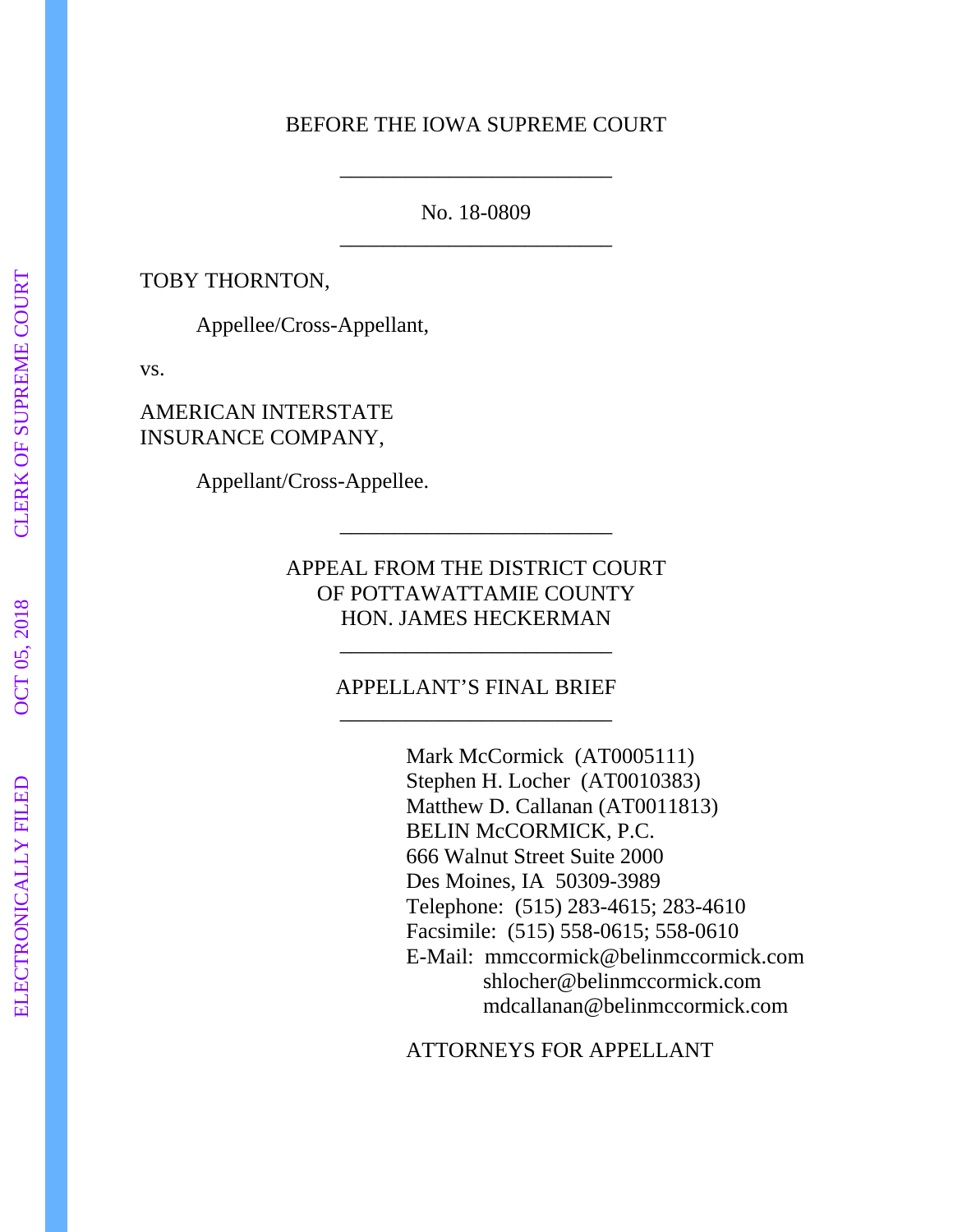# TABLE OF CONTENTS

| $\mathbf{I}$ . | THE DISTRICT COURT ERRED IN FAILING TO<br>GRANT JUDGMENT NOTWITHSTANDING THE<br>VERDICT OR REMITTITUR AND CONDITIONAL<br>NEW TRIAL WITH RESPECT TO COMPENSATORY |                                                                                                                                   |  |  |  |
|----------------|-----------------------------------------------------------------------------------------------------------------------------------------------------------------|-----------------------------------------------------------------------------------------------------------------------------------|--|--|--|
|                | A.                                                                                                                                                              |                                                                                                                                   |  |  |  |
|                | $B$ .                                                                                                                                                           | The District Court Erred by Failing to Grant<br>JNOV or Remittitur With Respect to Loss of Use of                                 |  |  |  |
|                |                                                                                                                                                                 | 1.<br>Judicial Estoppel, Collateral Estoppel, and<br>Undisputed Facts Require JNOV or<br>Remittitur of the Lost Investment Income |  |  |  |
|                |                                                                                                                                                                 | Judgment Notwithstanding the Verdict or<br>2.<br>Remittitur Is Also Appropriate for Lost                                          |  |  |  |
|                | $\mathcal{C}$ .                                                                                                                                                 | The Evidence Is Insufficient to Support the<br>Physical Pain and Suffering and Loss of Mind and                                   |  |  |  |
|                | D.                                                                                                                                                              | The District Court Should Have Remitted Most of                                                                                   |  |  |  |
|                | E.                                                                                                                                                              |                                                                                                                                   |  |  |  |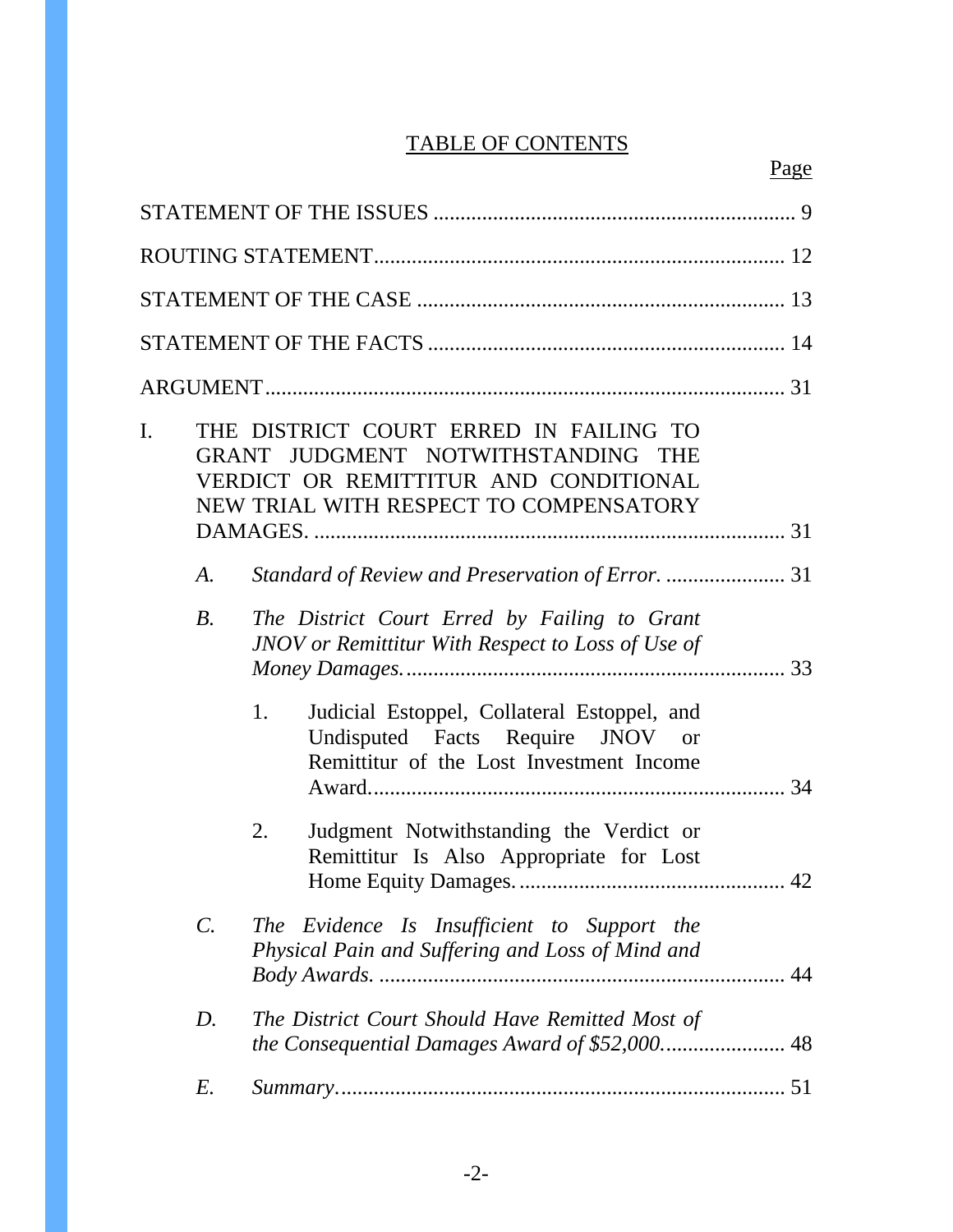| $\prod$ .                                                                                                                                                                                                                                 |            |    | THE DISTRICT COURT ERRED BY FAILING TO<br>GRANT REMITTITUR AND CONDITIONAL NEW<br>TRIAL WITH RESPECT TO THE PUNITIVE<br>DAMAGE AWARD, WHICH VIOLATES STATE |  |  |
|-------------------------------------------------------------------------------------------------------------------------------------------------------------------------------------------------------------------------------------------|------------|----|------------------------------------------------------------------------------------------------------------------------------------------------------------|--|--|
|                                                                                                                                                                                                                                           | A.         |    |                                                                                                                                                            |  |  |
|                                                                                                                                                                                                                                           | <i>B</i> . |    | The Punitive Damage Award of \$6.75 Million Is<br><b>Excessive Under State and Federal Due Process</b>                                                     |  |  |
|                                                                                                                                                                                                                                           |            | 1. | American Interstate's Conduct Was Not                                                                                                                      |  |  |
|                                                                                                                                                                                                                                           |            | 2. | The Ratio of Punitive to Compensatory<br>Damages Weighs Overwhelmingly In Favor                                                                            |  |  |
|                                                                                                                                                                                                                                           |            | 3. | The Level of Civil Penalties Authorized in<br>Comparable Cases Reinforces<br>the<br>Excessiveness of the Punitive Damage                                   |  |  |
| IN LIGHT OF THE POSSIBLE THIRD TRIAL, THIS<br>Ш.<br>COURT SHOULD PROVIDE DIRECTION TO THE<br><b>DISTRICT</b><br>COURT REGARDING<br><b>THE</b><br>IMPERMISSIBILITY OF ATTORNEY<br><b>SIEMS</b><br>SERVING AS TRIAL COUNSEL AND THE LOSS OF |            |    |                                                                                                                                                            |  |  |
|                                                                                                                                                                                                                                           |            |    |                                                                                                                                                            |  |  |
|                                                                                                                                                                                                                                           |            |    |                                                                                                                                                            |  |  |
|                                                                                                                                                                                                                                           |            |    |                                                                                                                                                            |  |  |
|                                                                                                                                                                                                                                           |            |    |                                                                                                                                                            |  |  |
|                                                                                                                                                                                                                                           |            |    |                                                                                                                                                            |  |  |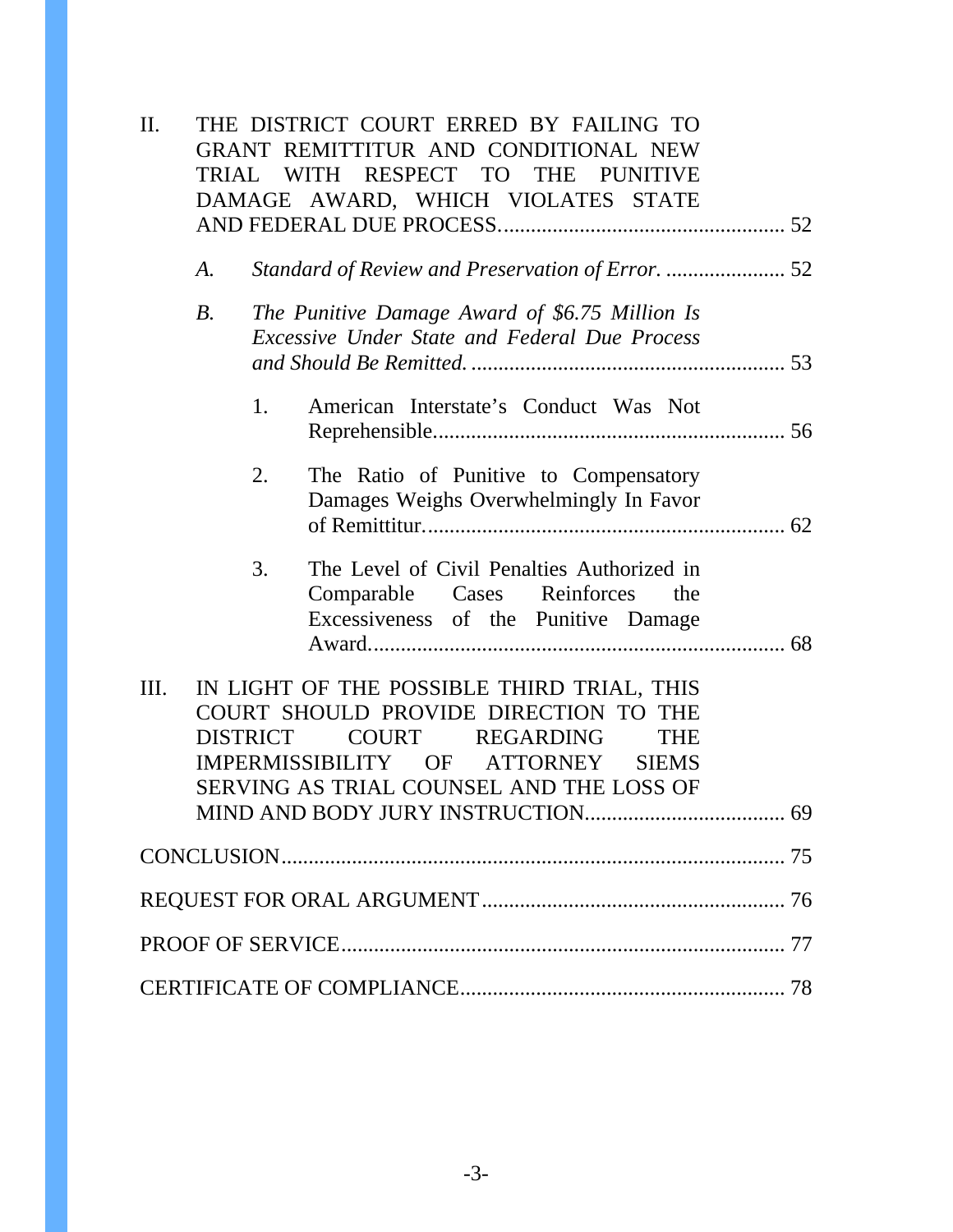# TABLE OF AUTHORITIES

Page **Page** 

# **CASES**

| 155 N. High, Ltd. v. Cincinnati Ins. Co.,                                                    |
|----------------------------------------------------------------------------------------------|
| Adeniyi-Jones v. State Farm Mut. Auto. Ins. Co.,<br>Civ. Action No. 14-7101, 2016 WL 3551486 |
| AMCO Mut. Ins. Co. v. Lamphere,                                                              |
| Amerigraphics, Inc. v. Mercury Cas. Co.,                                                     |
| Arellano v. Primerica Life Ins. Co.,                                                         |
| BMW of N. Am., Inc. v. Gore,                                                                 |
| Boylan v. Am. Motorists Ins. Co.,                                                            |
| Brant v. Bockholt,                                                                           |
| Bryant v. Parr,                                                                              |
| Buhmeyer v. Case New Holland, Inc.,                                                          |
| Calvert v. Am. Family Ins. Grp.,<br>No. 04-1074, 2006 WL 126635                              |
| Cawthorn v. Cath. Health Initiatives Iowa Corp.,                                             |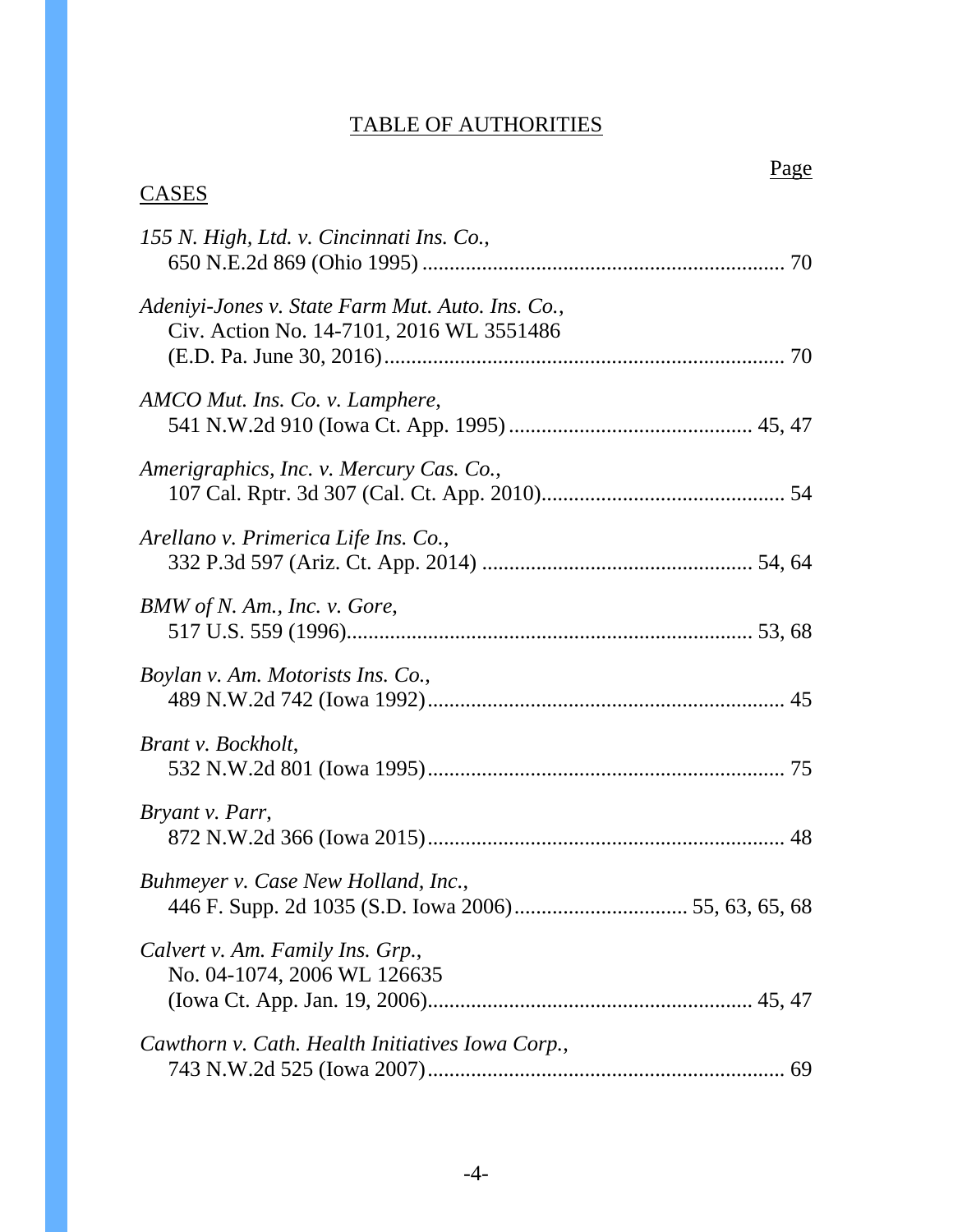| Ceimo v. Gen. Am. Life Ins. Co.,<br>No. 2:00-CV-1386 FJM, 2003 WL 25481095 (D. Ariz. Sept. |
|--------------------------------------------------------------------------------------------|
| Cooper Indus. v. Leatherman Tool Grp., Inc.,                                               |
| Dameron v. Neumann Bros., Inc.,                                                            |
| Data Documents, Inc. v. Pottawattamie Cty.,                                                |
| Doe v. Cent. Iowa Health Sys.,                                                             |
| Dolan v. Aid Ins. Co.,                                                                     |
| Goddard v. Farmers Ins. Co. of Or.,                                                        |
| Gov't Emps. Ins. Co. v. Gonzalez,                                                          |
| Hall v. Farmers All. Mut. Ins. Co.,                                                        |
| Jasper v. H. Nizam, Inc.,                                                                  |
| Jurinko v. Med. Protective Co.,                                                            |
| Kennedy v. Supreme Forest Prods.,                                                          |
| Kimble v. Land Concepts, Inc.,                                                             |
| Korfman v. Kemper Nat'l Ins. Co.,                                                          |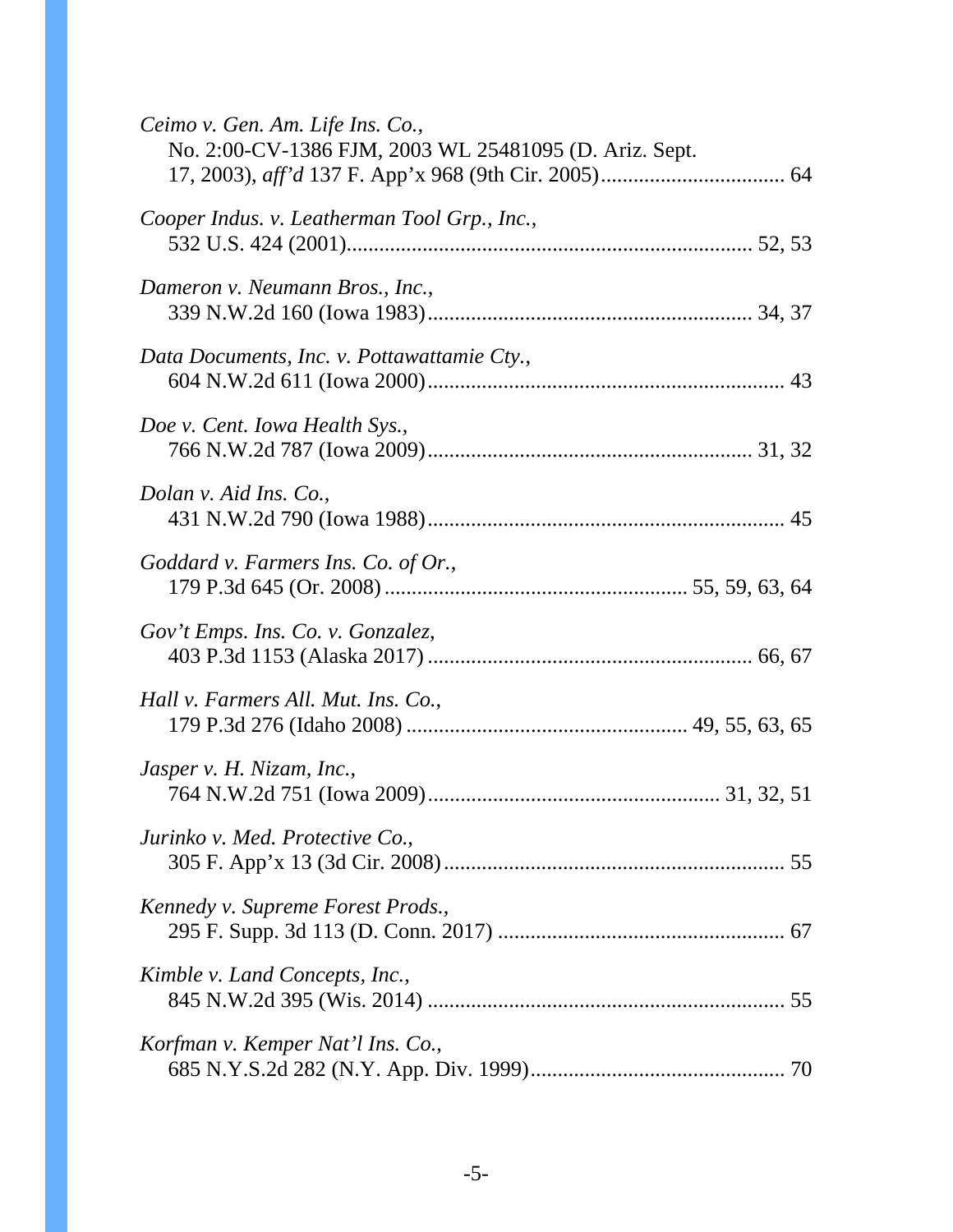| Leavey v. Unum Provident Corp.,                                                  |
|----------------------------------------------------------------------------------|
| Midland Mut. Life Ins. Co. v. Mercy Clinics, Inc.,                               |
| Nardelli v. Metro. Grp. Prop. & Cas. Ins. Co.,                                   |
| Nelson v. Hartford Ins. Co. of the Midw.,<br>No. CV 11-162-M-DWM, 2012 WL 761965 |
| NevadaCare, Inc. v. Dep't of Human Servs.,                                       |
| Nickerson v. Stonebridge,                                                        |
| Orkin Exterminating Co. v. Burnett,                                              |
| Poage v. Crane Co.,                                                              |
| Renze Hybrids, Inc. v. Shell Oil Co.,                                            |
| Rodda v. Vermeer Mfg.,                                                           |
| <i>Roling v. Daily,</i>                                                          |
| Saint Joseph Healthcare, Inc. v. Thomas,                                         |
| Schlitz v. Teledirect Int'l, Inc.,                                               |
| Shannon v. Hearity,                                                              |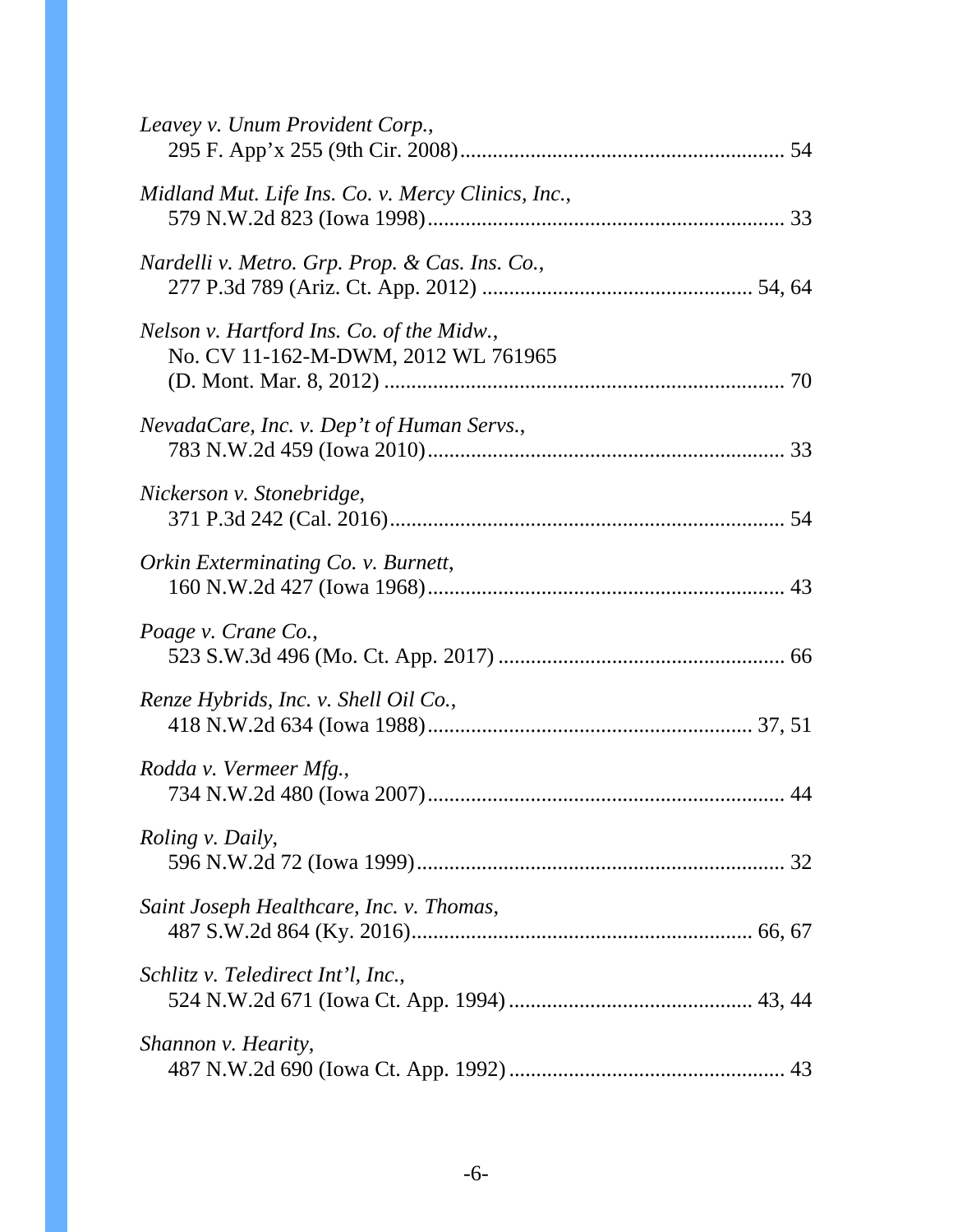| Soults Farms, Inc. v. Schafer,                                                                                        |
|-----------------------------------------------------------------------------------------------------------------------|
| Spencer v. Annett Holdings, Inc.,                                                                                     |
| Spencer v. Annett Holdings, Inc.,<br>905 F. Supp. 2d 953 (S.D. Iowa 2012),                                            |
| State Farm Mut. Auto. Ins. Co. v. Campbell,<br>538 U.S. 408 (2003) 52, 53, 54, 55, 59, 60, 61, 62, 63, 65, 66, 67, 68 |
| State v. Vanover,                                                                                                     |
| Thornton v. Am. Interstate Ins. Co.,                                                                                  |
| United Fire & Cas. Co. v. Shelly Funeral Home, Inc.,                                                                  |
| Van Sickle Constr. Co. v. Wachovia Commercial Mortg., Inc.,                                                           |
| Vennerberg Farms, Inc. v. IGF Ins. Co.,                                                                               |
| Walker v. Farmers Ins. Exch.,                                                                                         |
| Watson v. Lewis,                                                                                                      |
| Weigel v. Farmers Ins. Co.,                                                                                           |
| Wilson v. Liberty Mut. Grp.,                                                                                          |
| Winnebago Indus. v. Haverly,                                                                                          |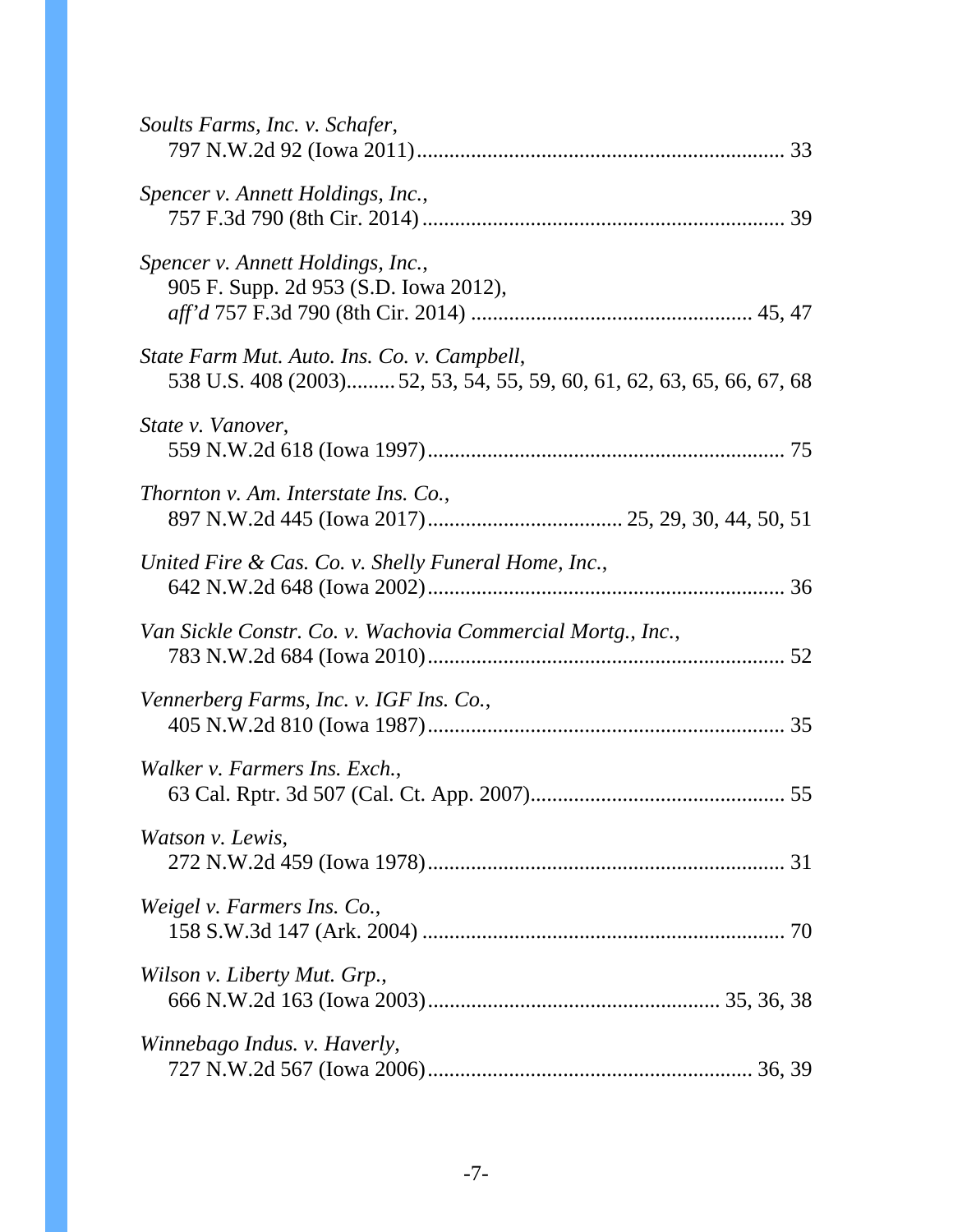| Wolf v. Wolf,                  |  |
|--------------------------------|--|
| WSH Props., L.L.C. v. Daniels, |  |
| <b>STATUTES</b>                |  |
|                                |  |
|                                |  |
|                                |  |
|                                |  |
| <b>OTHER AUTHORITIES</b>       |  |
|                                |  |
|                                |  |
|                                |  |
|                                |  |
|                                |  |
|                                |  |
|                                |  |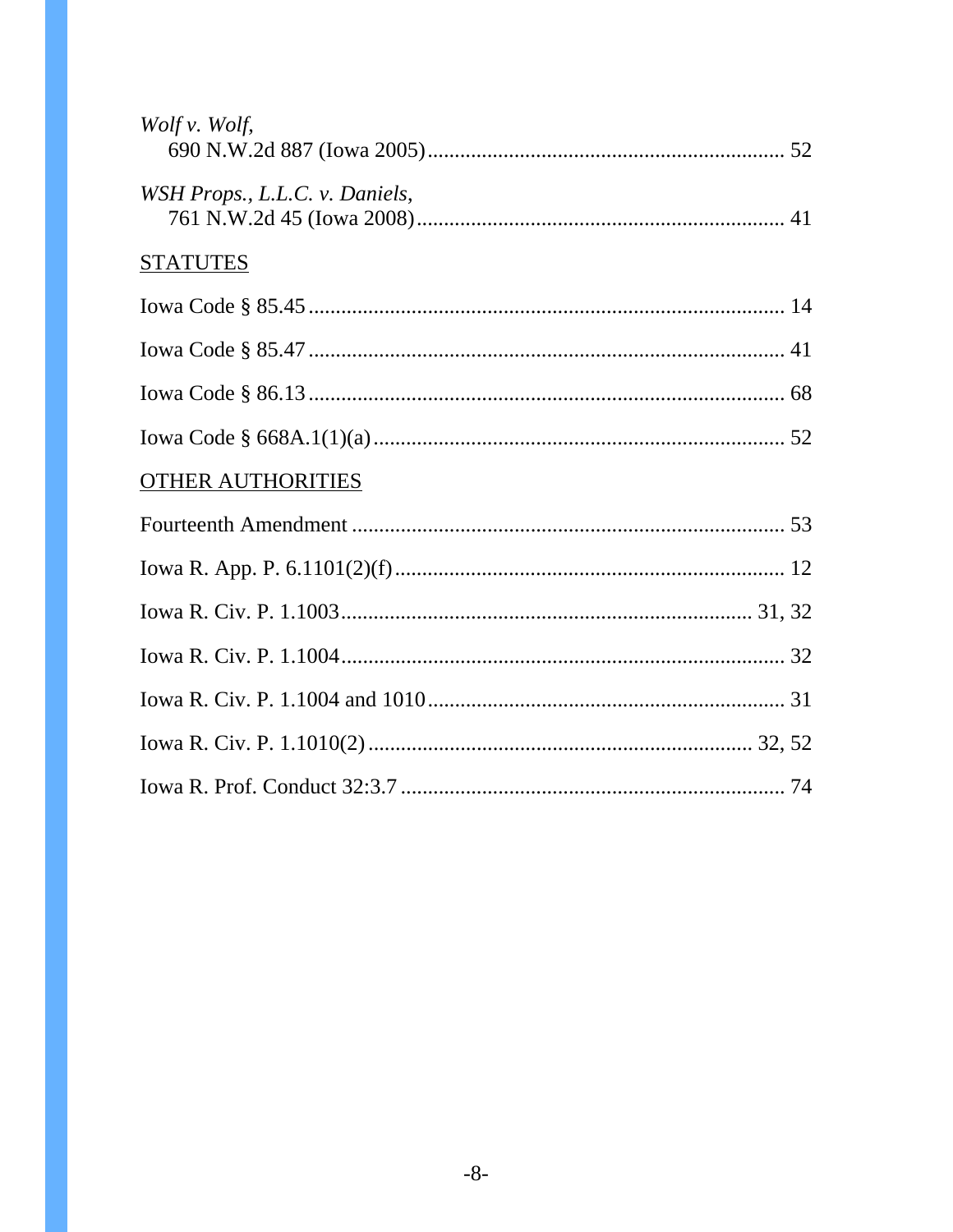### STATEMENT OF THE ISSUES

I. DID THE DISTRICT COURT ERR IN FAILING TO GRANT JUDGMENT NOTWITHSTANDING THE VERDICT AND/OR REMITTITUR WITH RESPECT TO COMPENSATORY DAMAGES THAT DID NOT RESULT FROM BAD FAITH, WERE BASED ON THEORIES THAT CONTRADICTED PLAINTIFF'S SUCCESSFUL POSITIONS IN PRIOR PROCEEDINGS, AND OTHERWISE WERE UNSUPPORTED BY SUBSTANTIAL EVIDENCE?

Iowa R. Civ. P. 1.1003

Iowa R. Civ. P. 1.1004 and 1010

*Jasper v. H. Nizam, Inc.*, 764 N.W.2d 751 (Iowa 2009)

*Watson v. Lewis*, 272 N.W.2d 459 (Iowa 1978)

*Doe v. Cent. Iowa Health Sys.*, 766 N.W.2d 787 (Iowa 2009)

*Roling v. Daily*, 596 N.W.2d 72 (Iowa 1999)

*Midland Mut. Life Ins. Co. v. Mercy Clinics, Inc.*,

579 N.W.2d 823 (Iowa 1998)

*NevadaCare, Inc. v. Dep't of Human Servs.*, 783 N.W.2d 459 (Iowa 2010)

*Soults Farms, Inc. v. Schafer*, 797 N.W.2d 92 (Iowa 2011)

*Dameron v. Neumann Bros., Inc.*, 339 N.W.2d 160 (Iowa 1983)

*Wilson v. Liberty Mut. Grp.*, 666 N.W.2d 163 (Iowa 2003)

*Vennerberg Farms, Inc. v. IGF Ins. Co.*, 405 N.W.2d 810 (Iowa 1987)

*Winnebago Indus. v. Haverly*, 727 N.W.2d 567 (Iowa 2006)

*United Fire & Cas. Co. v. Shelly Funeral Home, Inc.*,

642 N.W.2d 648 (Iowa 2002)

*Renze Hybrids, Inc. v. Shell Oil Co.*, 418 N.W.2d 634 (Iowa 1988)

*Spencer v. Annett Holdings, Inc.*, 757 F.3d 790 (8th Cir. 2014)

*WSH Props., L.L.C. v. Daniels*, 761 N.W.2d 45 (Iowa 2008)

*Shannon v. Hearity*, 487 N.W.2d 690 (Iowa Ct. App. 1992)

*Orkin Exterminating Co. v. Burnett*, 160 N.W.2d 427 (Iowa 1968)

*Data Documents, Inc. v. Pottawattamie Cty.*, 604 N.W.2d 611 (Iowa 2000)

*Schlitz v. Teledirect Int'l, Inc.*, 524 N.W.2d 671 (Iowa Ct. App. 1994)

*Thornton v. Am. Interstate Ins. Co.*, 897 N.W.2d 445 (Iowa 2017)

*Rodda v. Vermeer Mfg.*, 734 N.W.2d 480 (Iowa 2007)

*Dolan v. Aid Ins. Co.*, 431 N.W.2d 790 (Iowa 1988)

*Boylan v. Am. Motorists Ins. Co.*, 489 N.W.2d 742 (Iowa 1992)

*Calvert v. Am. Family Ins. Grp.*, No. 04-1074, 2006 WL 126635 (Iowa Ct. App. Jan. 19, 2006)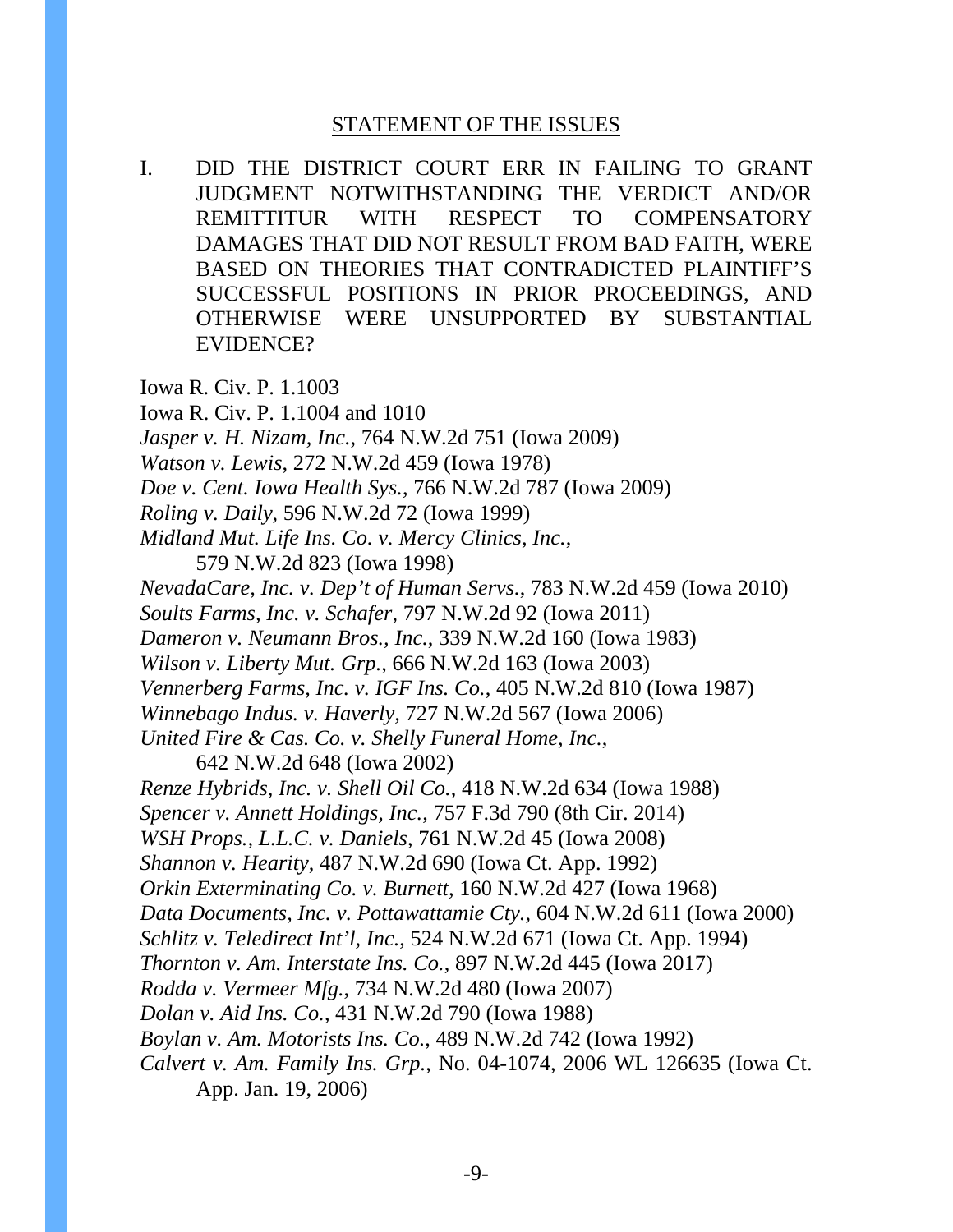*AMCO Mut. Ins. Co. v. Lamphere*, 541 N.W.2d 910 (Iowa Ct. App. 1995) *Spencer v. Annett Holdings, Inc.*, 905 F. Supp. 2d 953 (S.D. Iowa 2012), *aff'd* 757 F.3d 790 (8th Cir. 2014)

II. DID THE DISTRICT COURT ERR IN FAILING TO REMIT THE JURY'S SUBSTANTIAL PUNITIVE DAMAGE AWARD UNDER THE STATE AND FEDERAL DUE PROCESS CLAUSES DESPITE OVERWHELMING PRECEDENT DEMONSTRATING THE AWARD IS EXCESSIVE?

*Wolf v. Wolf*, 690 N.W.2d 887 (Iowa 2005) *State Farm Mut. Ins. Co. v. Campbell*, 538 U.S. 408 (2003) *Cooper Indus. v. Leatherman Tool Grp., Inc.*, 532 U.S. 424 (2001) *Van Sickle Const. Co. v. Wachovia Commercial Mortg., Inc.*, 783 N.W.2d 684 (Iowa 2010) Iowa Code § 668A.1(1)(a) *BMW of N. Am., Inc. v. Gore*, 517 U.S. 559 (1996) *Arellano v. Primerica Life Ins. Co.*, 332 P.3d 597 (Ariz. Ct. App. 2014) *Nardelli v. Metro. Grp. Prop. & Cas. Ins. Co.*, 277 P.3d 789 (Ariz. Ct. App. 2012) *Leavey v. Unum Provident Corp.*, 295 F. App'x 255 (9th Cir. 2008) *Amerigraphics, Inc. v. Mercury Cas. Co.*, 107 Cal. Rptr. 3d 307 (Cal. Ct. App. 2010) *Nickerson v. Stonebridge*, 371 P.3d 242 (Cal. 2016) *Walker v. Farmers Ins. Exch.*, 63 Cal. Rptr. 3d 507 (Cal. Ct. App. 2007) *Hall v. Farmers All. Mut. Ins. Co.*, 179 P.3d 276 (Idaho 2008) *Buhmeyer v. Case New Holland, Inc.*, 446 F. Supp. 2d 1035 (S.D. Iowa 2006) *Goddard v. Farmers Ins. Co. of Or.*, 179 P.3d 645 (Or. 2008) *Jurinko v. Med. Protective Co.*, 305 F. App'x 13 (3d Cir. 2008) *Kimble v. Land Concepts, Inc.*, 845 N.W.2d 395 (Wis. 2014) *Ceimo v. Gen. Am. Life Ins. Co.*, No. 2:00-CV-1386 FJM, 2003 WL 25481095 (D. Ariz. Sept. 17, 2003), *aff'd* 137 F. App'x 968 (9th Cir. 2005) *Poage v. Crane Co.*, 523 S.W.3d 496 (Mo. Ct. App. 2017) *Gov't Emps. Ins. Co. v. Gonzalez*, 403 P.3d 1153 (Alaska 2017) *Saint Joseph Healthcare, Inc. v. Thomas*, 487 S.W.2d 864 (Ky. 2016) *Kennedy v. Supreme Forest Prods.*, 295 F. Supp. 3d 113 (D. Conn. 2017) Iowa Code § 86.13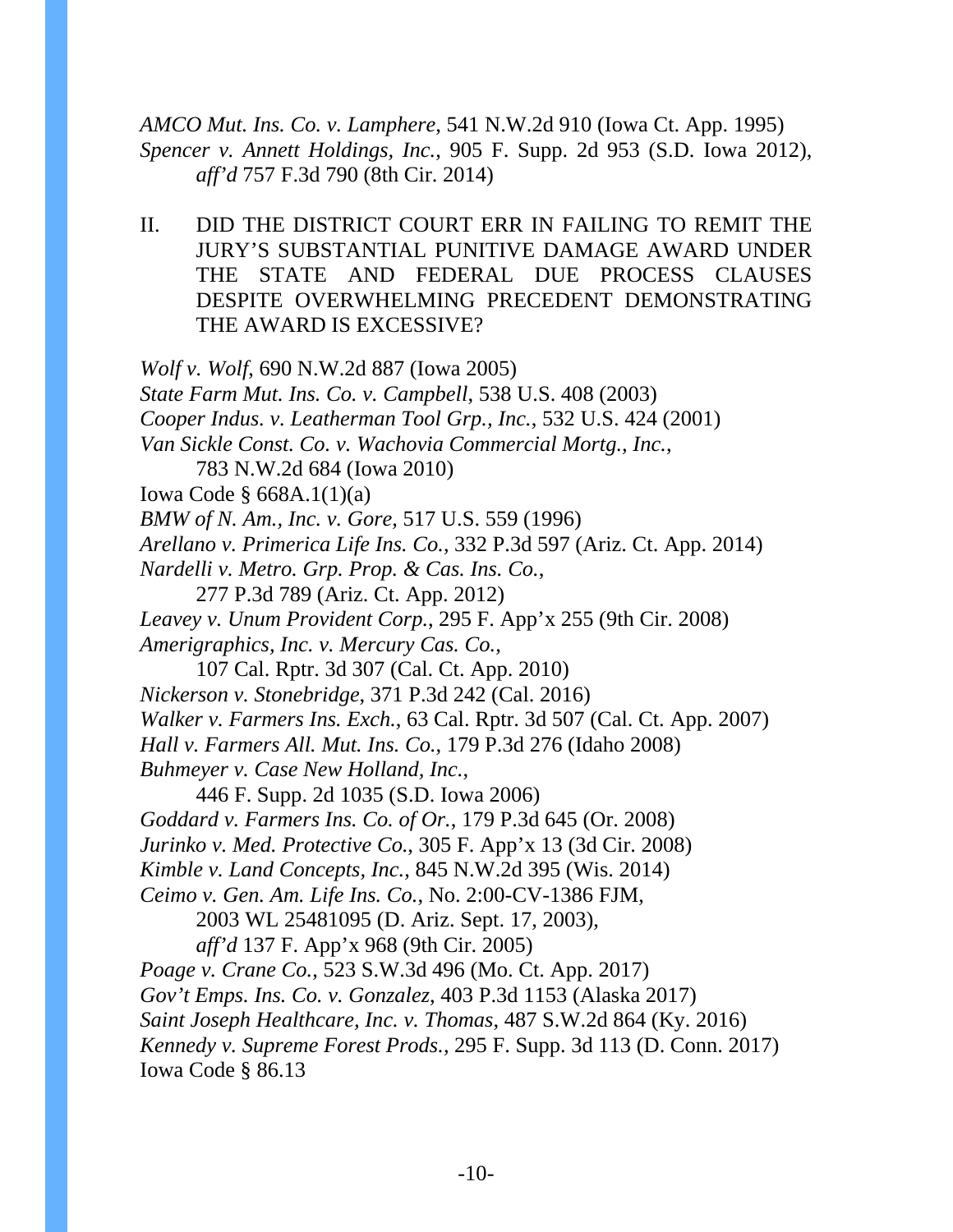III. IN THE EVENT THE CASE IS TRIED A THIRD TIME, SHOULD THE DISTRICT COURT DISQUALIFY ATTORNEY SIEMS FROM SERVING AS TRIAL COUNSEL IN LIGHT OF HIS SUBSTANTIAL INVOLVEMENT IN THE UNDERLYING FACTS AND PREVENT THE JURY FROM AWARDING LOSS OF MIND AND BODY DAMAGES?

*Cawthorn v. Cath. Health Initiatives Iowa Corp.*, 743 N.W.2d 525 (Iowa 2007) *Weigel v. Farmers Ins. Co.*, 158 S.W.3d 147 (Ark. 2004) *Nelson v. Hartford Ins. Co. of the Midw.*, No. CV 11-162-M-DWM, 2012 WL 761965 (D. Mont. Mar. 8, 2012) *Adeniyi-Jones v. State Farm Mut. Auto. Ins. Co.*, Civ. Action No. 14-7101, 2016 WL 3551486 (E.D. Pa. June 30, 2016) *Korfman v. Kemper Nat'l Ins. Co.*, 685 N.Y.S.2d 282 (N.Y. App. Div. 1999) *155 N. High, Ltd. v. Cincinnati Ins. Co.*, 650 N.E.2d 869 (Ohio 1995) *Brant v. Bockholt*, 532 N.W.2d 801 (Iowa 1995) *State v. Vanover*, 559 N.W.2d 618, 629-34 (Iowa 1997)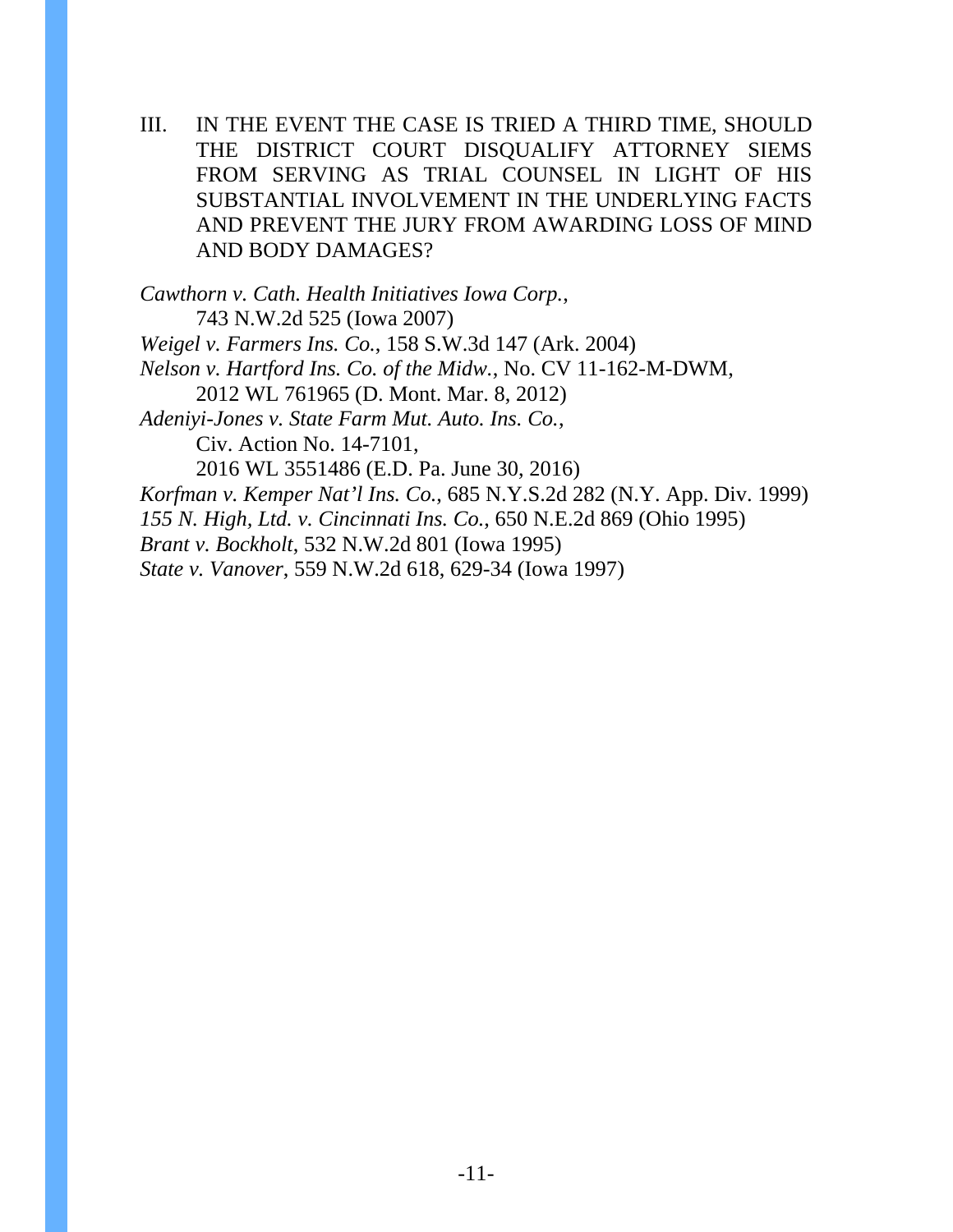## ROUTING STATEMENT

This case is appropriate for Supreme Court retention in light of substantial questions of enunciating or changing legal principles regarding federal due process limits on punitive damage awards, a subject this Court does not appear to have addressed in more than ten years. *See* Iowa R. App. P. 6.1101(2)(f).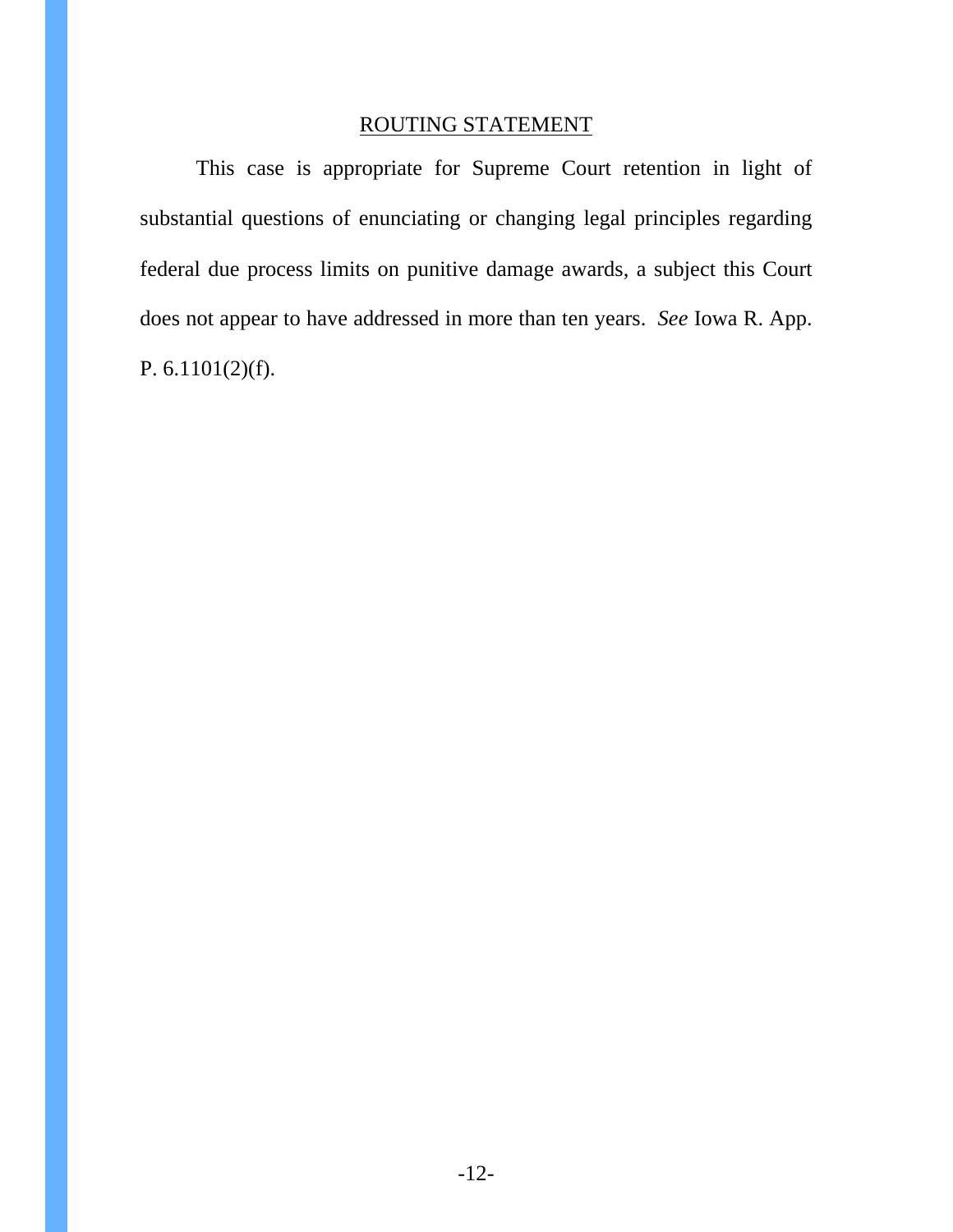#### STATEMENT OF THE CASE

In December 2013, Plaintiff-Appellee Toby Thornton ("Thornton") brought claims against Defendant–Appellant American Interstate Insurance Company ("American Interstate") for bad faith in connection with its handling of Thornton's workers' compensation claim. In early 2015, the district court concluded American Interstate acted in bad faith as a matter of law and granted partial summary judgment for Thornton on both counts of his petition. The issue of damages was tried in February 2015 to jury, which awarded compensatory and punitive damages. This Court reversed and remanded for new trial, holding the district court should have granted summary judgment for American Interstate, not Thornton, on one of the bad faith counts. The Court affirmed the district court's entry of summary judgment on the other count and remanded for new trial.

The second trial occurred in February 2018. The jury awarded \$382,000 in compensatory damages and \$6,750,000 in punitive damages. American Interstate filed post-trial motions for judgment notwithstanding the verdict, remittitur/conditional new trial, and new trial. The district court denied the motions, adopting wholesale the proposed order submitted by Thornton. American Interstate timely appealed.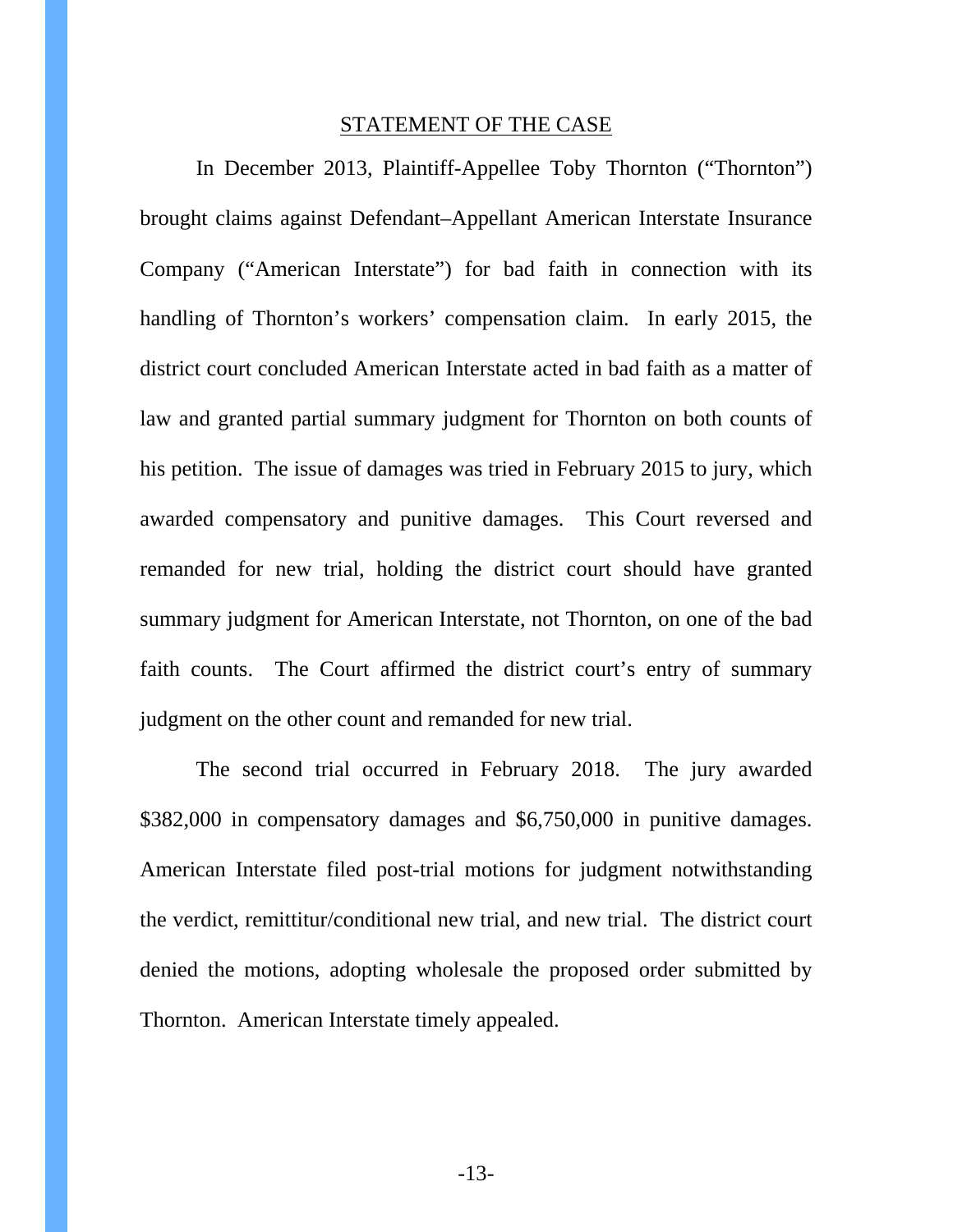### STATEMENT OF THE FACTS

## **I. June 2009-February 2012: Thornton's Accident and American Interstate's Response.**

On June 25, 2009, Thornton was severely injured in a single-vehicle accident near Monona, Iowa, while working as a truck driver. (App.-I 542, 547-549.) Thornton was taken to a hospital in Dubuque, then life-flighted to Iowa City, where numerous surgeries were performed. (App-I 559, 563.) As a result of the accident, Thornton was paralyzed from the nipples down, with no use of his legs and limited use of his arms and hands. (App-I 937, 972.)

American Interstate was the workers' compensation insurer for Thornton's employer. American Interstate's claims manager, Luann Miller, made telephone contact with Thornton's family the day after the accident and visited the family in the hospital one day later to describe the benefits Thornton would receive and answer questions. (App-II 673-675.) American Interstate promptly began providing weekly wage replacement checks to Thornton's family, with the first check dated July 2, 2009. (App-I 689, 1047-1048.) Payments continued each week thereafter until the partial commutation of Thornton's benefits in May  $2014<sup>1</sup>$  (App-I 689, 1047-1048.)

 $\overline{a}$ 

<sup>&</sup>lt;sup>1</sup> Partial commutation is a statutory mechanism in which a claimant's future weekly benefits are paid in a single lump sum. Iowa Code § 85.45.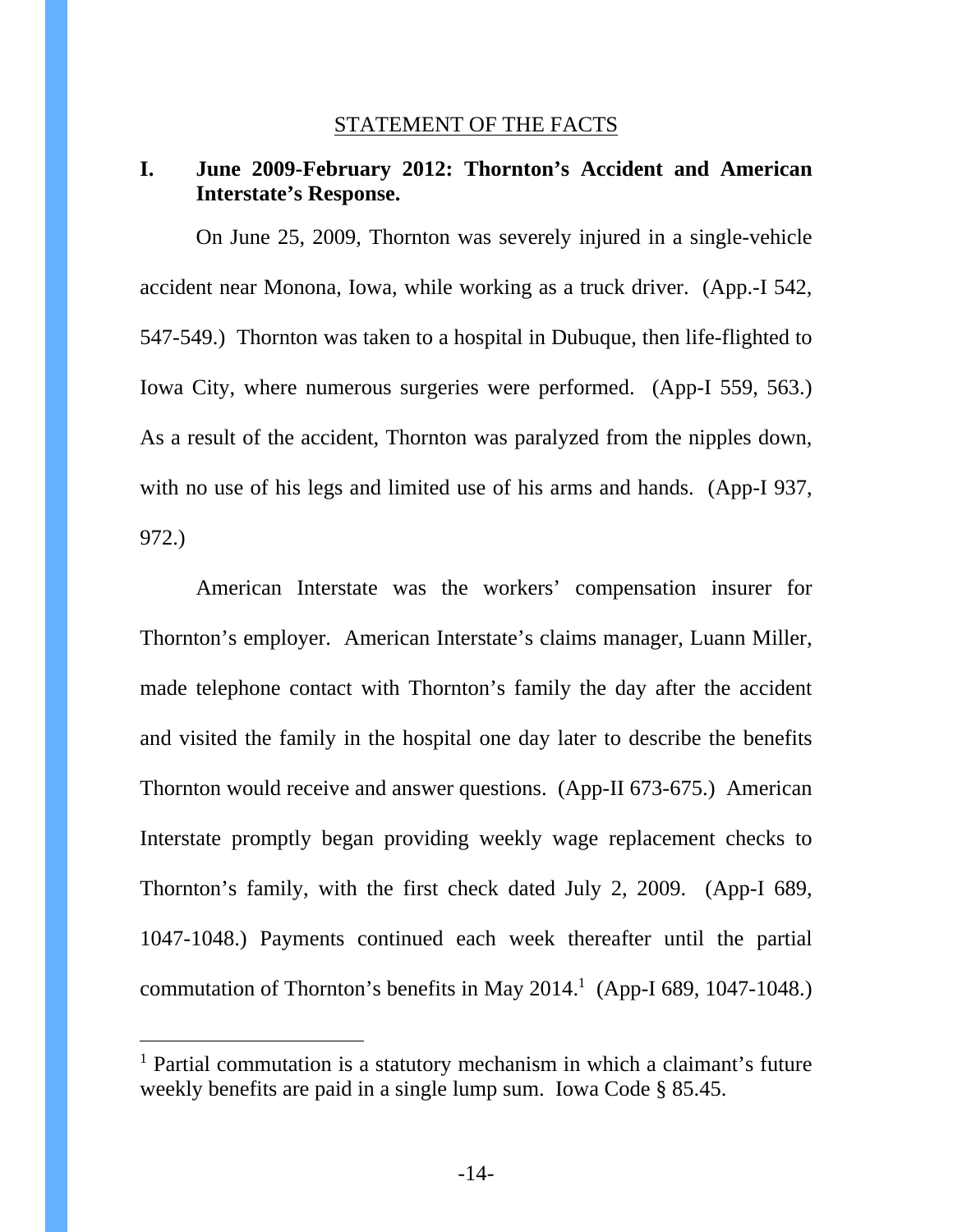American Interstate also immediately began paying for all Thornton's medical expenses and has continued to do so to the present day. (App-I 689, 702, 1050-1051, 1162.)

Thornton was transferred to St. Luke's Hospital in Cedar Rapids in August 2009. (App-II 690.) There, he participated in intensive in-patient rehabilitation and showed signs of functional improvement. (App-II 690- 699.) Thornton was released from St. Luke's on October 5, 2009, to live with his in-laws. (App-I 667.) American Interstate arranged and paid for all accommodations necessary to allow Thornton to leave the hospital, including a ramp, bed, wheelchair, van, bathroom modifications, and many other items of durable medical equipment. (App-I 667-668, 1069-1070.) Thornton often provided positive feedback to American Interstate. (*E.g.*, App-II 716, 756, 768.)

In early 2010, Thornton and his wife, Tara, began exploring permanent living arrangements. (App-I 583; App-II 732.) American Interstate assisted by sending Miller for an in-person meeting with Thornton in June 2010. (App-I 673; App-II 740.) In July 2010, however, Thornton and Tara separated. (App-II 743.) Thornton called American Interstate for help the day they separated, and Miller promptly went into action to ensure Thornton had everything he needed to live independently, including a home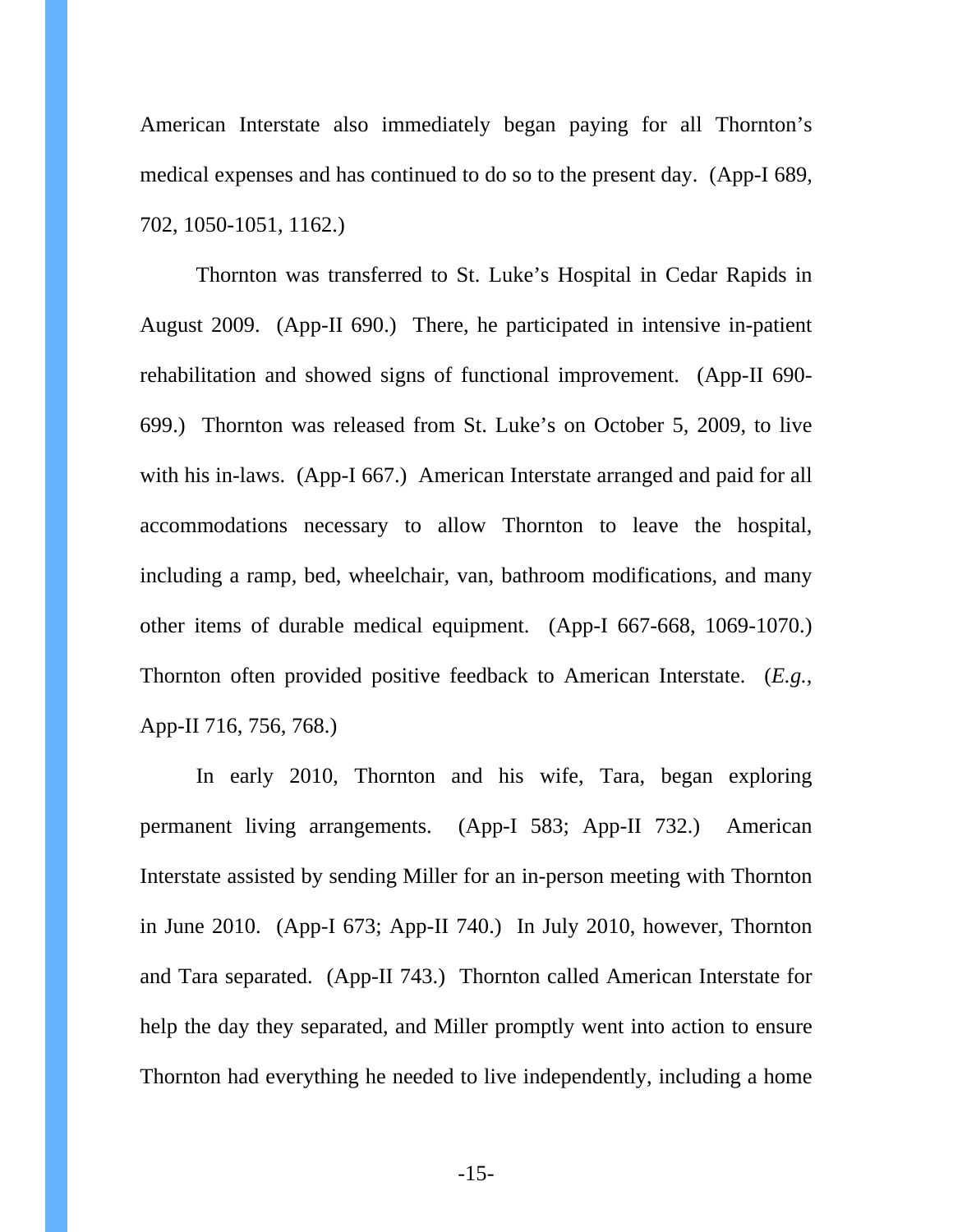health aide. (App-I 675; App-II 743, 746-749.) In subsequent months, Miller further helped improve Thornton's independence, including making arrangements for him to take a driving test and scheduling and paying for modifications to his van to allow self-driving. (App-I 675-676; App-II 749- 750, 755-756, 759.)

By early 2011, Thornton had improved his strength substantially and was able to cook, care for his children, drive, and otherwise live independently for 21 hours of every day. (App-I 588-589, 678-679; App-II 744, 759-760.) Thornton is capable of doing more than others with the same spinal cord injury, who are amazed by how well he functions. (App-I 671.) Thornton shares custody of his children with Tara and, since the separation in mid-2010, has them at least 50% of the time, "[i]f not more." (App-I 595, 678-679.)

Notwithstanding his substantial improvements in independence and functionality, Thornton had challenges in his personal life. In November 2010, his mother died. (App-I 600, 680-681.) In February 2011, Tara violated their informal custody-sharing agreement by taking the kids away for a weekend. (App-I 679-680.) Thornton became despondent and overdosed on pain medication. (App-I 679-680, 2054-2067, 2085-2110.) Thornton does not blame American Interstate for the overdose, nor does he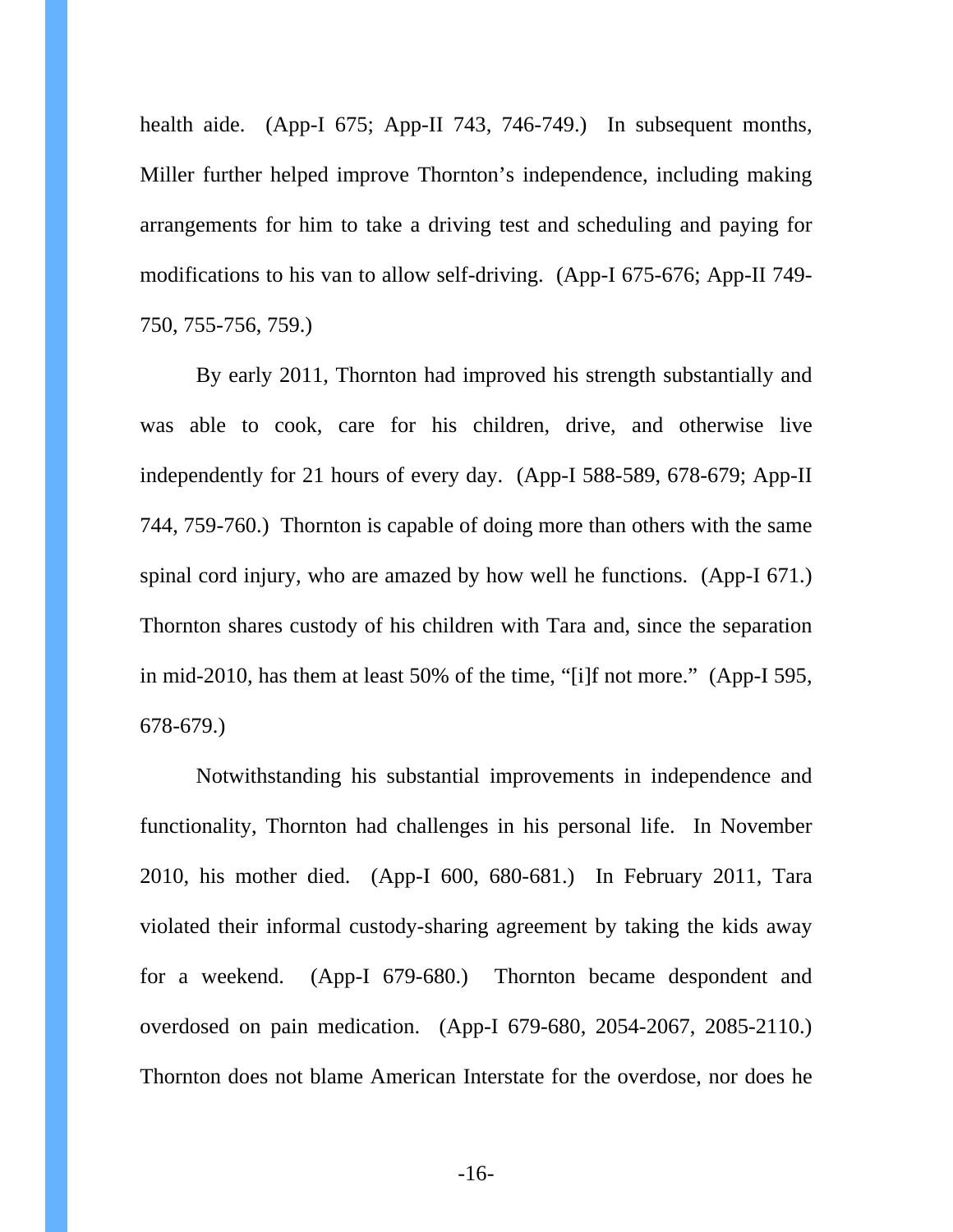recall telling American Interstate about it. (App-I 680, 688.) Thornton's primary care physician, Dr. Rogge, did not mention the overdose in his office notes or stop prescribing pain pills. (App-I 627, 1110-1111; App-II 292-345.)

Thornton went to therapy for approximately six months after the overdose. (App-I 602-603.) Therapy ended in August 2011 because Thornton did not need it any more, as he had "worked through issues and developed positive self-focus." (App-I 603, 2110.). Thornton has not seen mental health professionals since August 2011 because "I'm fine. I don't need no help." (App-I 603.) Thornton's mental health is much better now than in 2011. (App-I 683.)

Thornton is not scared of challenges or trying new things; he finds such things beneficial to his mental health. (App-I 683-684.) In fact, he was encouraged by his therapist in 2011 to challenge himself, set goals, and consider potential employment opportunities. (App-I 684-685, 2105.) For example, he went on a five-hour trip that year by himself to visit his brother. (App-I 684.) He told his therapist he believed his main purpose in life was to raise his children well, enjoy his friends, and potentially reenter the work force. (App-I 685, 2101.)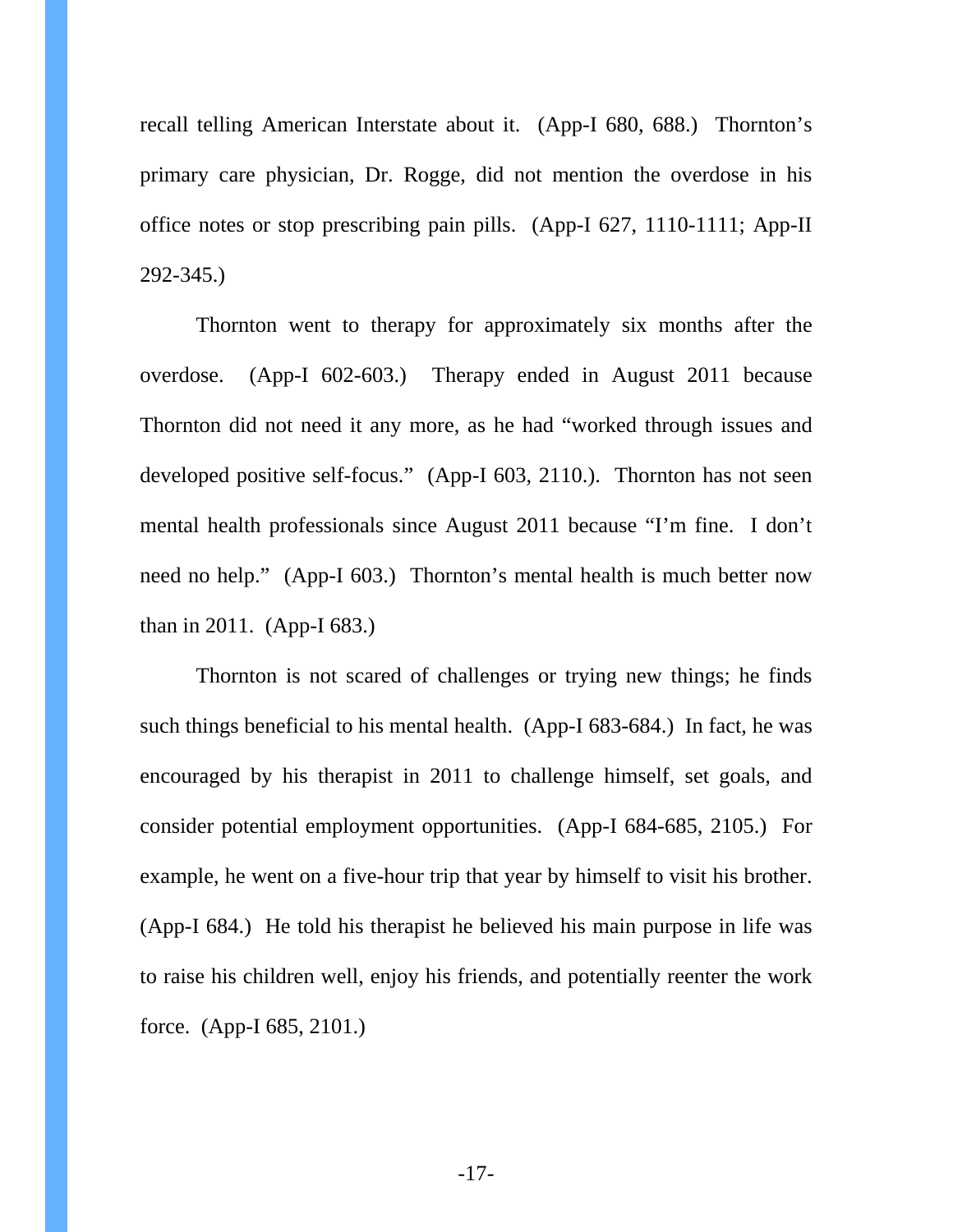Thornton informed American Interstate in 2011 that he did not want to discuss settlement of his workers' compensation claim until his divorce was finalized. (App-I 608, 688-689.) He and Tara had agreed to split their assets 50/50 in the divorce, and he did not want a workers' compensation settlement to be part of those assets. (App-I 689.) American Interstate honored his request while also continuing to pay weekly indemnity benefits and cover all medical expenses. (App-I 689.) The divorce became final in December 2011, and American Interstate learned about it the following month. (App-I 688; App-II 772.)

# **II. February 2012-October 2012: Settlement Discussions and Mediation.**

Miller and a financial advisor traveled to Thornton's hometown in February 2012 to discuss settlement with him. (App-I 607, 690.) Thornton chose not to have an attorney at the meeting because he no longer wanted the services of the attorney his ex-wife hired. (App-I 690-691.) American Interstate also did not have an attorney and confirmed in advance Thornton did not wish to be represented. (App-I 690; App-II 771, 773.)

During the meeting, Thornton was shown two settlement proposals, Proposal A and Proposal B. (App-I 614; App-II 665-670.) Miller told Thornton these were illustrations, and they could be adjusted to fit his needs. (App-I 299-300, 691.) Each proposal offered Thornton weekly, tax-free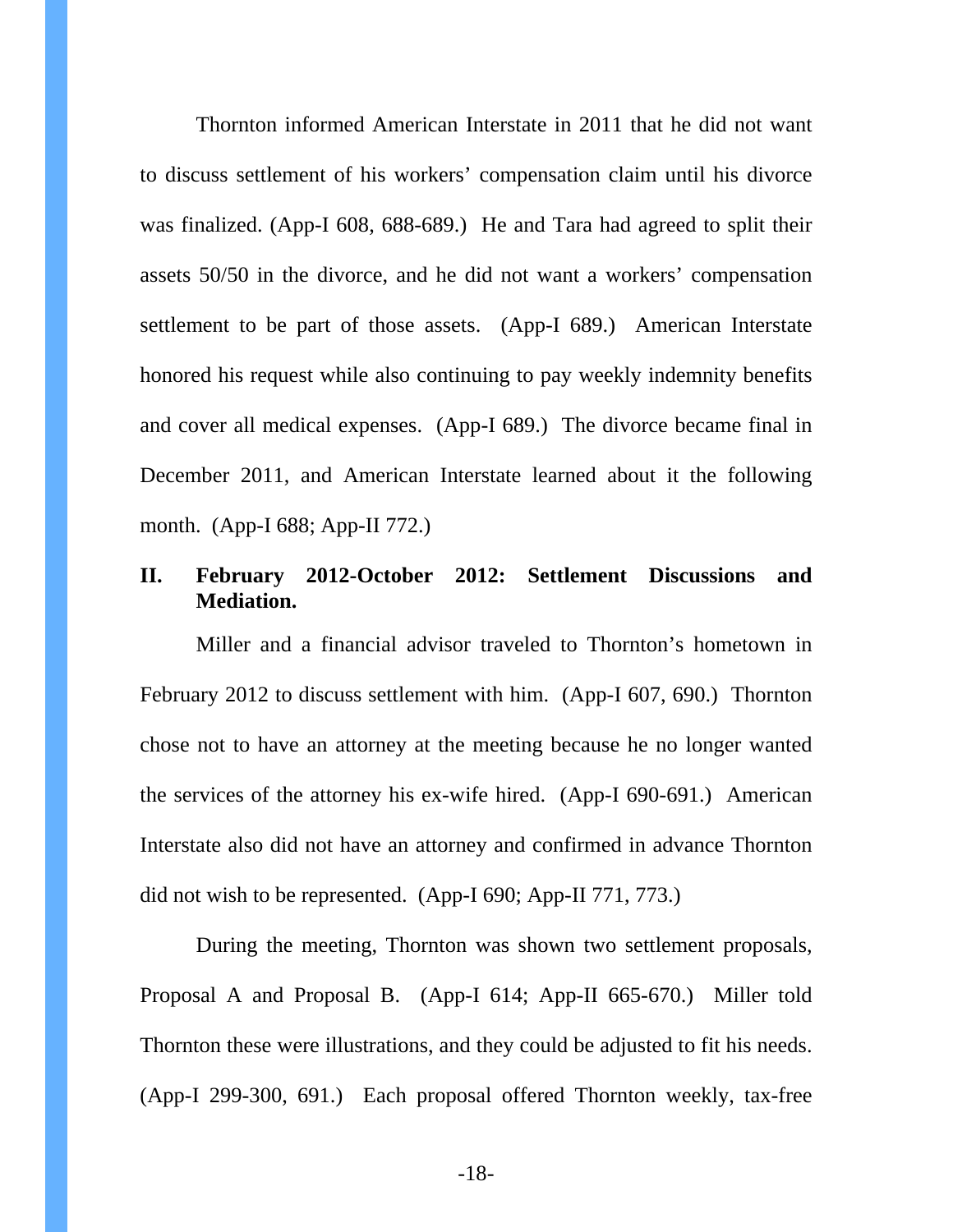indemnity benefits in the full permanent and total disability amount for life. (App-I 1122; App-II 665-670.) American Interstate also proposed to fund medical set-aside accounts for Thornton's future medical needs, with expected benefits totaling more than \$4.2 million even though Thornton's future expenses were only expected to be approximately \$2.1 million. (App-I 1136-1137, 1146; App-II 665-670; App-III 81.) American Interstate also would provide at least \$100,000 in cash to Thornton to use as he saw fit. (App-II 665-670.) Thornton understood the proposals were merely illustrations and thanked Miller and the financial advisor for coming. (App-I 300, 691.) The settlement American Interstate was prepared to enter with Thornton was the largest Miller had encountered in approximately 30 years as a claims manager. (App-I 283-284; App-II 795.)

Shortly after the meeting, Thornton hired Tiernan Siems as counsel. (App-I 613, 692.) On March 6, 2012, Siems sent a letter to American Interstate disclosing his representation and asking that all communications be directed to him. (App-I 692; App-III 146.) Prior to this letter, Thornton was in regular contact with Miller and got along well with her. (App-I 670.) Whenever he needed something, Miller did a good job of helping him, including in emergency situations. (App-I 674-675.)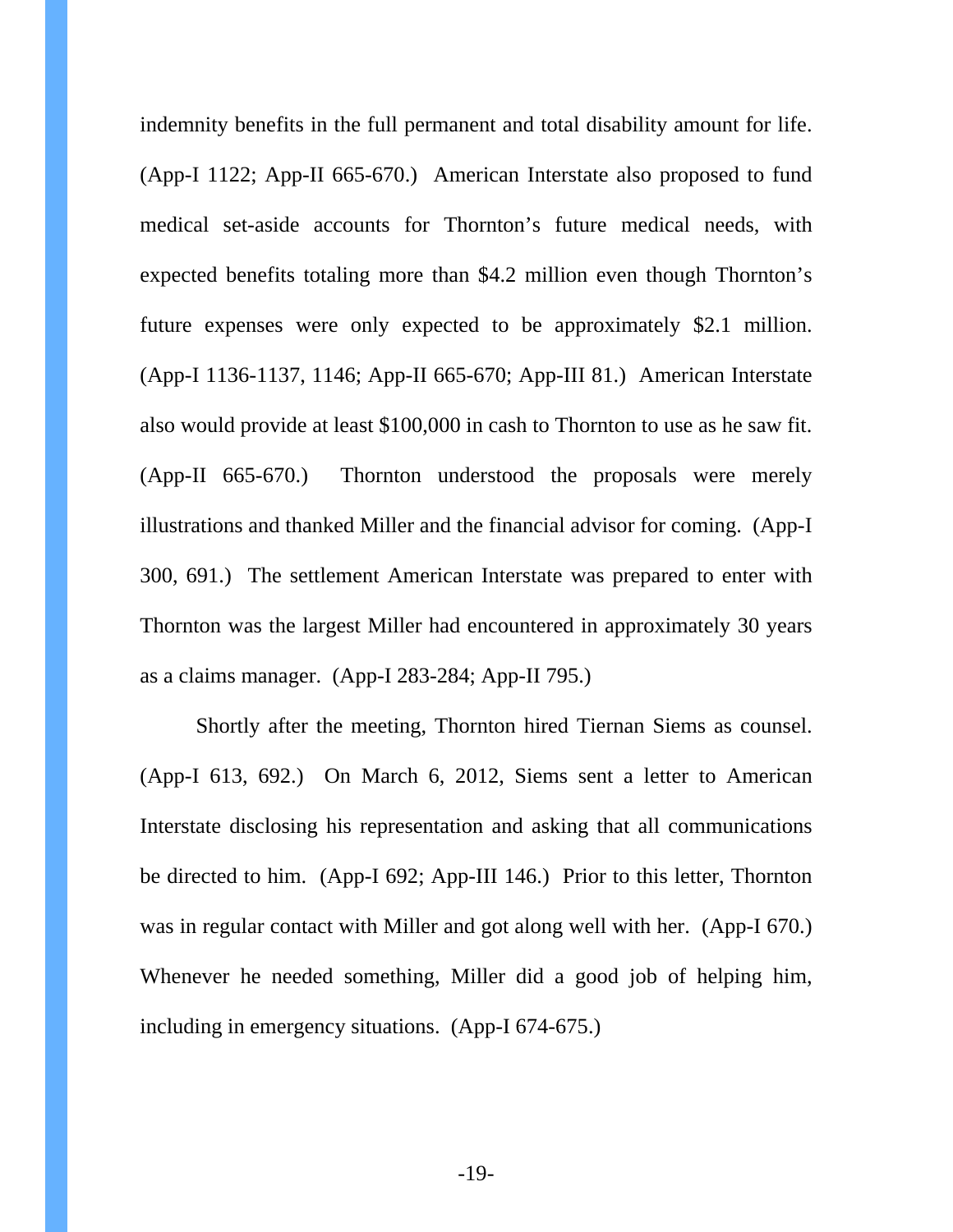Although Siems argued at trial that Thornton urgently needed commutation of his weekly benefits in 2012 and 2013, it took more than two-and-one-half months from the date of his letter to American Interstate in early March 2012 for Siems to file a petition in the workers' compensation commission seeking a declaration that Thornton was permanently and totally disabled. (App-I 693-694.) Siems objected at trial on foundation grounds when Thornton was asked why this delay occurred. (App-I 693.) Thornton did not recall why the delay occurred but said it did not bother him. (App-I 694-695.) Siems also was slow to respond to American Interstate's repeated attempts in mid-2012 to discuss settlement and mediation despite his client's "eager[ness] to settle his claim." (App-I 1586-1587; App-II 774.)

Mediation finally occurred in October 2012 in Omaha. (App-I 695.) American Interstate's final offer was a lump sum of \$800,000 plus the funding of a Medicare Set-Aside Account ("MSA") and Custodial Medical Account ("CMA"). (App-II 663.) The MSA would cover medical needs that otherwise would be covered by Medicare; if the MSA for some reason ran out of money, Medicare would cover the expenses. (App-I 1125, 1154- 1155.) Thornton would not under any circumstances have to pay out-ofpocket for Medicare-eligible items. (App-I 1154-1155, 1592.) The CMA was designed to cover non-Medicare medical needs. (App-I 1125-1126.)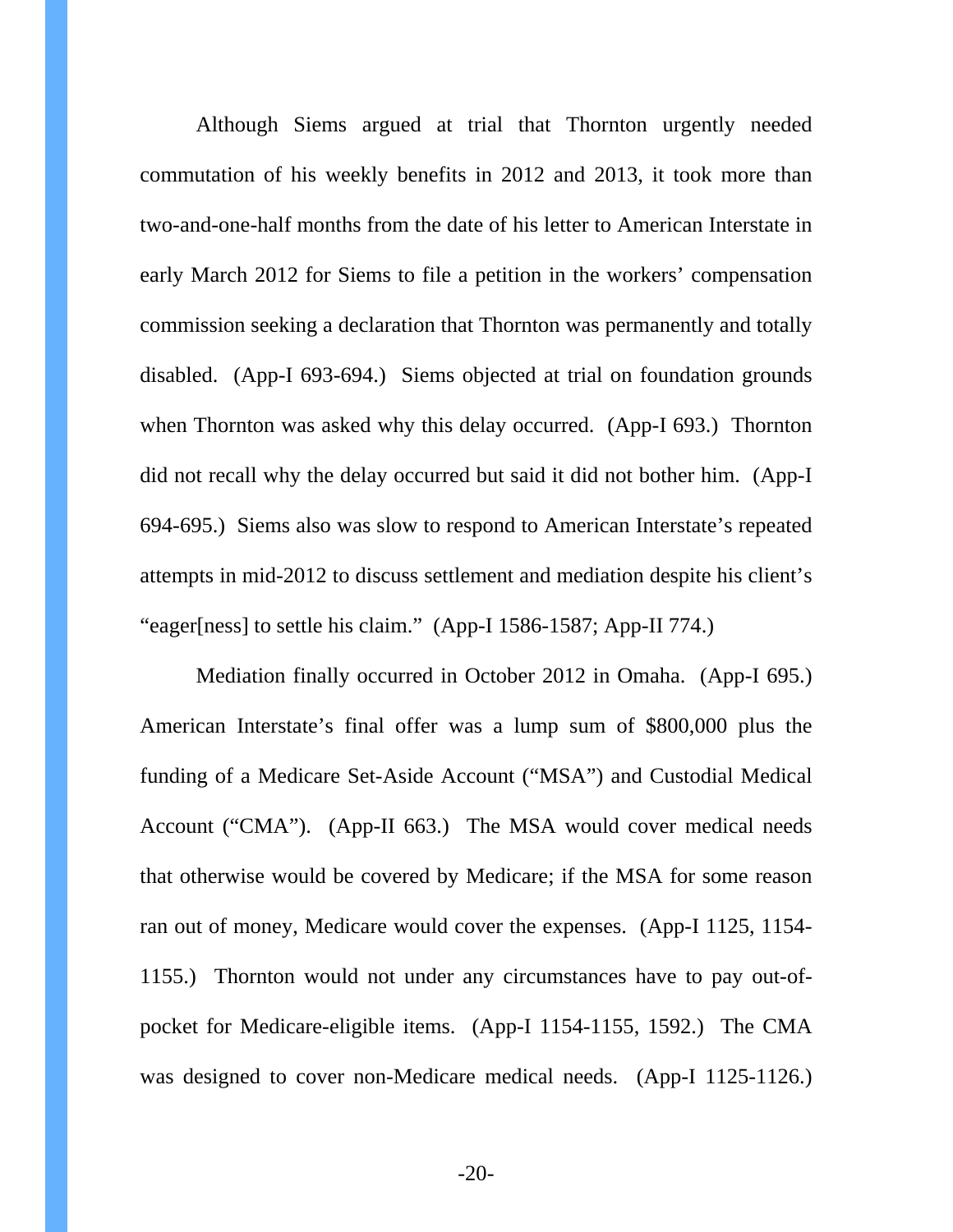Thornton did not have a good understanding for how the MSA and CMA worked. (App-I 697.)

Thornton's final demand at mediation was a lump sum of \$1,160,000 plus the funding of the MSA and CMA. (App-I 1147.) There was no scenario in which Thornton would receive a lump sum of \$1,160,000 even if his workers' compensation case proceeded through hearings and he was successful at every stage. (App-I 1147.) Instead, he received a lump sum of approximately \$753,000. (App-I 697, 1347-1348.) No witness explained why Thornton demanded \$400,000 more in a lump sum than he could ever hope to obtain through litigation. (*See, e.g.*, App-I 697, 1147, 1353, 1590- 1591.)

## **III. Litigation Regarding the Extent of Thornton's Disability.**

Mediation was unsuccessful, so American Interstate began in late 2012 to investigate potential defenses to the PTD petition. (App-I 1527.) There have been other situations in Iowa in which a person with a similar spinal cord injury to Thornton's was determined to be less than permanently and totally disabled. (App-I 1358-1361, 1588.) Others with similar spinal cord injuries are amazed by how well Thornton functions. (App-I 671.) American Interstate's outside counsel, Cory Abbas, was comfortable

-21-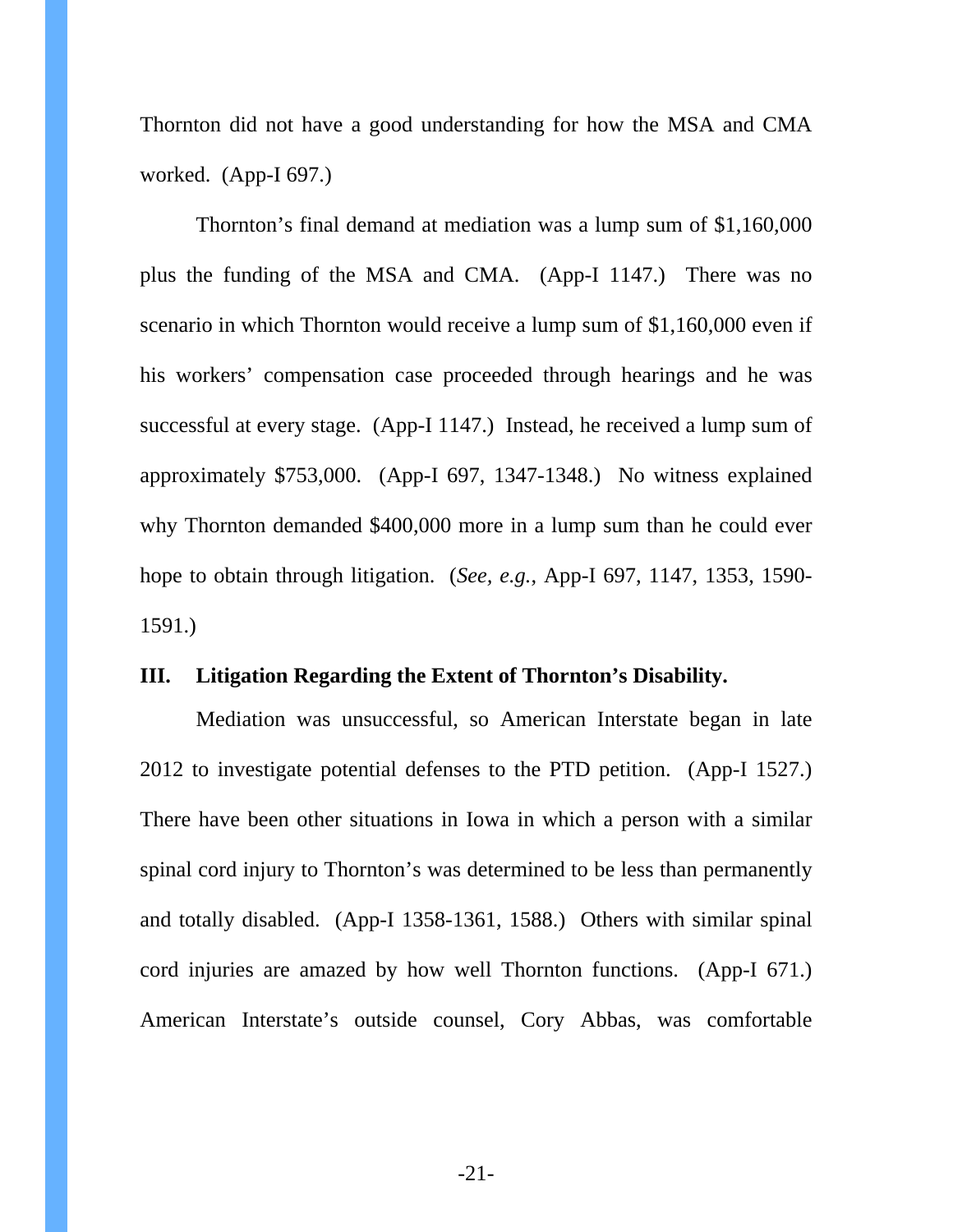denying the allegation that Thornton was permanently and totally disabled pending further investigation. (App-I 1587-1588.)

The amount of time available to investigate was limited, however, because American Interstate agreed to an accelerated schedule in the workers' compensation proceeding that resulted in the case being heard in March 2013 – approximately 10 months after it was filed. (App-I 1597- 1598.) American Interstate later agreed to waive post-hearing briefing, further accelerating the resolution of the case. (App-I 1618-1619.)

American Interstate's investigation included an independent medical examination of Thornton in late January 2013 and his deposition in early February 2013. (App-I 698-699, 2048-2053.) During the deposition, Thornton expressed interest in finding employment if his physical limitations could be accommodated. (App-I 700.) Based on this testimony, among other information, vocational rehabilitation expert Phil Davis issued a report stating Thornton might be capable of competitive employment and should pursue vocational rehabilitation opportunities. (App-II 62-65.)

In early 2013, Abbas and Siems exchanged numerous emails regarding the merits of Thornton's PTD petition, Davis's expert report, and other matters. (*See* App-II 39-47, 49-51, 58-59, 67-74, 104, 109-110, 111- 112; App-Supp 69-71.) These emails, which were admitted over American

-22-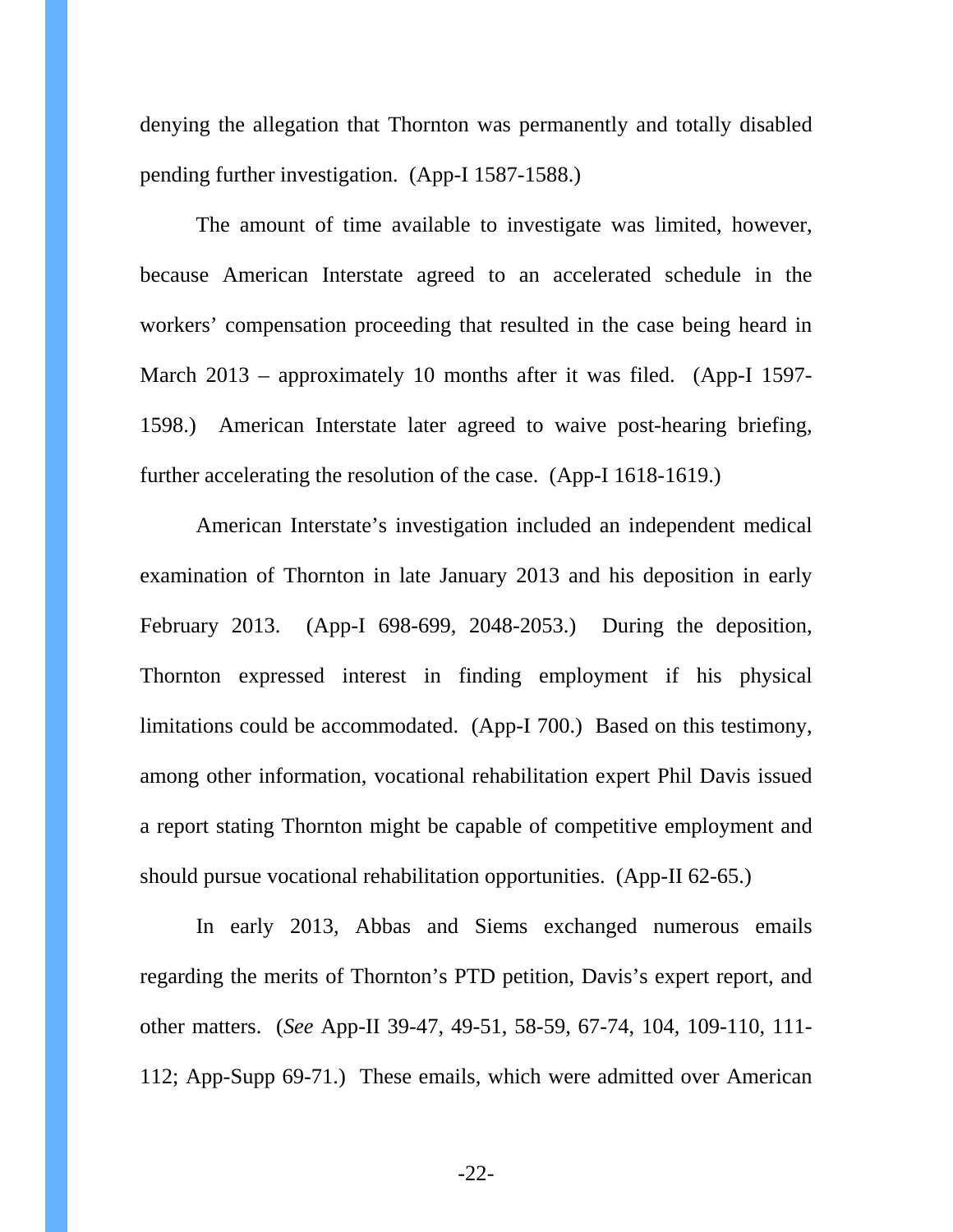Interstate's objection (App-I 183, ¶¶ 32-33), were the subject of considerable attention at trial and involved statements from Siems on numerous issues of disputed fact (*see*, *e.g.*, App-I 1561-1562).

On March 11, 2013, Abbas sent an email to American Interstate expressing his belief that the Deputy Workers' Compensation Commissioner would find Thornton permanently and totally disabled and recommending the company stipulate to that conclusion. (App-I 1815-1816.) Shortly thereafter, Abbas and several American Interstate representatives participated in a conference call to decide what to do. (App-I 1537; App-II 817.) The participants decided to proceed to hearing because they were concerned Thornton was not being made aware of American Interstate's efforts to assist him with vocational rehabilitation services. (App-I 1538; App-II 817-818.) In addition, in the face of accusations from Siems, American Interstate wanted the Deputy Commissioner to know about the substantial benefits the company had provided to Thornton since 2009. (App-I 1538; App-II 817-818.)

The PTD hearing occurred on March 28, 2013. (App-I 1615.) The hearing lasted only one hour, and Thornton was the only witness. (App-I 1615-1617.) American Interstate did not dispute Thornton's entitlement to medical care for the remainder of his life and did not argue that Thornton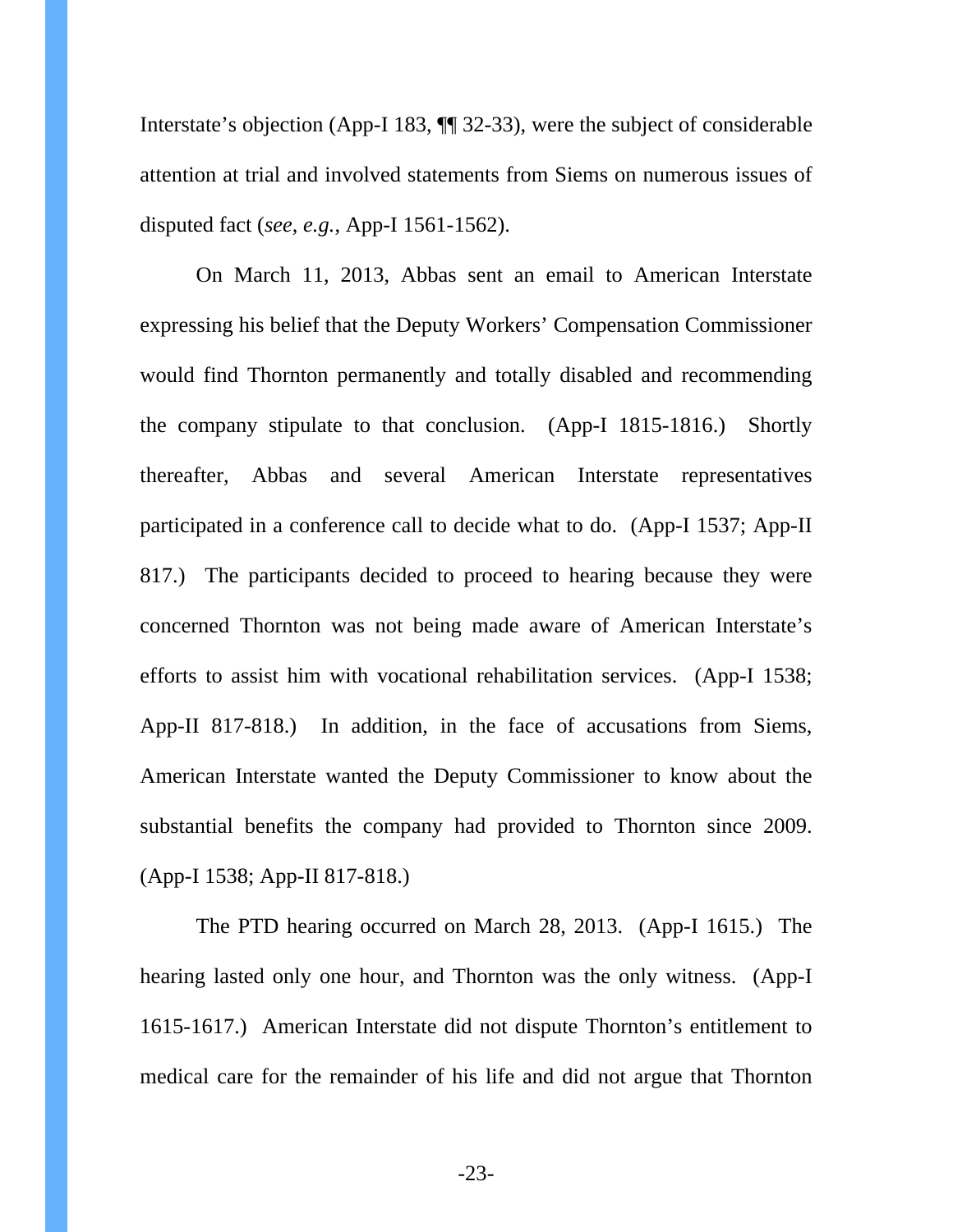was capable of full-time employment (or anything close to it). (App-I 1539- 1540.) The company instead merely argued that Thornton had limited residual earning capacity and was slightly less than 100% disabled. (App-I 1540-1541.) For his part, Thornton reiterated his interest in trying to find work, stating he would "love to try" any job opportunity that might exist. (App-I 701.) Siems stipulated prior to the hearing that Thornton's weekly wage rate was calculated correctly. (App-I 147-148.)

In late May 2013, the Deputy Commissioner issued a ruling finding Thornton permanently and totally disabled. (App-II 52-57.) American Interstate could have appealed the ruling, but instead merely moved to reconsider due to a factual error regarding whether Thornton was offered vocational rehabilitation services. (App-I 1444-1445, 1542-1544.) The motion to reconsider was granted, although the finding of permanent and totally disability was unchanged. (App-I 1544-1545; App-II 105-106.)

# **IV. Litigation Regarding Partial Commutation of Thornton's Benefits.**

On May 29, 2013, Thornton filed a petition for partial commutation of his workers' compensation benefits. (App-I 1252.) The partial commutation proceeding took about one year to litigate, and was resolved in Thornton's favor in May 2014. (App-II 160-166.) American Interstate promptly paid the partial commutation in the approximate amount of \$753,000. (App-I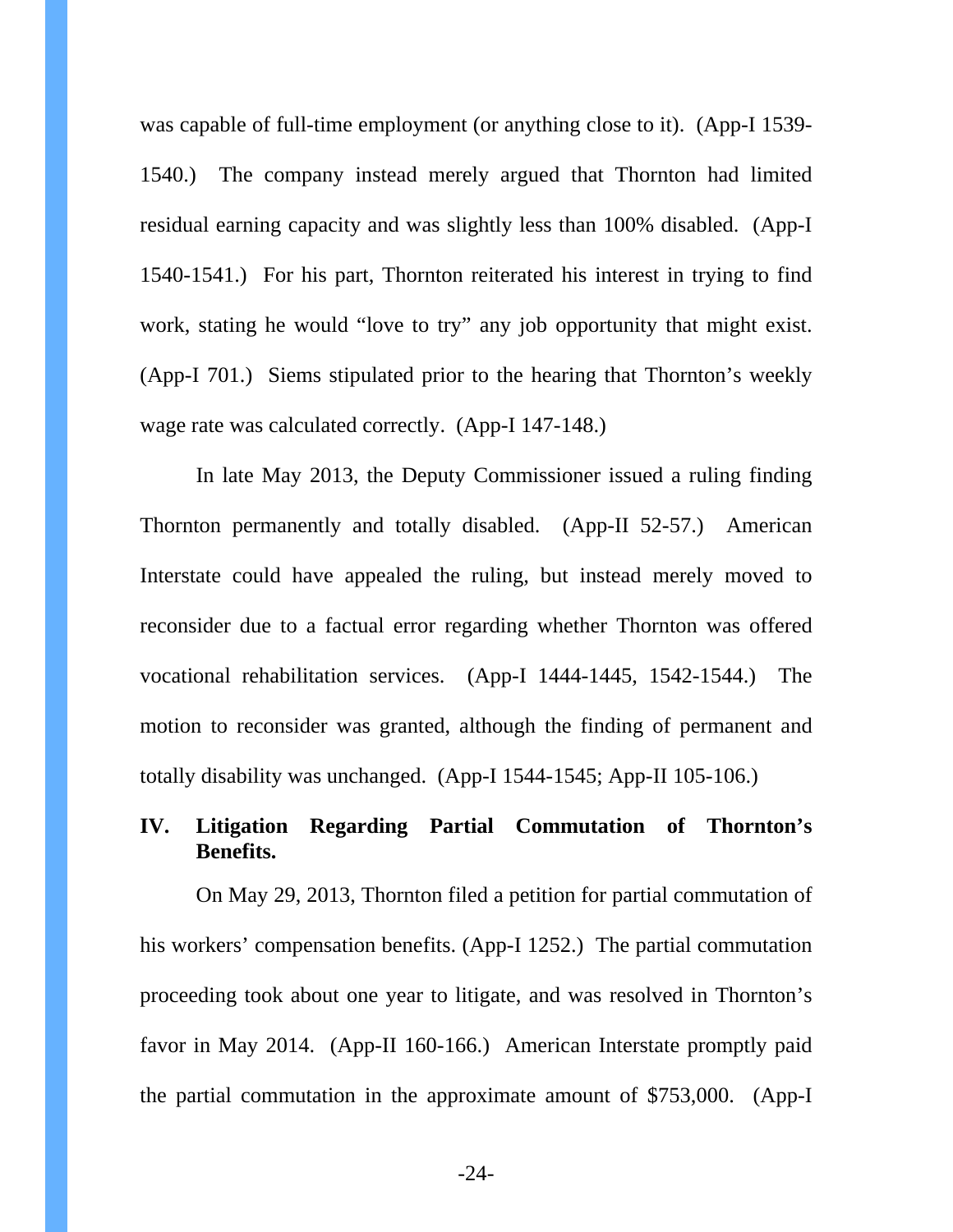633, 1146.) As a matter of law, American Interstate did not act in bad faith in connection with the partial commutation proceeding. *Thornton v. Am. Interstate Ins. Co.*, 897 N.W.2d 445, 470 (Iowa 2017).

To obtain partial commutation, Thornton had to satisfy the Deputy Commissioner that payment of benefits in a lump sum was in his best interests. *Id.* at 468. He did so by representing that he had a conservative investment plan that would protect the corpus of the trust. (App-I 633-634, 706-707.) The plan involved investing the lump sum in a non-stock-marketbased mutual fund with AMP Wealth Management. (App-II 114, 117, 118.) His financial advisor provided several reports reflecting Thornton's intention to invest in this fund, including a report describing its performance dating to Thornton's accident in June 2009. (Id.) Thornton and his advisors agreed the lump sum should **not** be invested in a market-based fund like the S&P 500, as this would be too risky. (App-I 707, 757.) Thornton reiterated his intention to invest in the AMP Wealth Management fund in sworn testimony in March 2014 and subsequent briefing to the Workers' Compensation Commission:

Mr. Thornton testified concerning his investment plans for the funds if a partial commutation were awarded . . . The reports of Brad Kingsbury provide a detailed and reasonable plan for the investment of Mr. Thornton's partial commutation proceeds . . . [T]he arrangement Mr. Thornton has entered into with his financial advisor [Kingsbury] and his brother make the financial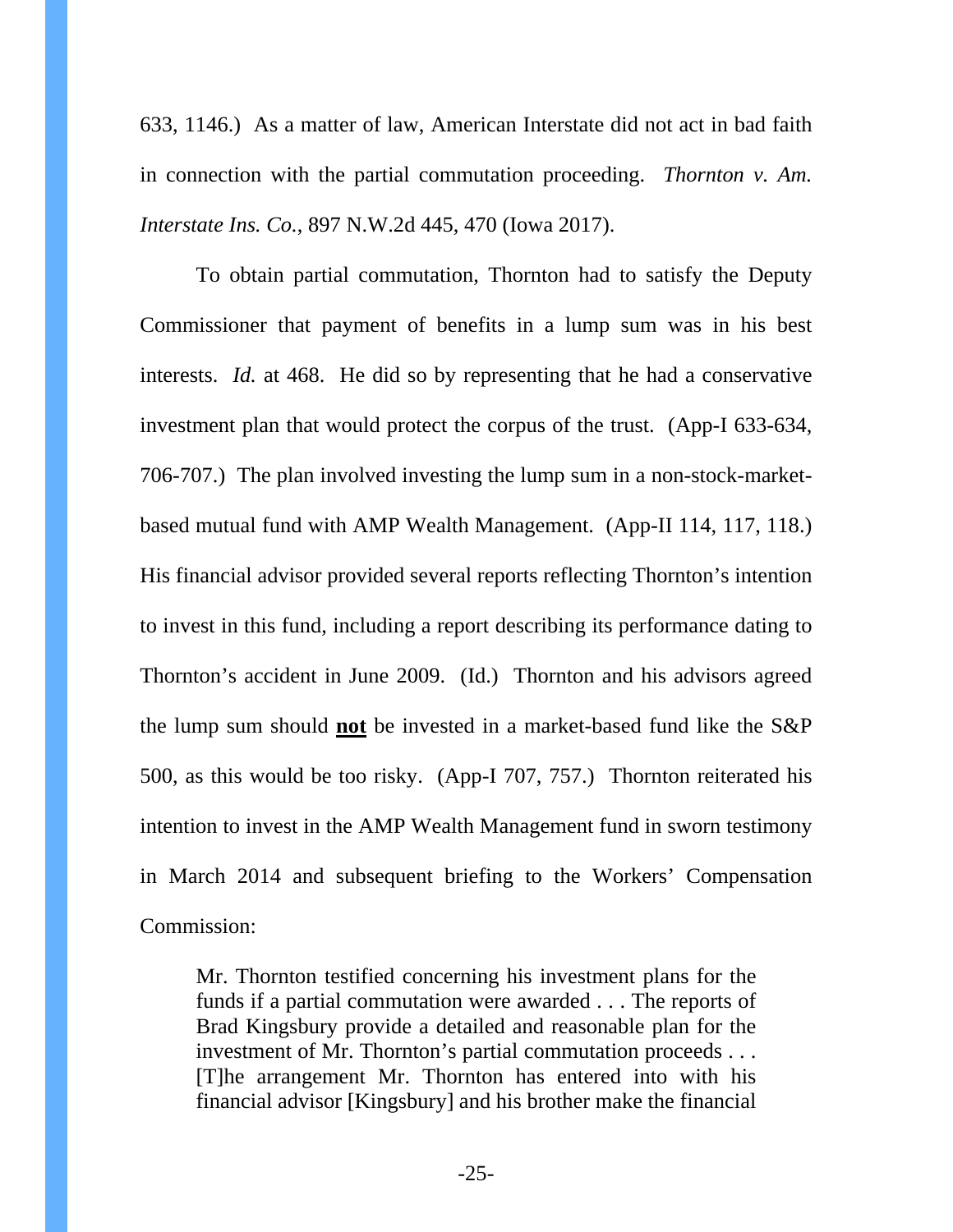set up of Mr. Thornton's funds as secure as a trust without having to incur the expense of establishing a trust . . . Mr. Thornton has shown to this Court that he has a reasonable plan for the investment of the funds . . . A partial commutation is in Claimant's best interest, the benefits of his investment plan clearly outweigh any perceived detriment and accordingly a partial commutation must be awarded.

(App-Supp. 62, 63, 65, 67) The Deputy Commissioner relied on Thornton's testimony in awarding partial commutation. (App-II 162.)

In contrast to Thornton's representations to the Deputy Commissioner, his counsel argued for the first time on retrial in this bad faith case that the jury should award damages based on what Thornton would have earned by investing his lump sum entirely in the S&P 500. (App-I 1795-1797). The district court denied American Interstate's pre- and post-trial motions seeking to preclude or remit an award of damages based on a previously-undisclosed theory that contradicted Thornton's prior representations. (App-I 181-182, ¶ 23, 184, ¶¶ 34-35, 224-225.)

Thornton was preapproved to purchase a home in Monona, Iowa, in January 2014 for the price of \$125,000, subject to receiving partial commutation. (App-I 638-639; App-II 129.) He said the home sold before he received the commutation. (App-I 643.) The home was desirable to Thornton because it was a three-bedroom, single-story, ranch-style home. (App-I 639-640.) He has chosen, however, not to purchase or even look for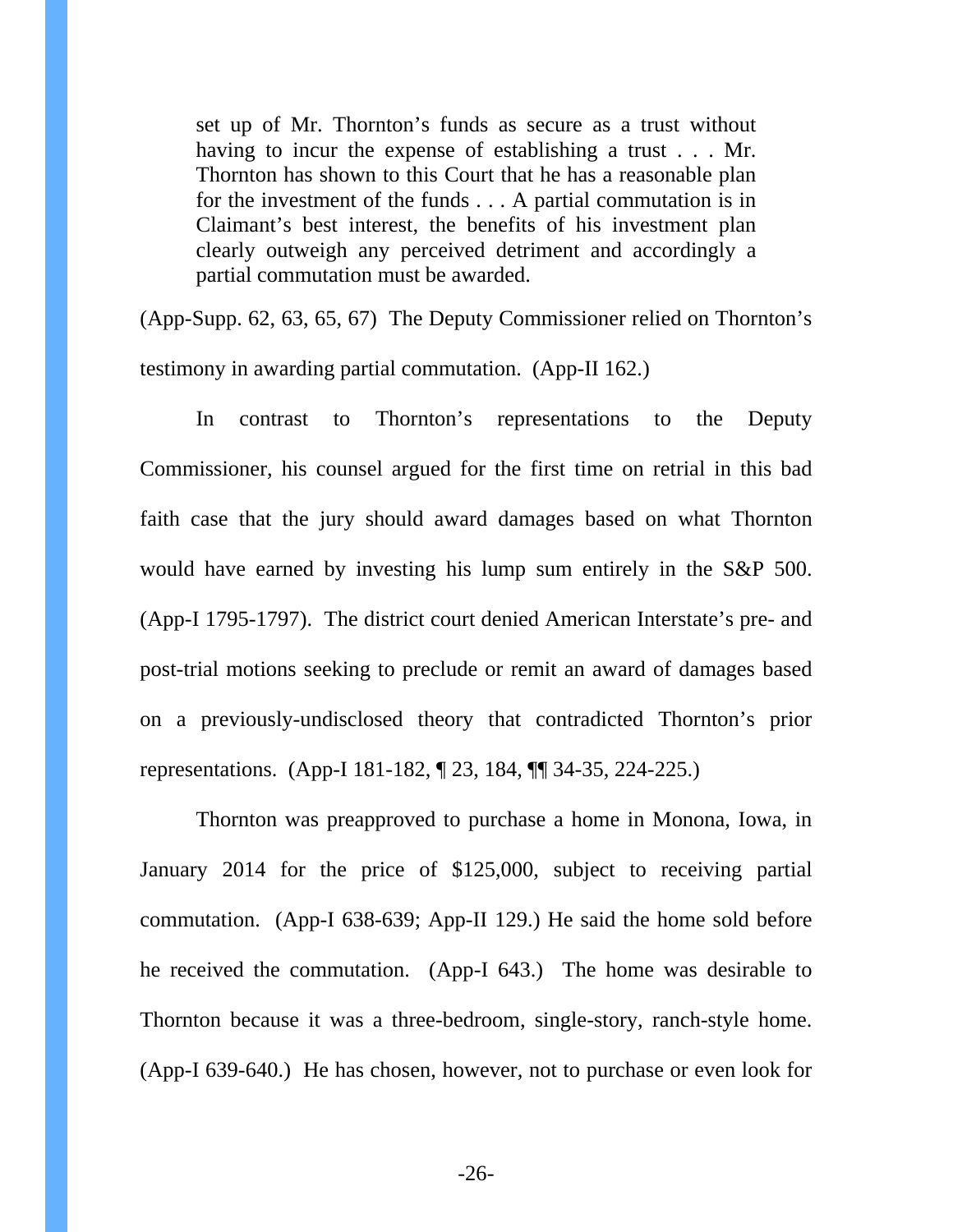a home since receiving his lump sum in mid-2014 even though at least eight other single-story, ranch-style homes with three or more bedrooms have been available in Monona for \$125,000 or less. (App-I 640, 642, 709-710; App-III 480-481.) Thornton's expert made no attempt at trial to quantify any loss he might have suffered as a result of his inability to purchase the home in 2014; instead, his attorney successfully urged the jury to award damages based on Thornton's monthly rent payments of \$750 per month. (App-I 1663, 1797-1798.)

# **V. Replacement of Thornton's Wheelchair.**

In early July 2014, Thornton's treating physician, Dr. Rogge, prescribed him a new power wheelchair. (App-I 2045-2047.) Thornton testified that he sent the prescription to Siems. (App-I 650-651.) Siems never mentioned the wheelchair to American Interstate until September 29, 2014. (App-I 1462-1463; App-II 401-403; App-III 429-430.) In unsworn statements from counsel table, Siems insisted he did not know about the prescription until sometime after September 10, 2014. (App-I 663, 1257- 1258.)

Regardless of when Siems received the prescription, it is undisputed Dr. Rogge failed to prepare certain paperwork necessary for Thornton to be measured for his new wheelchair until, at the earliest, sometime in August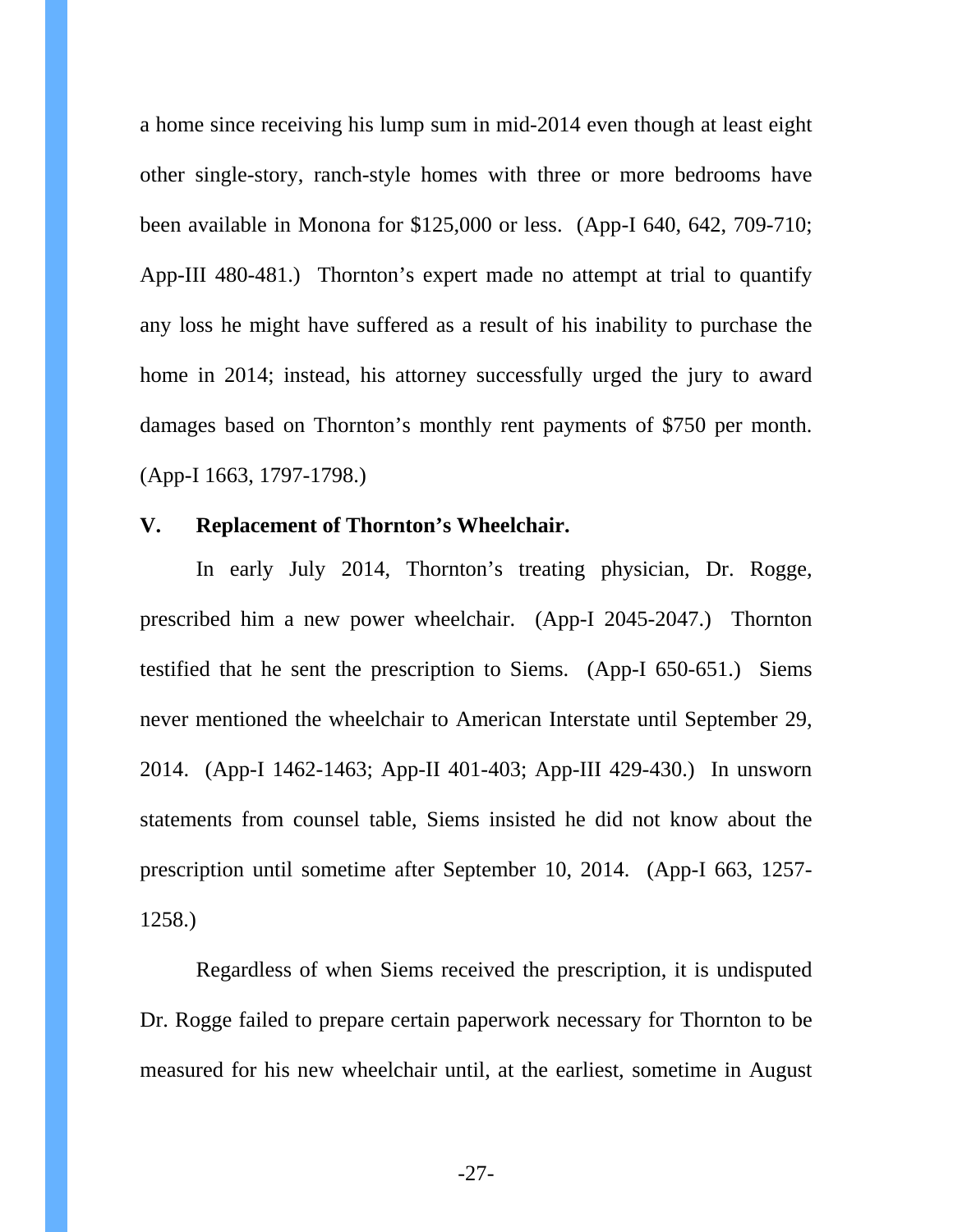2014. (App-III 114-115.) Thornton did not visit the occupational therapist for a mobility evaluation until September 17, 2014. (App-I 654; App-III 116-120.)<sup>2</sup> Dr. Rogge prepared a Durable Medical Equipment ("DME") Order for the wheelchair on September 22, 2014. (App-III 122.) The wheelchair could not be built until the mobility evaluation occured and DME Order was prepared. (App-I 663, 1260, 1491-1492.)

Siems emailed the DME Order to Abbas on September 29, 2014; in turn, Abbas immediately forwarded the email to American Interstate Claims Manager Jami Rodgers, who immediately submitted the order to the vendor. (App-I 1497-1498; App-III 429-431.) On October 10, 2014, the vendor requested authorization for the wheelchair, which Rodgers provided via email within two hours. (App-III 143-145.) Thornton "really didn't understand how [the process for obtaining the wheelchair] worked." (App-I 665.) Items like wheelchairs and vans take longer to build for him because of his size. (App-I 669-670.)

On October 12, 2014, Thornton suffered bursitis or cellulitis in his elbow. (App-I 1466-1467.) He ended up being hospitalized for two days.

 $\overline{a}$ 

<sup>&</sup>lt;sup>2</sup> Thornton is generally self-sufficient when it comes to medical care, including with respect to his wheelchair. (App-I 650, 678; App-III 116- 120.)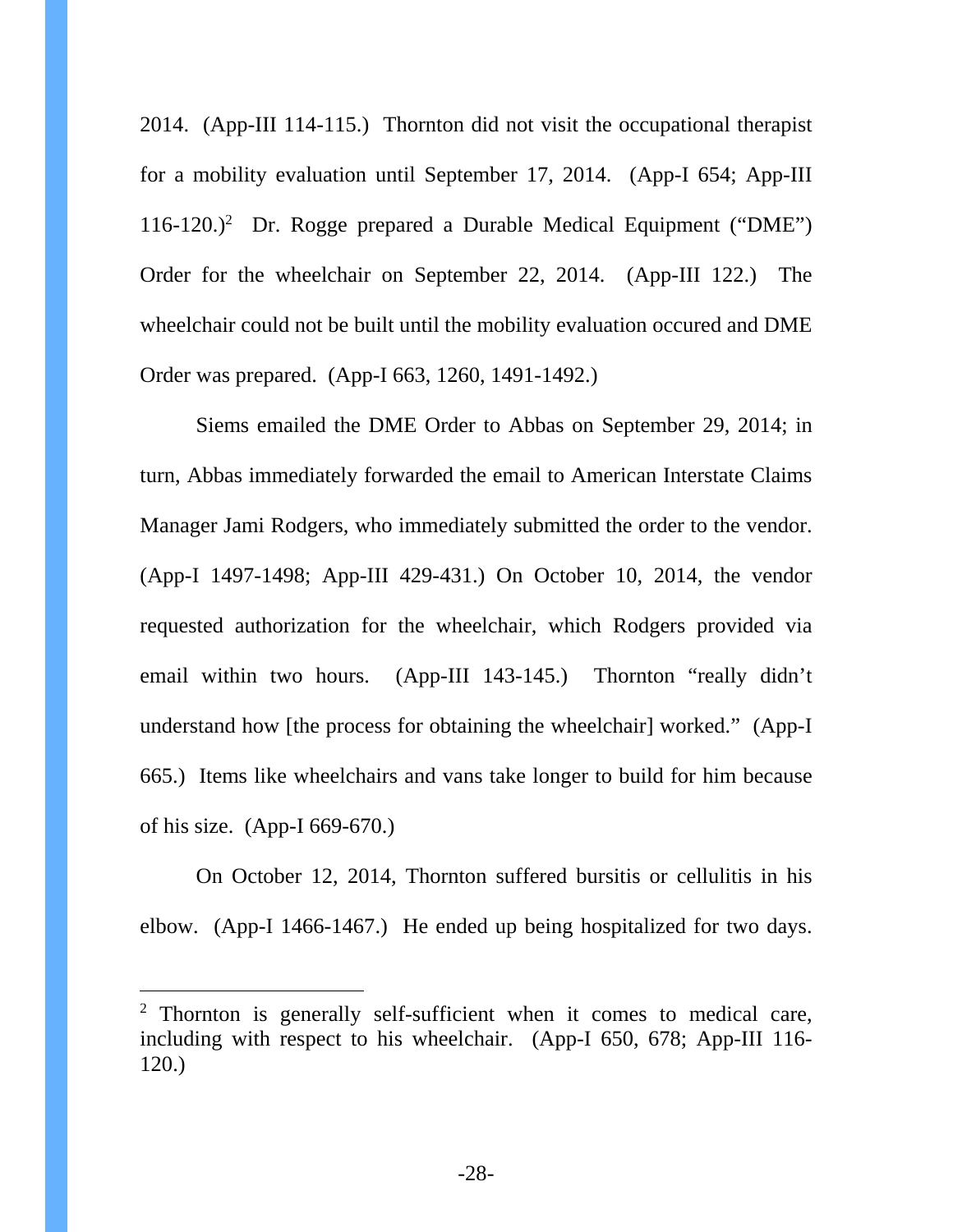(App-I 1466-1467.) Dr. Rogge thought the original wheelchair may have contributed to the problem and said he "hope[d]" a new wheelchair would be better. (App-I 254.) Thornton received the new wheelchair a few weeks after his hospitalization but has suffered two additional episodes of bursitis since then. (App-I 665-666, 1508-1509.)

### **VI. Bad Faith Litigation.**

Thornton filed this bad faith case in December 2013, asserting American Interstate acted in bad faith when it: (1) refused to stipulate that he was permanently and totally disabled; and (2) defended his claim for partial commutation of his benefits. *Thornton*, 897 N.W.2d at 457-58. The district court granted partial summary judgment in Thornton's favor on both counts, concluding American Interstate lacked a reasonably objective basis for either decision. *Id.* In February 2015, the matter was tried to jury, which awarded \$284,000 in compensatory damages and \$25 million in punitive damages. *Id.* at 451. This Court reversed and remanded for new trial, holding as a matter of law American Interstate did not act in bad faith in contesting partial commutation. *Id.* This Court affirmed the holding that American Interstate acted in bad faith in handling the PTD litigation and remanded for new trial. *Id.* at 476. The Court explained: "Much of Thornton's \$284,000 compensatory damage award was directly attributable to the delay in the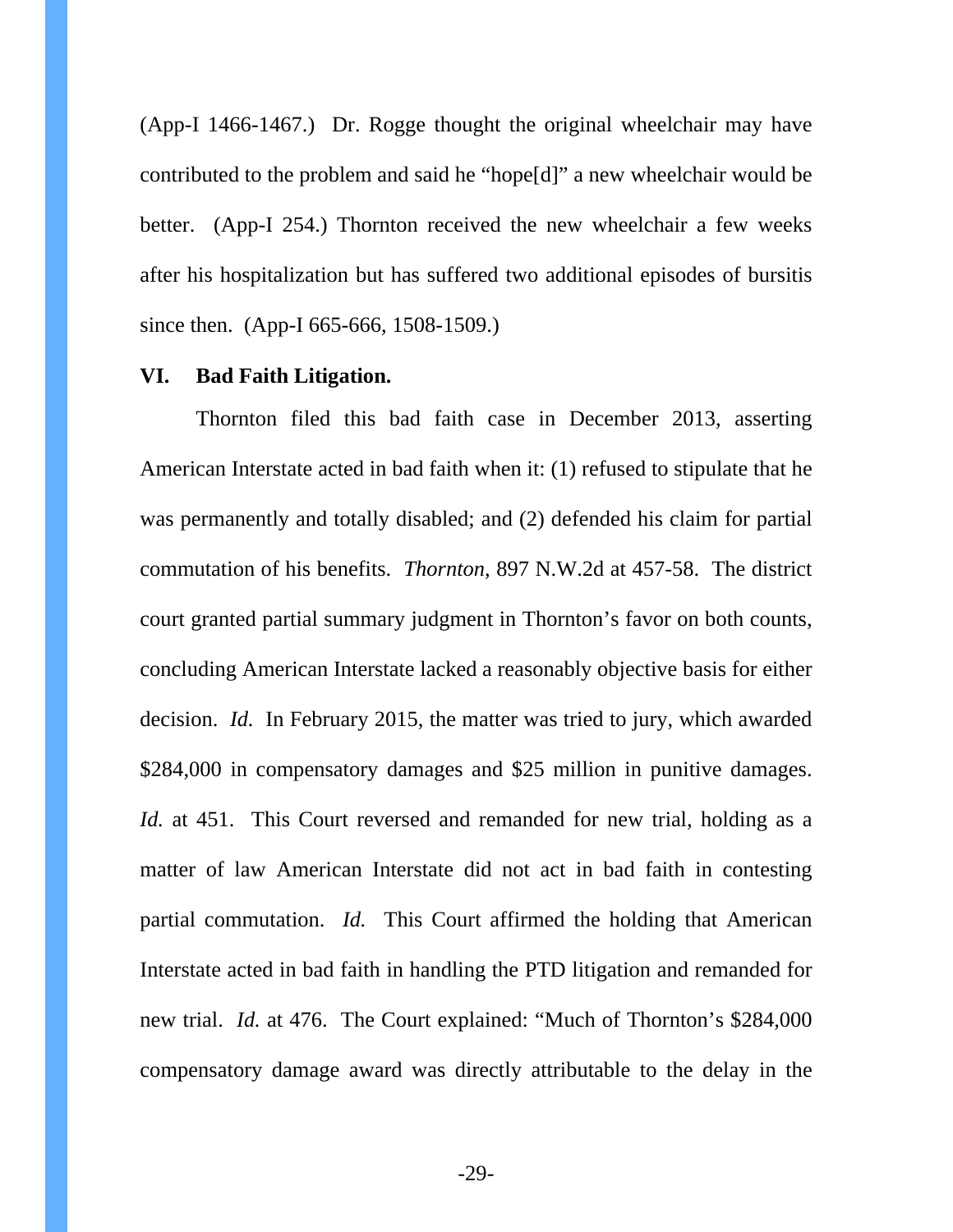commutation award, including \$14,000 in loss-of-use of money damages, \$27,000 in loss of home equity, and part of the \$118,000 in consequential damages for attorney fees incurred in the commutation proceedings." *Id.* at 470.

Retrial occurred in February 2018. Although this Court contemplated a lower compensatory damage award on retrial, the jury awarded Thornton \$382,000 in compensatory damages, consisting of: Consequential damages (Attorney's Fees): \$52,000; Loss of use of money: \$150,000; Loss of mind and body: \$100,000; Physical pain and suffering: \$40,000; Mental pain and suffering: \$40,000. The jury also awarded \$6,750,000 in punitive damages. American Interstate filed timely post-trial motions for judgment notwithstanding the verdict or, in the alternative, remittitur and conditional new trial. Following a very short hearing, the district court denied the posttrial motions in an Order adopted wholesale from a proposed order submitted by Thornton's counsel. (App-I 198-209, 210-222.) This appeal followed.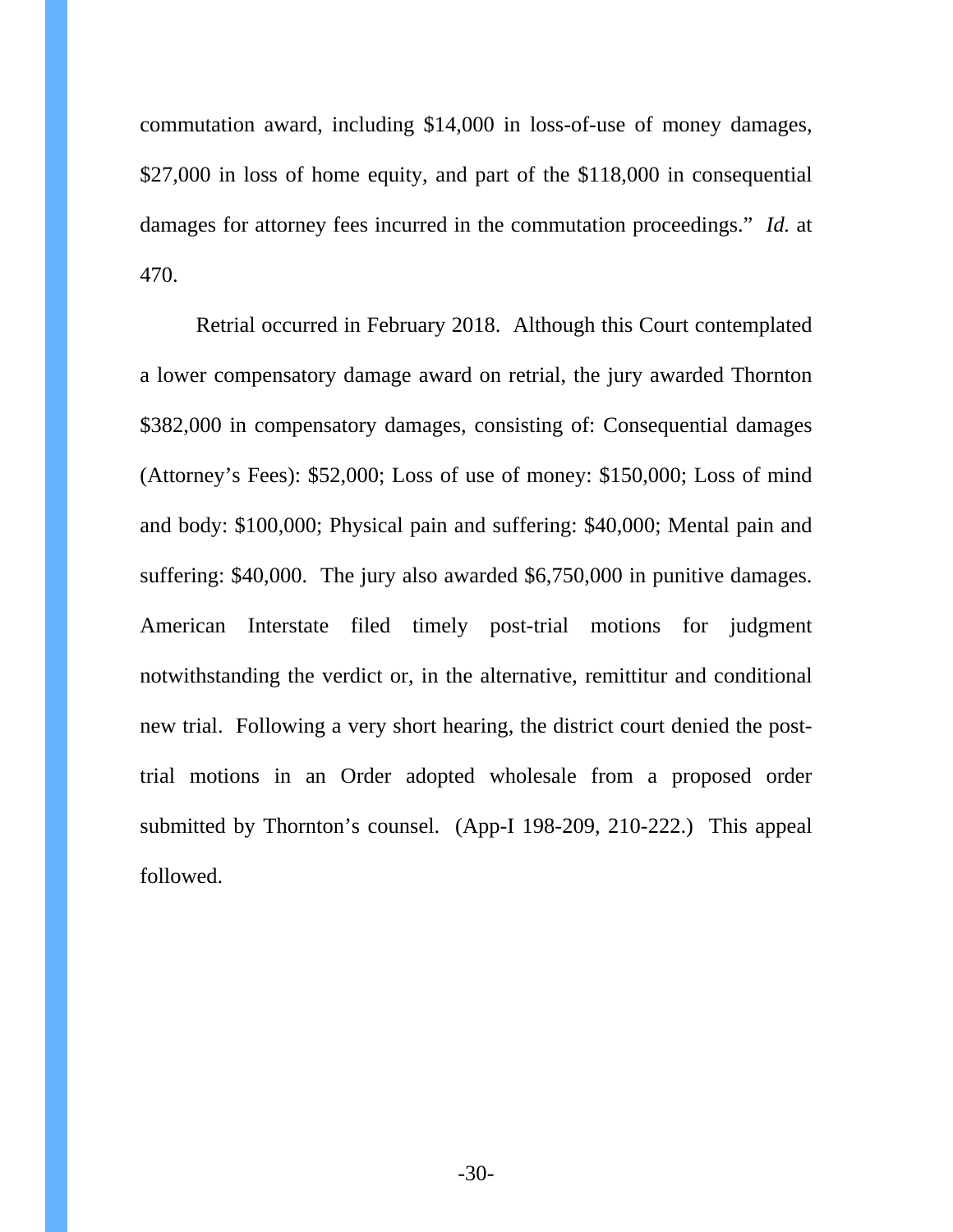#### ARGUMENT

# I. THE DISTRICT COURT ERRED IN FAILING TO GRANT JUDGMENT NOTWITHSTANDING THE VERDICT OR REMITTITUR AND CONDITIONAL NEW TRIAL WITH RESPECT TO COMPENSATORY DAMAGES.

#### *A. Standard of Review and Preservation of Error.*

American Interstate preserved error by moving in the district court for judgment notwithstanding the verdict or, in the alternative, remittitur and conditional new trial with respect to each category of compensatory damages. There is some uncertainty in this Court's precedent regarding whether a post-trial motion relating solely to damages should seek judgment notwithstanding the verdict pursuant to Iowa R. Civ. P. 1.1003 or conditional new trial pursuant to Iowa R. Civ. P. 1.1004 and 1010 (or both). *See*, *e.g.*, *Jasper v. H. Nizam, Inc.*, 764 N.W.2d 751, 768-69 (Iowa 2009) (addressing arguments relating to damages under Rules 1.1004 and 1.1010); *Watson v. Lewis*, 272 N.W.2d 459, 465-66 (Iowa 1978) (addressing arguments relating to damages under then-existing rule governing motions for judgment notwithstanding the verdict). In an abundance of caution, American Interstate therefore appeals the denial of both motions.

A motion for judgment notwithstanding the verdict should be granted if there is not substantial evidence to support the elements of the plaintiff's claim. *Doe v. Cent. Iowa Health Sys.*, 766 N.W.2d 787, 790 (Iowa 2009).

-31-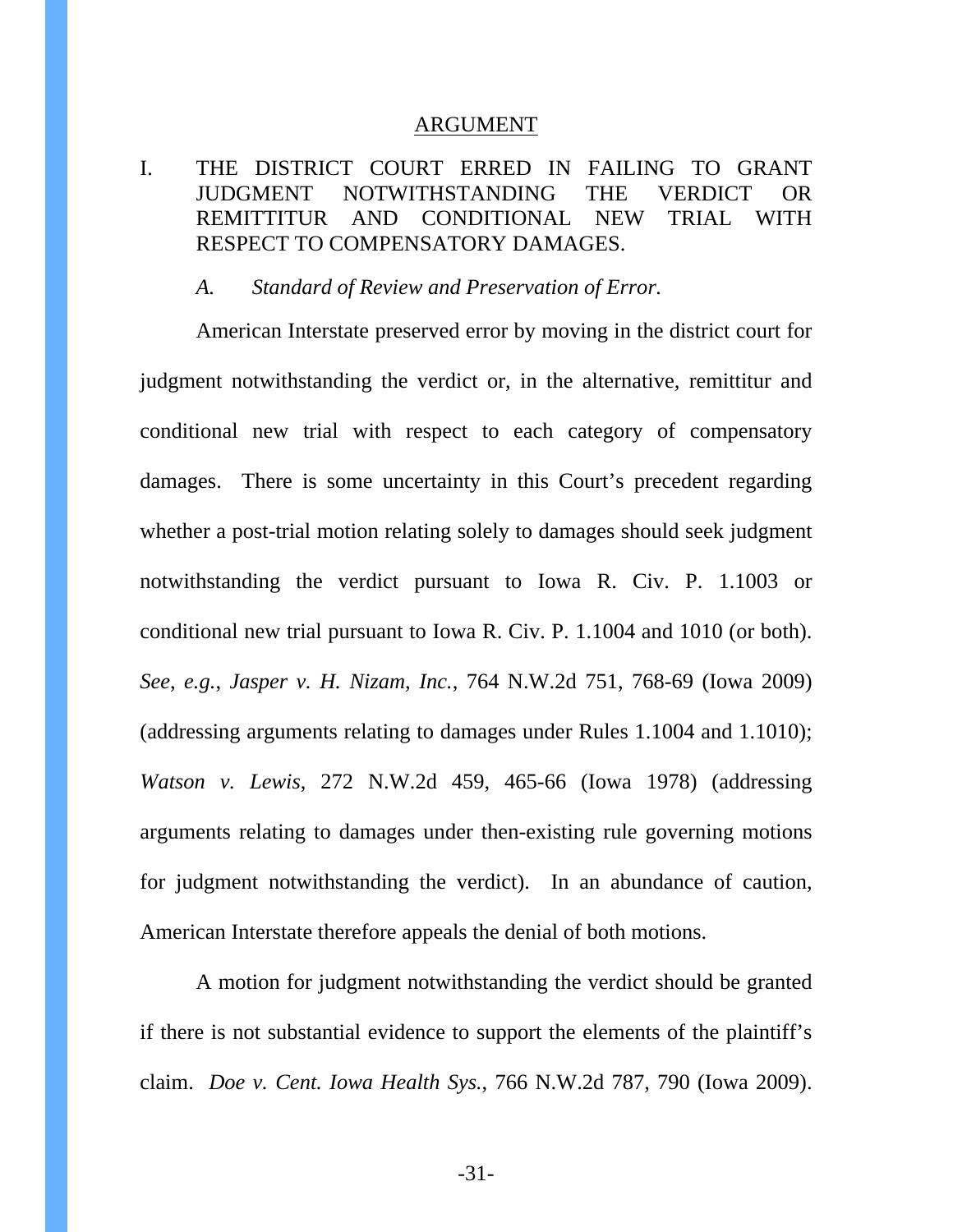The Court must "review the evidence in the light most favorable to the nonmoving party." *Id.* "Evidence is substantial when reasonable minds would accept the evidence as adequate to reach the same findings." *Id.*

A motion for new trial should be granted pursuant to Iowa R. Civ. P. 1.1004 if, *inter alia*, the "verdict, report or decision is not sustained by sufficient evidence, or is contrary to law," in the event of "[e]rrors of law occurring in the proceedings, or mistakes of fact by the court . . . [or] [o]n any ground stated in rule 1.1003, the motion specifying the defect or cause giving rise thereto." A new trial may be ordered even if the Court concludes a motion for judgment notwithstanding the verdict should be denied. *See Roling v. Daily*, 596 N.W.2d 72, 76 (Iowa 1999).

If the Court determines the case was properly submitted to the jury but damages are not supported by the evidence, the Court "may order a remittitur as a condition to avoiding a new trial." *Jasper*, 764 N.W.2d at 777. "Generally, this standard means the award should be reduced to the maximum amount proved under the record." *Id.* (internal punctuation omitted). Iowa R. Civ. P. 1.1010(2) requires an appellate court to give the nonmoving party the opportunity to avoid a new trial by agreeing to a reduction in damages within 30 days after procedendo is issued. The Court also has the authority to dispense with the conditional new trial and simply

-32-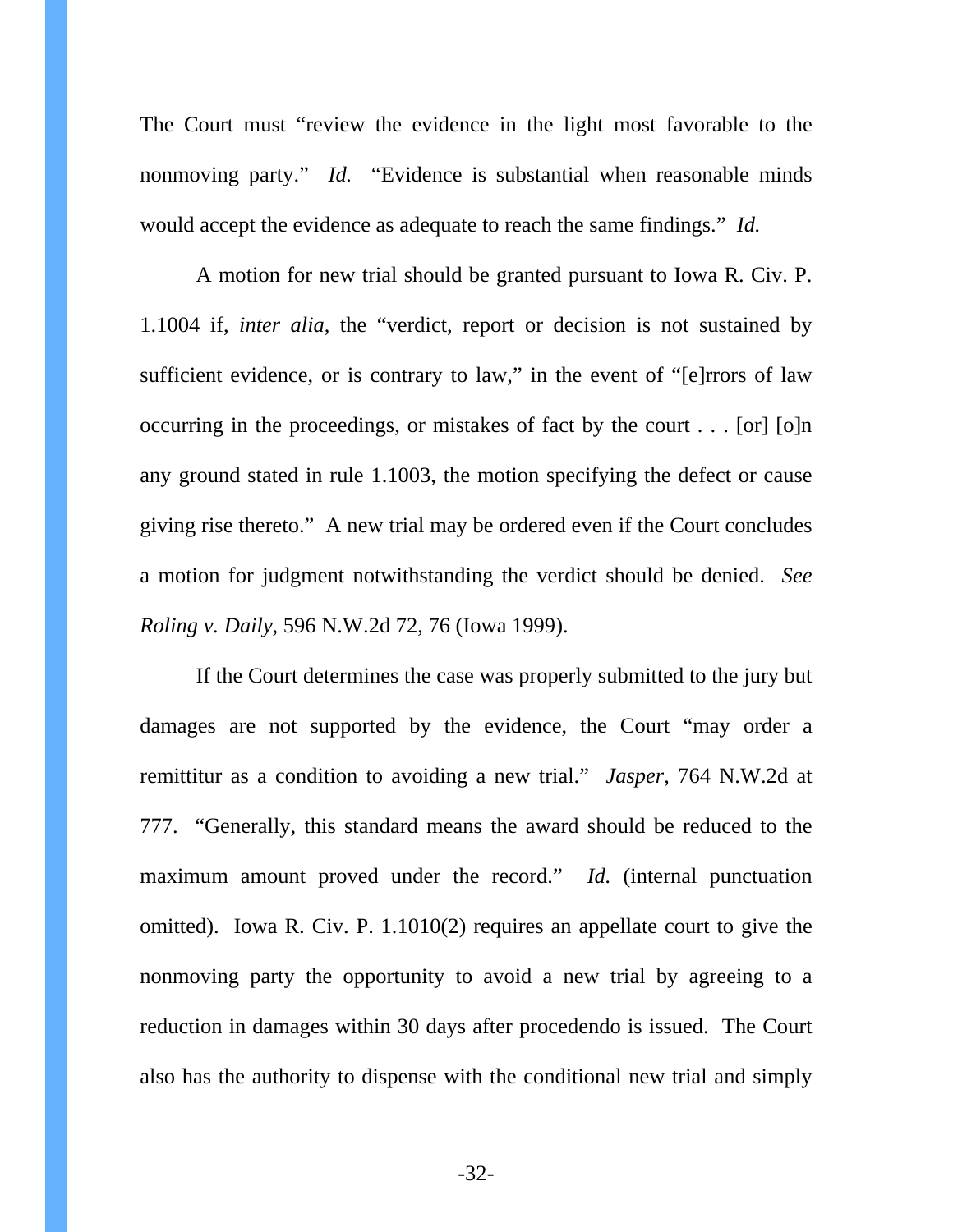direct entry of judgment in the lower amount. *Midland Mut. Life Ins. Co. v. Mercy Clinics, Inc.*, 579 N.W.2d 823, 835 (Iowa 1998).

The district court's ruling denying the motion for judgment notwithstanding the verdict or remittitur and conditional new trial was adopted wholesale from the proposed order submitted by Thornton. This Court therefore "must scrutinize the record more carefully when conducting [its] appellate review." *NevadaCare, Inc. v. Dep't of Human Servs.*, 783 N.W.2d 459, 465 (Iowa 2010); *see also Soults Farms, Inc. v. Schafer*, 797 N.W.2d 92, 97 (Iowa 2011).

*B. The District Court Erred by Failing to Grant JNOV or Remittitur With Respect to Loss of Use of Money Damages.* 

The jury awarded Thornton \$150,000 in lost use of money damages, comprised of the following: (i) \$114,000 in lost investment income from the delay in Thornton receiving his partial commutation; and (ii) \$36,000 in lost home equity from his alleged inability to purchase a home.<sup>3</sup> Neither the law

 $\overline{a}$ 

<sup>&</sup>lt;sup>3</sup> Thornton's counsel asked the jury to award \$114,000 in lost investment income and \$45,000 in lost home equity, for a total of \$159,000. (App-I 1798-1799.) The jury's award of \$150,000 essentially accepted this request except that it corrected a math error on the lost home equity issue. Counsel asked for "five years" of rent payments of \$750 per month (i.e., \$9,000 per year) even though only four years had passed since Thornton allegedly lost the opportunity to purchase a house.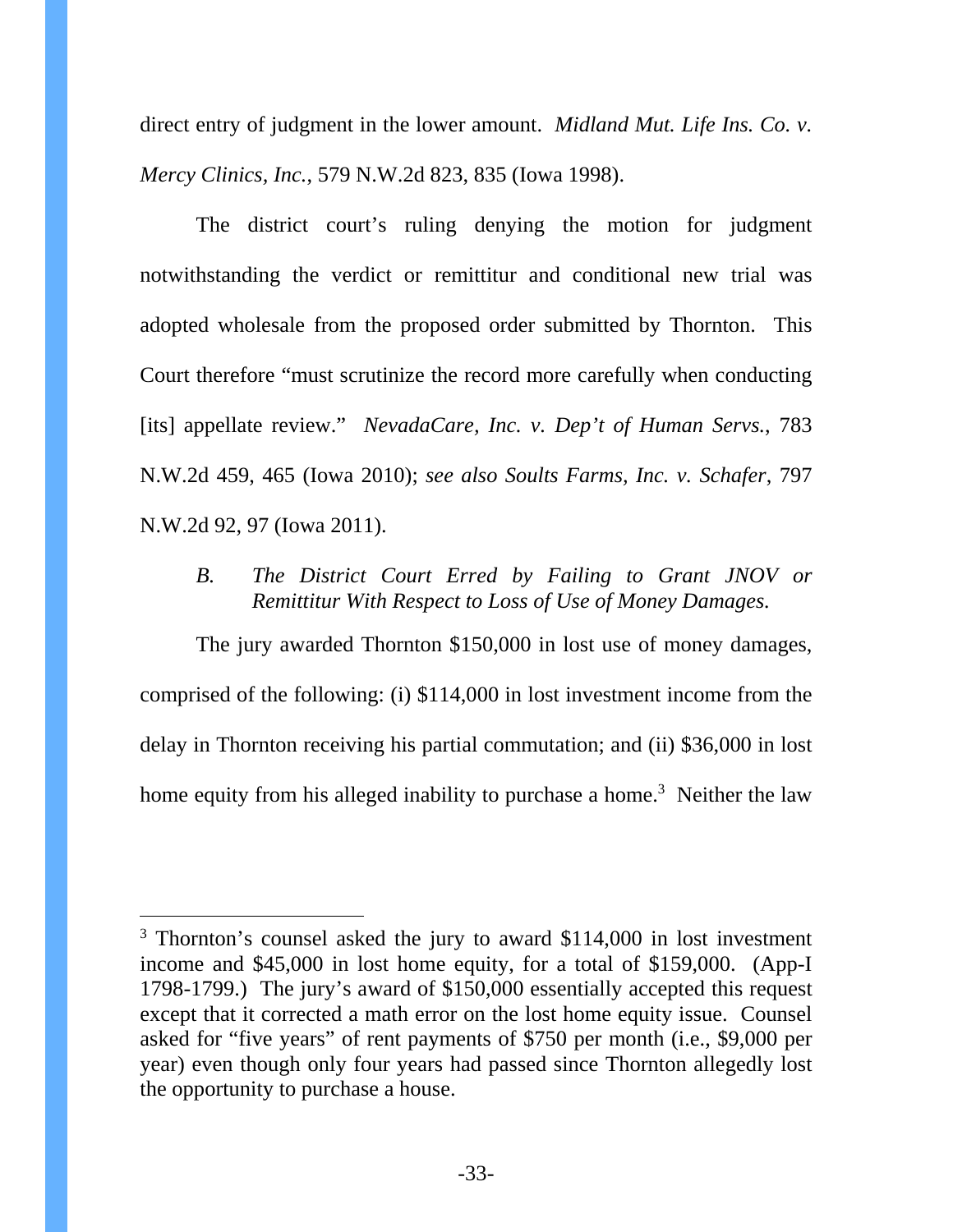nor facts permits this award – which was substantially higher than the \$41,000 awarded in the original trial in February 2015 – to stand.

> 1. Judicial Estoppel, Collateral Estoppel, and Undisputed Facts Require JNOV or Remittitur of the Lost Investment Income Award.

The district court should have vacated or remitted Thornton's lost investment income award for several reasons, both legal and factual. First, as a matter of law, judicial estoppel precludes the award because Thornton took a position in the retrial of the bad faith case that was inconsistent with the position he successfully urged in the underlying partial commutation proceeding.

To obtain partial commutation, Thornton had to establish, among other things, the "reasonableness of [his] plans for using the lump sum proceeds." *Dameron v. Neumann Bros., Inc.*, 339 N.W.2d 160, 164 (Iowa 1983). He satisfied this burden by unequivocally representing to the Deputy Commissioner that he intended to invest his lump sum in a non-stockmarket-based fund called the AMP Wealth Management fund (sometimes referred to colloquially as the "Dentist's Fund"). (App-I 633-634, 705-707; App-II 114, 117, 118.) The Deputy Commissioner accepted Thornton's position in awarding partial commutation. (App-II 162) ("I find that there is minimal risk that claimant's funds will be significantly depleted through his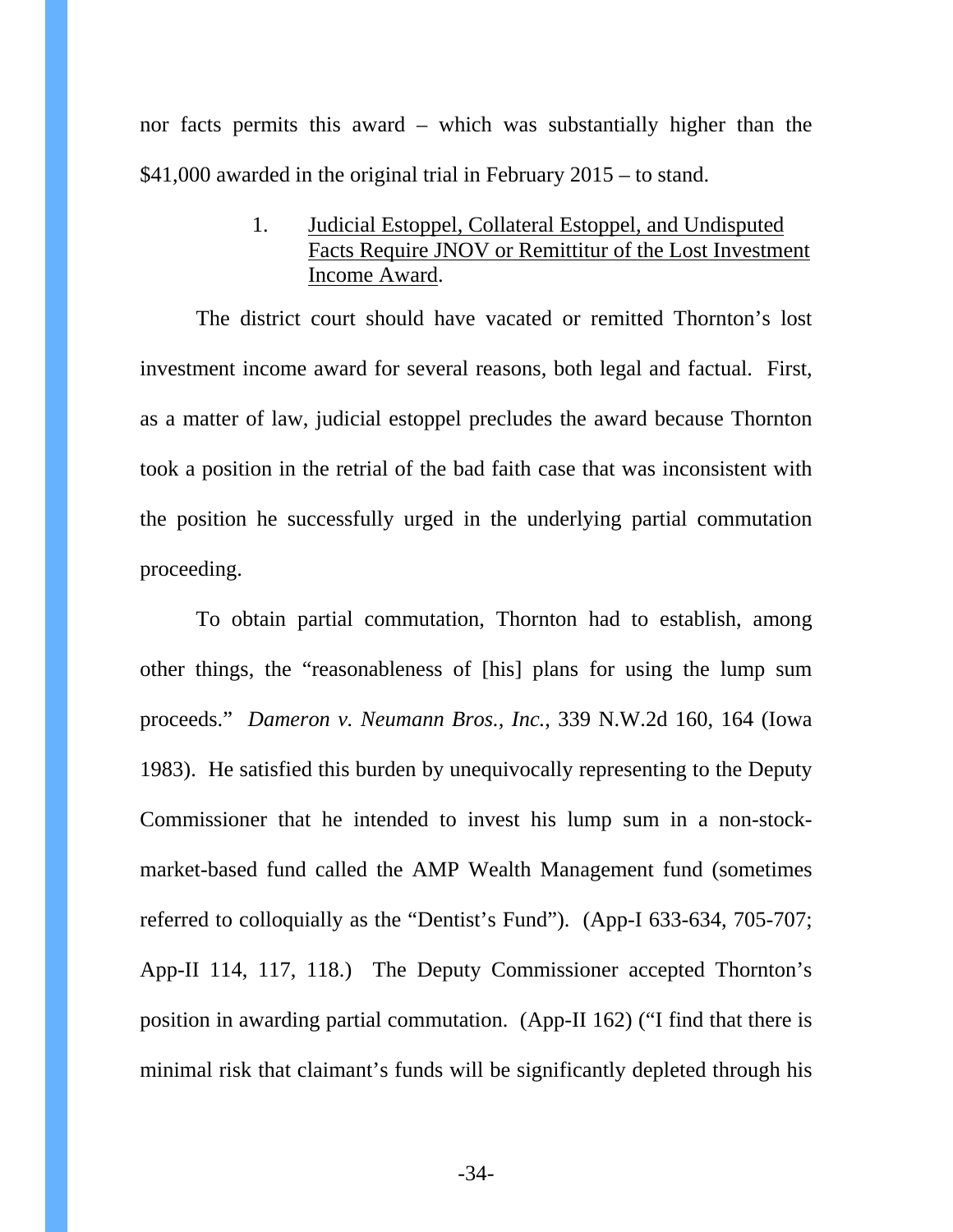stated investment plan. He has demonstrated a conservative investment approach and is not likely to lose a significant portion of the commuted funds in the conservative approach he testified he intends to pursue.")

In the bad faith retrial, Thornton changed positions and argued the jury should award loss of investment damages based on how his lump sum would have performed in the market-based S&P 500. Thornton's newfound position flies in the face of the judicial estoppel doctrine, which "prohibits a party who has successfully and unequivocally asserted a position in one proceeding from asserting an inconsistent position in a subsequent proceeding." *Wilson v. Liberty Mut. Grp.*, 666 N.W.2d 163, 166 (Iowa 2003) (quoting *Vennerberg Farms, Inc. v. IGF Ins. Co.*, 405 N.W.2d 810, 814 (Iowa 1987)). Having convinced the Deputy Commissioner he intended to invest the money in the AMP Wealth Management fund, it would violate "the integrity of the judicial process" to allow Thornton to argue to the jury that he intended to invest it in the S&P 500. *See id.* (judicial estoppel "prevent[s] deliberately inconsistent – and potentially misleading – assertions from being successfully urged in succeeding tribunals").

This Court has held on at least two occasions that judicial estoppel precludes a party from taking one position in a workers' compensation proceeding and a different position on the same issue in a later case in the

-35-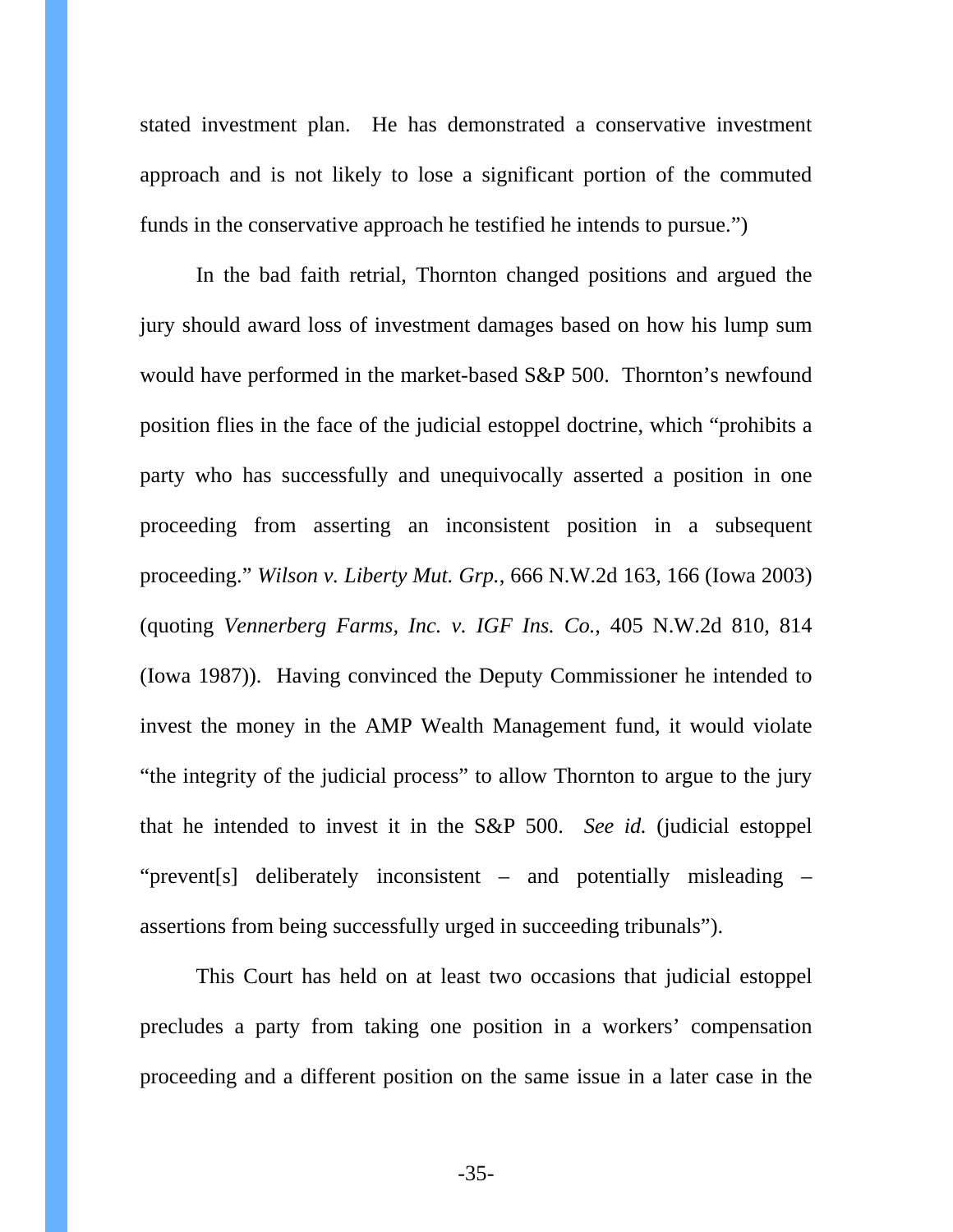district court. *See Winnebago Indus. v. Haverly*, 727 N.W.2d 567, 573-75 (Iowa 2006) (employer who admitted liability for claimant's injury in alternate medical care proceeding was judicially estopped from later denying liability in district court proceeding); *Wilson*, 666 N.W.2d at 166-67 (estoppel prevented injured worker from bringing bad faith claim against insurer after having agreed in the Workers' Compensation Commission there was bona fide dispute as to the merits of his claim). *Haverly* and *Wilson*  squarely apply and require judgment notwithstanding the verdict or remittitur of Thornton's lost investment income award.

The doctrine of collateral estoppel yields the same result. Collateral estoppel, or issue preclusion, prevents relitigation of an issue if:

(1) the issue determined in the prior action is identical to the present issue; (2) the issue was raised and litigated in the prior action; (3) the issue was material and relevant to the disposition in the prior action; and (4) the determination made of the issue in the prior action was necessary and essential to the resulting judgment.

*United Fire & Cas. Co. v. Shelly Funeral Home, Inc.*, 642 N.W.2d 648, 655 (Iowa 2002) (internal quotation omitted). Thornton's intended use of the lump sum was a litigated issue in both the workers' compensation proceeding and this bad faith case. The issue was clearly material and relevant to the disposition of the partial commutation petition (indeed, Thornton argued it at length in his briefing in that proceeding), and the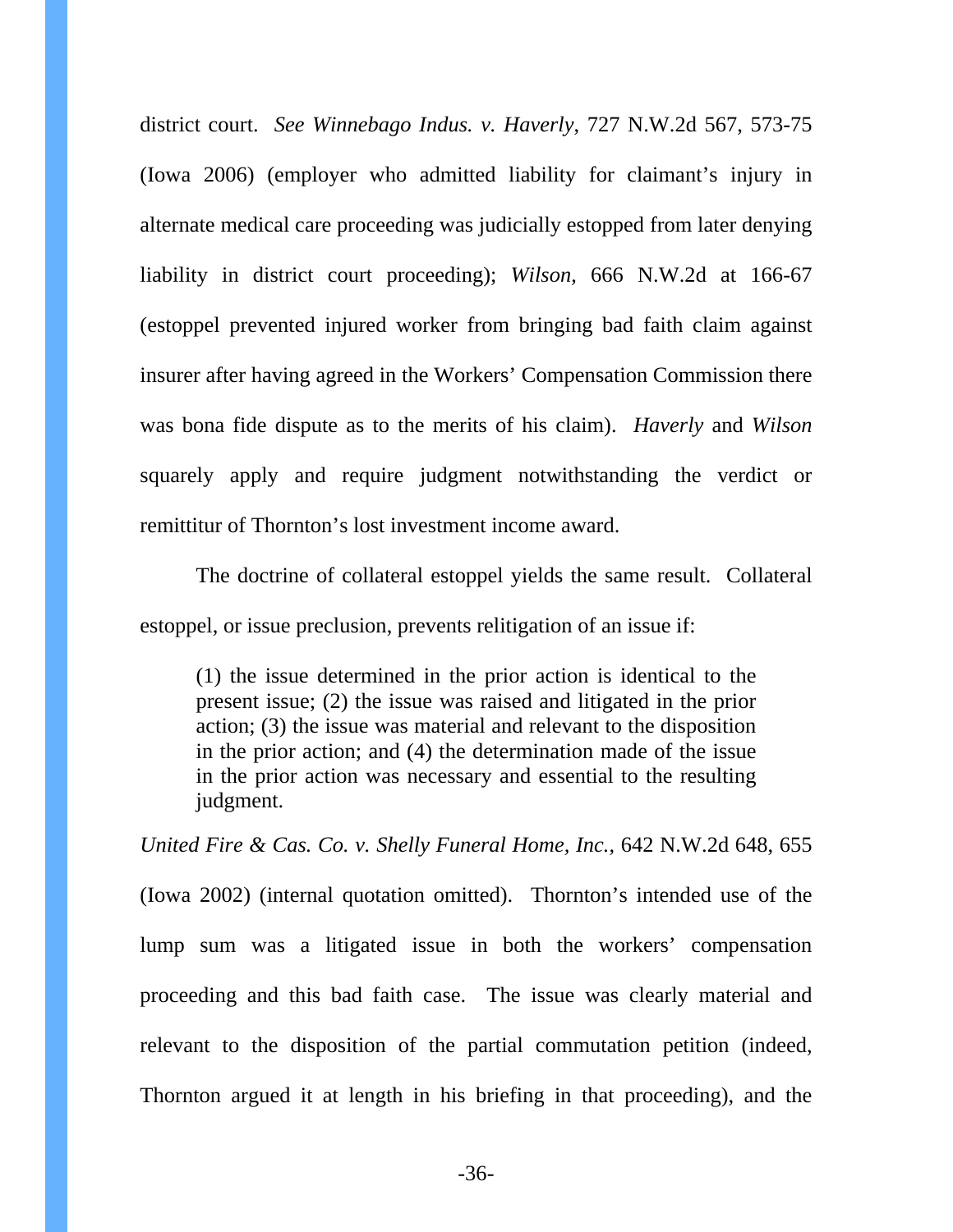Deputy Commissioner's determination of the issue was necessary and essential to the resulting judgment, as he could not have granted Thornton's partial commutation petition without believing Thornton intended to invest the lump sum conservatively. *See Dameron*, 339 N.W.2d at 164. Collateral estoppel therefore provides an alternative legal basis for vacating the lost investment income award through judgment notwithstanding the verdict or remittitur.

Judgment notwithstanding the verdict or remittitur is also appropriate as a matter of fact. Not only did Thornton represent to the Deputy Commissioner that he intended to invest in the AMP Wealth Management fund, Thornton in fact invested in that fund when he received the lump sum in May 2014. He cannot now recover damages on the basis of some other hypothetical investment. *See Renze Hybrids, Inc. v. Shell Oil Co.*, 418 N.W.2d 634, 638-39 (Iowa 1988) (reversing jury award based on "theoretical deprivation of interest" theory relating to hypothetical interest payments on borrowed funds because there was "no evidence here that such money was borrowed").4

-

<sup>&</sup>lt;sup>4</sup> In *Renze*, this Court remanded for entry of judgment in the reduced amount and without ordering conditional new trial. *Id.* at 638-39, 642. American Interstate urges the Court to exercise its discretion to do the same here.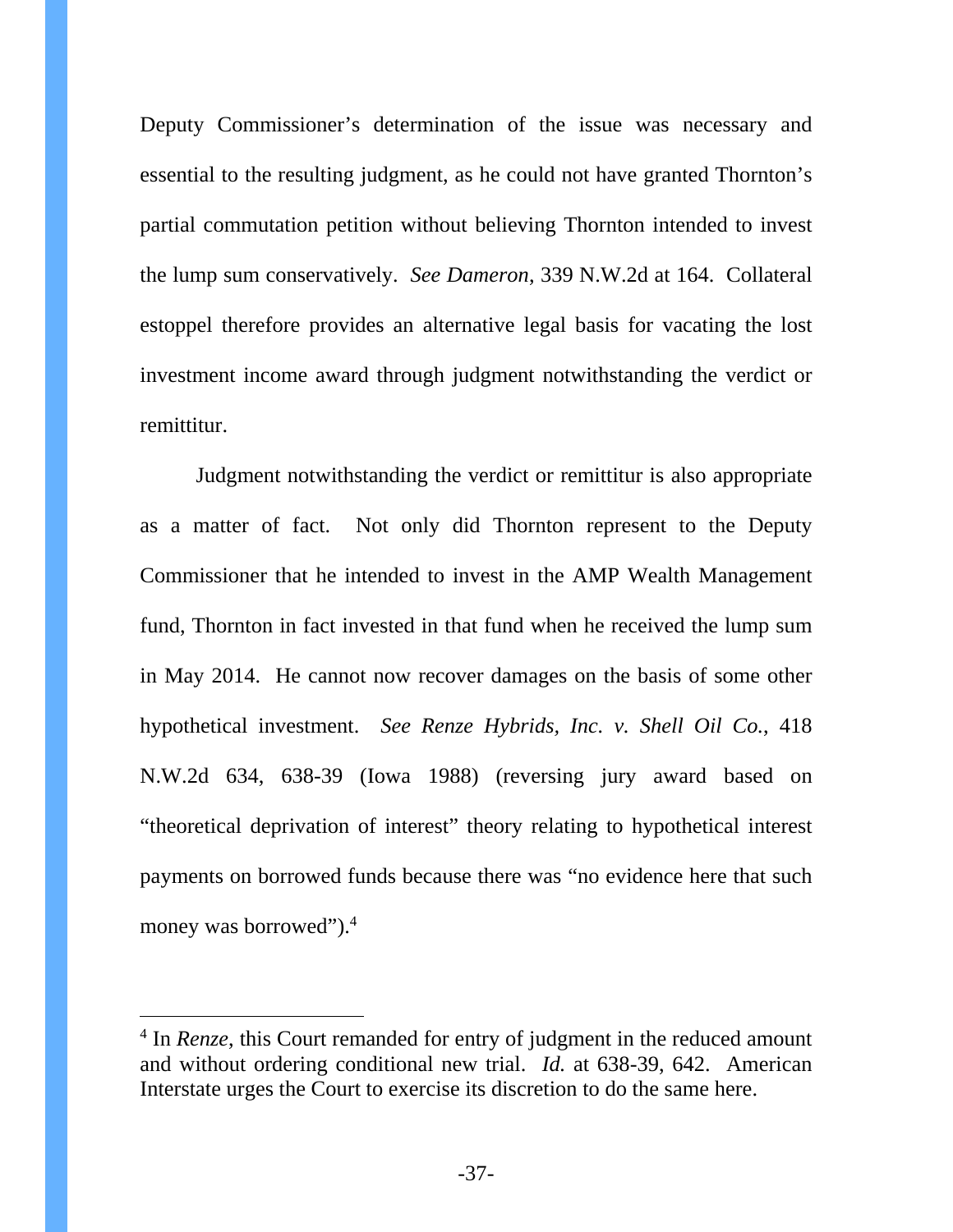The district court concluded  $-$  in a ruling adopted entirely from Thornton's proposed order and thus subject to heightened scrutiny – that judicial and collateral estoppel did not apply because "evidence was presented that Mr. Thornton would have been more risky with *a higher lump sum*, i.e., the lump sum he would have been provided had he received his lump sum earlier and not suffered attorney's fees as a result of American Interstate's bad faith conduct." (App-I 212 (emphasis in original).) This conclusion fails, first, because the relevant issue for judicial estoppel is whether there is inconsistency between the prior and current positions. *See*, *e.g.*, *Wilson*, 666 N.W.2d at 167. The answer here is clearly "yes," notwithstanding hypothetical arguments about what Thornton might have done in other circumstances.

Second, and similarly, Thornton provided no evidence the Deputy Commissioner would have approved the partial commutation had Thornton intended to invest in the S&P 500. The ruling instead overwhelmingly indicates the opposite. (App-II 162 (mentioning Thornton's "conservative" investment approach twice as justification for awarding partial commutation).) Thornton's claim that he would have invested the money in a riskier way therefore calls into doubt whether he would have received partial commutation in the first place – which is exactly the point. "Under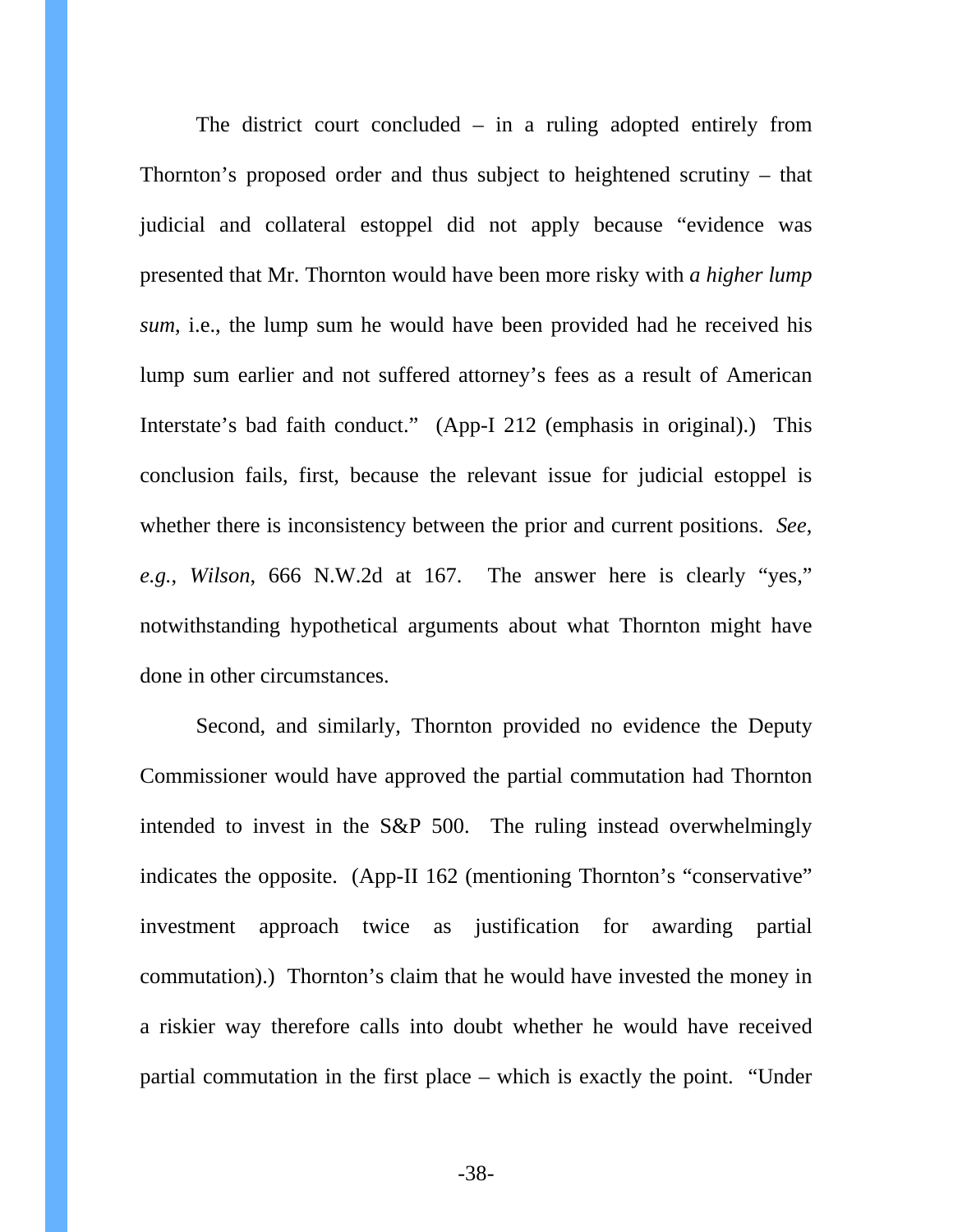judicial estoppel, this [changing of positions for convenience] ordinarily cannot be permitted." *Haverly*, 727 N.W.2d at 575.

Third, Thornton did not offer expert testimony on the S&P 500 measure of damages in the first bad faith trial in February 2015 even though he was well aware by then of the impact of delay and attorney's fees on the size of the lump sum. It was only in the second bad faith trial – when this Court's ruling in the earlier appeal narrowed the timeframe for which he could claim lost investment damages to, at most, a 12-month period in which the AMP Wealth Management fund failed to grow – that Thornton began asserting the S&P 500 theory. Dissatisfaction with the consequences of an appellate ruling is not a valid reason to assert an inconsistent position. *See Spencer v. Annett Holdings, Inc.*, 757 F.3d 790, 797-98 (8th Cir. 2014).

Fourth, and finally, Thornton's argument that he would have invested the lump sum in the S&P 500 had he received it earlier and avoided certain attorney's fees is unsupported by the record. In 2013 and 2014, Thornton's counsel asked the investment advisor in correspondence submitted to the Workers' Compensation Commission whether the AMP Wealth Management fund "is [] the same recommendation you would have made for Toby if he had some figure to invest approximating \$700,000 in the timeframe immediately after his accident." (App-II 121.) The advisor

-39-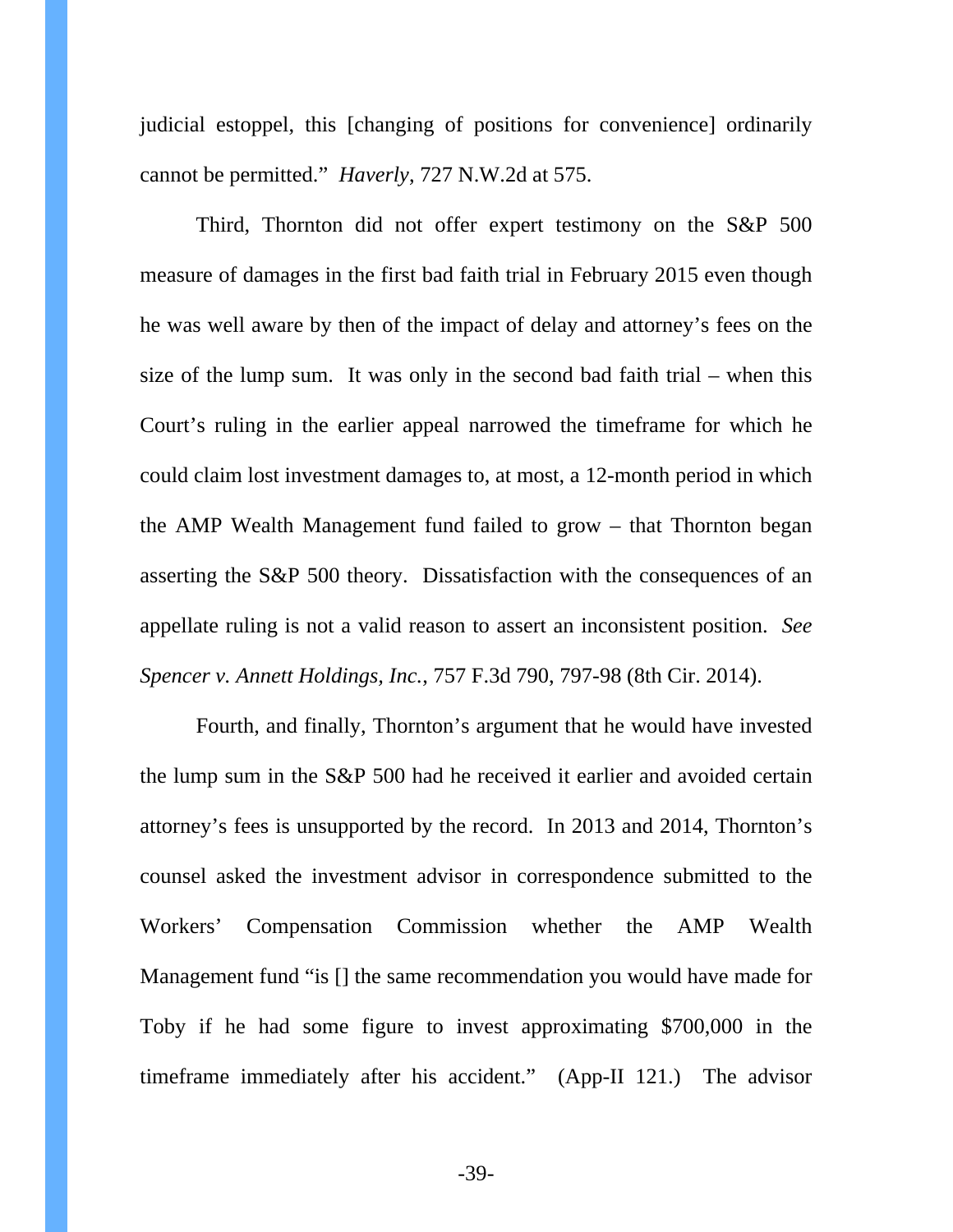responded in the affirmative and twice provided information for how the fund would have performed dating back to Thornton's injury in June 2009. (Id.; App-II 114, 117, 118.) It is disingenuous for Thornton now to argue he might have done something else with the money. Indeed, Thornton continued to admit in this bad faith trial that he "couldn't take the risk of the stock market crashing." (App-I 707.) His brother Tim, who assisted him with financial matters, agreed the S&P 500 was not an appropriate investment vehicle and said the plan was always to invest in the AMP Wealth Management fund. (App-I 757-758.) Similarly, in filings as early as November 2012, Thornton's counsel said the lump sum would be invested in "interest bearing stocks and bonds" – not the S&P 500. (App-II 78.) The district court should not have sustained a damage award based on an investment strategy Thornton never intended to employ.

In arguing the S&P 500 was the appropriate benchmark for lost investment income, Thornton relies entirely on the following testimony from his brother Tim: "Q. . . . They questioned you a little bit, too, about the conservative investment that . . . you had recommended for Toby. Had Toby received a larger lump sum at an earlier point in time, would [he] have been able to be a bit little (sic.) more risky with his investment? A. Yes, that's correct." (App-I 762.) Neither Tim nor any other witness ever testified that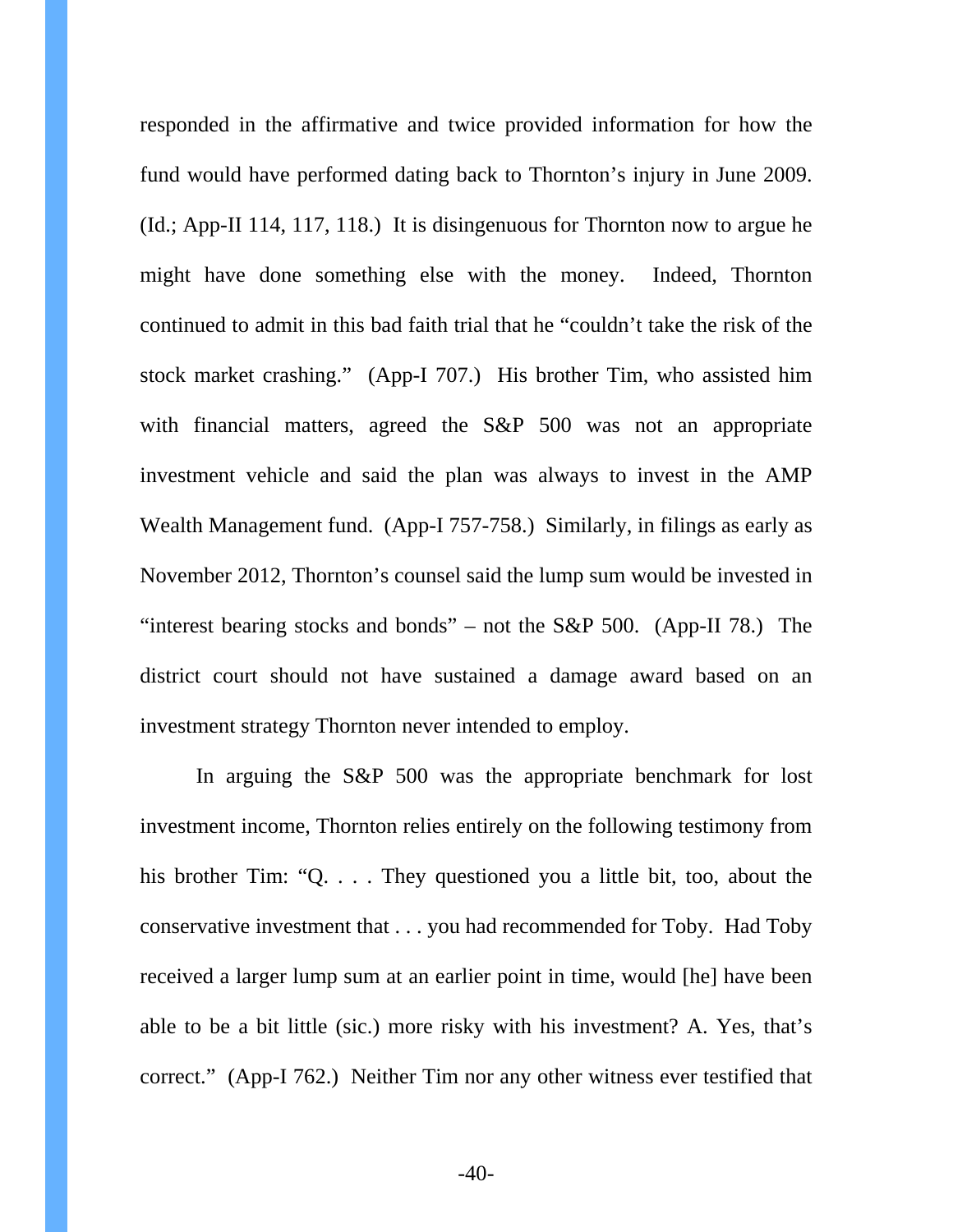the "bit . . . more risky" strategy would have involved investing the entire lump sum in the S&P 500; indeed, Tim disavowed the S&P 500 as an investment vehicle just moments earlier. Nor, again, did Thornton offer any evidence the Deputy Commissioner would have approved a "more risky" strategy. Moreover, the attorney's fees that allegedly reduced the amount of money Thornton had to invest were incurred primarily from settlement discussions and other non-bad faith conduct prior to October 25, 2012 or during the partial commutation litigation. There is no basis in the record to support Thornton's claim that American Interstate's conduct somehow justifies his inconsistent positions.

The Court instead should either grant judgment notwithstanding the verdict or remittitur to American Interstate on lost investment damages in their entirety or, in the alternative, remit the award to \$9,079 – which was the amount of loss American Interstate's expert estimated based on a oneyear delay according to the actual performance of the AMP Wealth Management fund. (App-I 1693.)<sup>5</sup> See WSH Props., L.L.C. v. Daniels, 761

-

<sup>&</sup>lt;sup>5</sup> The AMP Wealth Management fund did not actually grow during the oneyear period; instead, the \$9,079 figure results from the fact that partial commutation involves the conversion of a claimant's remaining weekly benefits into a single lump sum. *See* Iowa Code § 85.47; App-III 457-462. Every weekly payment the insurer makes reduces the amount of *remaining*  payments and thus reduces the size of the lump sum if and when partial commutation is awarded.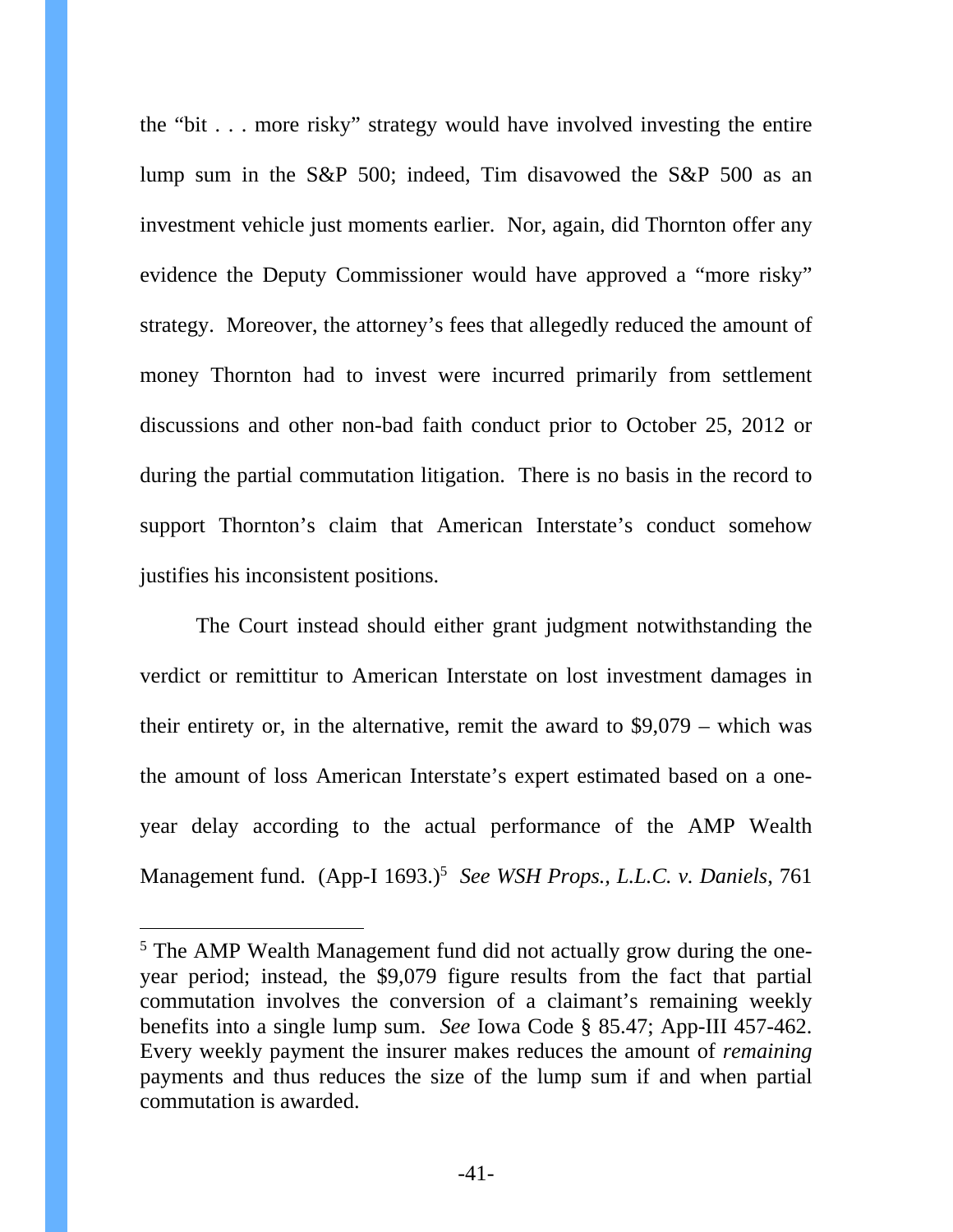N.W.2d 45, 52 (Iowa 2008) (ordering remittitur where jury used the wrong standard to measure damages).

# 2. Judgment Notwithstanding the Verdict or Remittitur Is Also Appropriate for Lost Home Equity Damages.

The evidence is similarly insufficient to support the lost home equity portion – \$36,000 – of the lost use of money award. Thornton's expert made no attempt to quantify the home equity Thornton allegedly lost. (App-I 1663 ("Q. Fair enough. All right. In terms of benefits of home ownership, you did not undertake to calculate the actual amount of home equity that Mr. Thornton would have right now if he had purchased a home in 2014, did you? A. That is correct.").) Instead, his counsel urged the jury to award the equivalent of "\$750 for rent for five years. 12 months. Do the math. \$45,000 that's been flushed down the drain, okay . . . I'm going to ask you to award \$45,000 for the house." (App-I 1797-1798.)<sup>6</sup>

Undisputed facts show \$750 per month does *not* represent Thornton's lost home equity. Any mortgage payment in that amount instead would have gone largely toward interest, taxes, and homeowners' insurance – none of which build equity. (App-I 747-749.) In addition, repair, maintenance, and

 $\overline{a}$ 

<sup>&</sup>lt;sup>6</sup> As noted above, Thornton's counsel incorrectly asked the jury to award damages for "five years" even though only four years had passed since the lost opportunity to purchase the home. The jury corrected the error.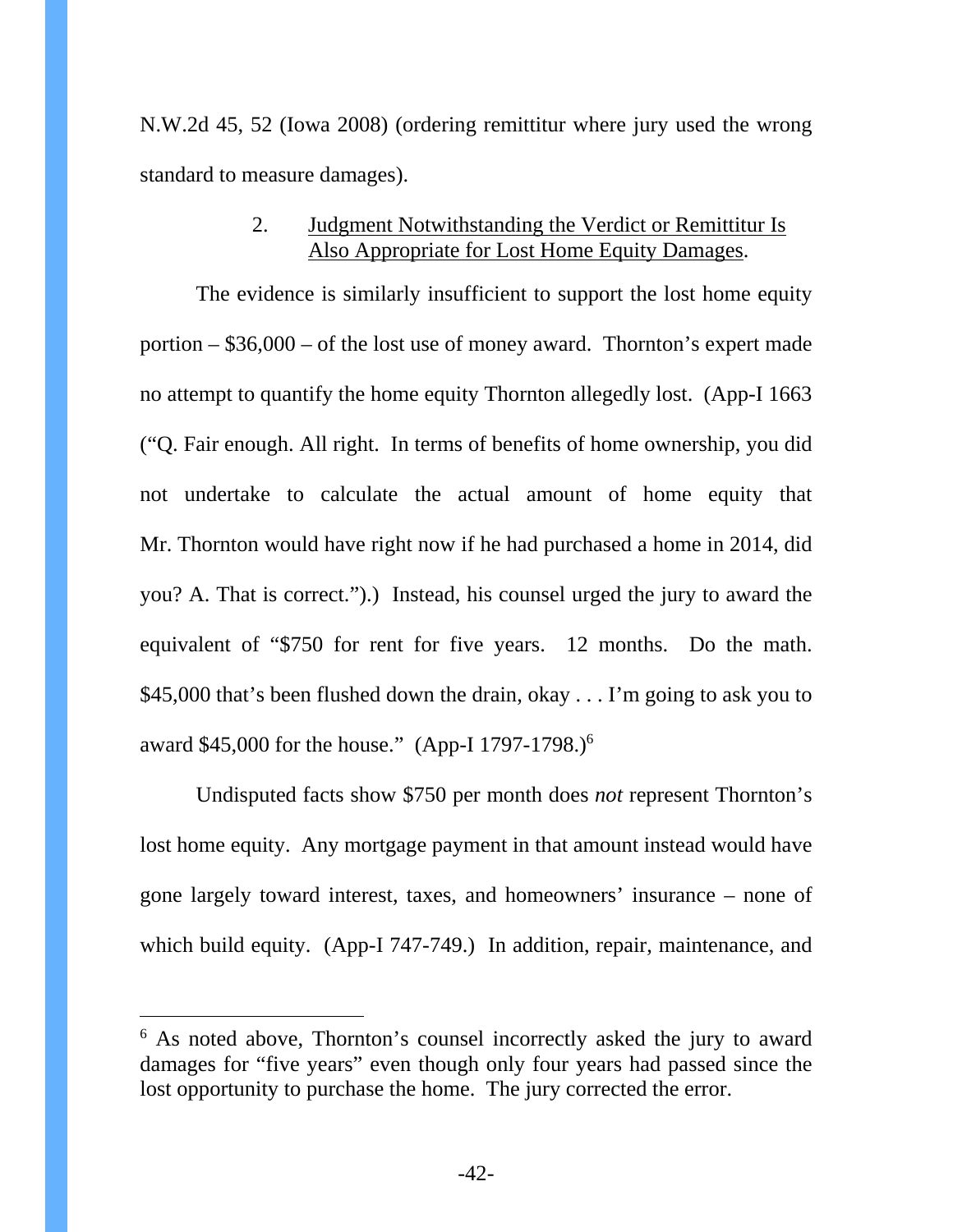upkeep costs would need to be deducted from any calculation of lost equity, and a market assessment would be required to determine whether the home appreciated/depreciated in value. The district court should have granted judgment notwithstanding the verdict or remitted the lost use of money award by \$36,000 to reflect Thornton's failure to prove such damages to any reasonable degree of certainty. *See*, *e.g.*, *Shannon v. Hearity*, 487 N.W.2d 690, 693 (Iowa Ct. App. 1992) (affirming directed verdict for defendants where plaintiffs' expert "did not consider [] historical costs" or "take into account the cost of repairs, gas, fuel, oil, utilities, insurance, real estate taxes, labor, and machine hire").

*Shannon* reflects Iowa courts' consistent recognition that damages cannot be recovered unless "there is proof of a reasonable basis from which the amount can be inferred or approximated." *Orkin Exterminating Co. v. Burnett*, 160 N.W.2d 427, 430 (Iowa 1968); *see also Data Documents, Inc. v. Pottawattamie Cty.*, 604 N.W.2d 611, 617 (Iowa 2000) (plaintiff failed to establish damages where it "presented no evidence concerning the market price . . ., any profits it made or would have made from the contract, or any expenses it saved as a result of the [defendant's] alleged breach"); *Schlitz v. Teledirect Int'l, Inc.*, 524 N.W.2d 671, 674-75 (Iowa Ct. App. 1994) (affirming directed verdict for defendant based on failure to provide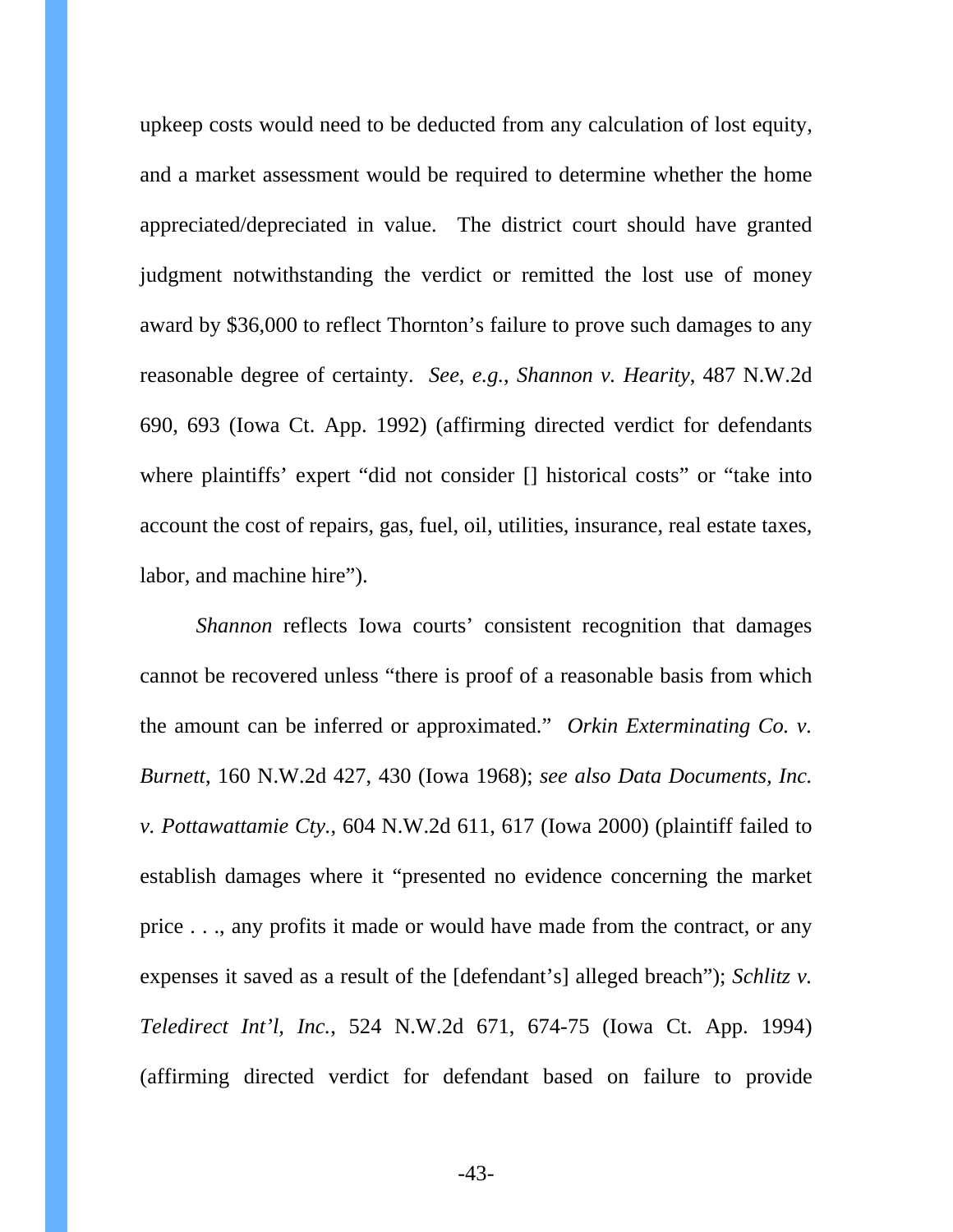damages with reasonable certainty). Like the plaintiff in *Schlitz*, Thornton failed to satisfy his burden; instead, his damages estimate was "basically speculative in nature." 524 N.W.2d at 675. The district court erred in failing to follow this precedent. Reversal is appropriate.

## *C. The Evidence Is Insufficient to Support the Physical Pain and Suffering and Loss of Mind and Body Awards.*

The jury's award of physical pain and suffering and loss of mind and body damages revolved solely around the alleged delay in Thornton obtaining a replacement wheelchair, which allegedly caused bursitis in Thornton's elbow in mid-October 2014. The district court should have granted judgment notwithstanding the verdict or remittitur on these awards because Thornton presented insufficient evidence that American Interstate caused any delay, much less that it did so in bad faith.

An insurer is liable for bad faith only when the evidence shows: "(1) that the insurer had no reasonable basis for denying benefits under the policy and, (2) the insurer knew, or had reason to know, that its denial was without basis." *Thornton*, 897 N.W.2d at 461-62 (quotations omitted). The first element is objective; the second is subjective. *Rodda v. Vermeer Mfg.*, 734 N.W.2d 480, 483 (Iowa 2007). A "denial" may occur when an insurer "unreasonably . . . delays delivery of necessary medical equipment." *Thornton*, 897 N.W.2d at 465. However, the insurer must knowingly or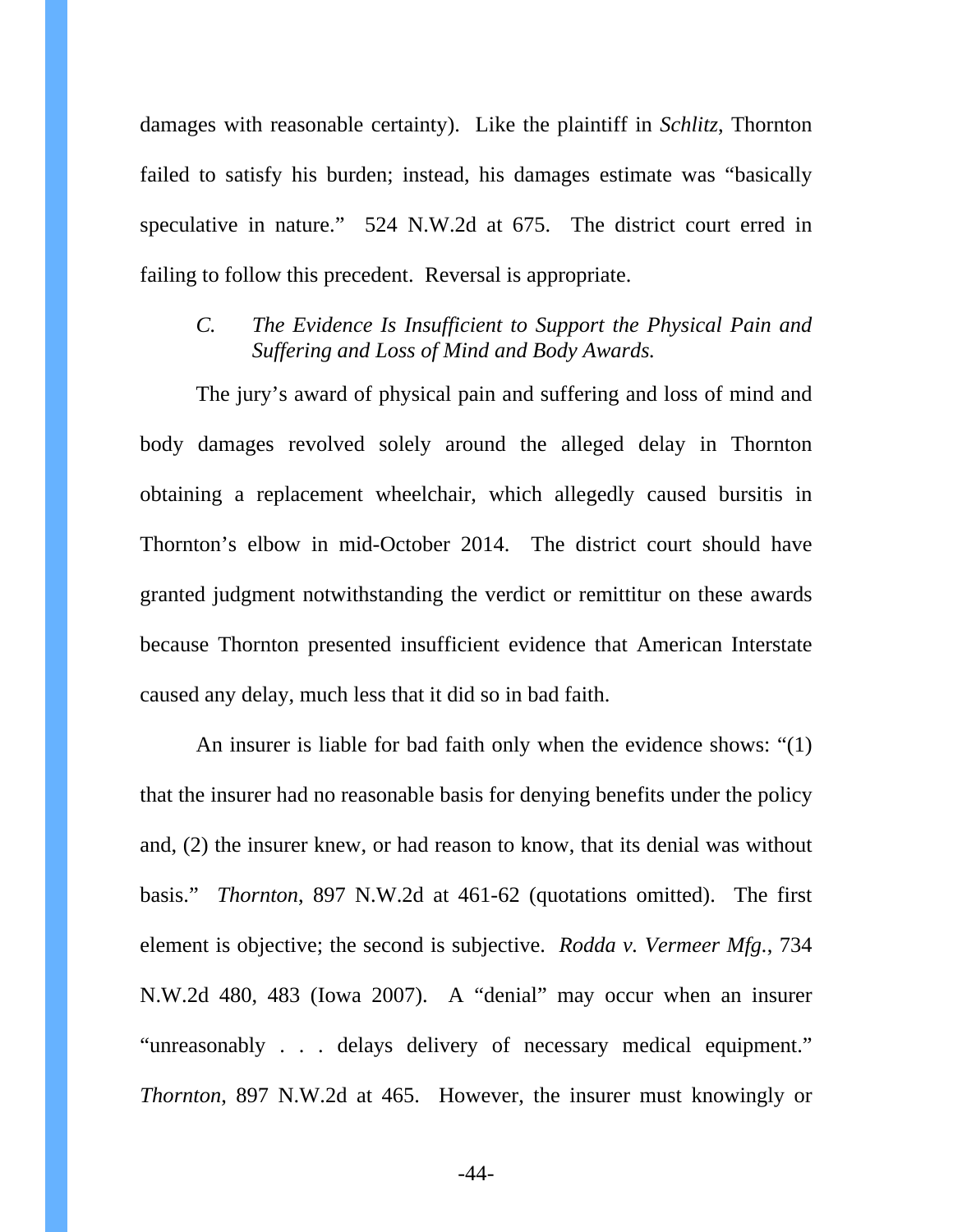recklessly disregard its obligations. *See Dolan v. Aid Ins. Co.*, 431 N.W.2d 790, 794 (Iowa 1988); *see also Boylan v. Am. Motorists Ins. Co.*, 489 N.W.2d 742, 744 (Iowa 1992) (mere negligence is insufficient).

If an insurer does not receive information necessary to address a claim, it has not acted unreasonably. *See Calvert v. Am. Family Ins. Grp.*, No. 04-1074, 2006 WL 126635, at \*3-5 (Iowa Ct. App. Jan. 19, 2006) (no bad-faith delay where insurer was not informed of injury or given records until months after accident). Similarly, a delay that is not attributable to the insurer is not "unreasonable." *See AMCO Mut. Ins. Co. v. Lamphere*, 541 N.W.2d 910, 914 (Iowa Ct. App. 1995) (plaintiff caused delay); *Spencer v. Annett Holdings, Inc.*, 905 F. Supp. 2d 953, 973-74 (S.D. Iowa 2012), *aff'd*  757 F.3d 790 (8th Cir. 2014) (no bad faith if third party causes delay). Moreover, even when delay is unreasonable, the plaintiff must prove the insurer knew or should have known its actions were causing such delay. *See Spencer*, 905 F. Supp. 2d at 973-74.

Thornton's replacement wheelchair argument basically boils down to two facts: Dr. Rogge wrote a prescription on July 1, 2014, and Thornton did not receive the wheelchair until November 2014. Thornton failed to prove, however, that the intervening delay was caused by American Interstate; instead, the undisputed evidence established it was caused by others.

-45-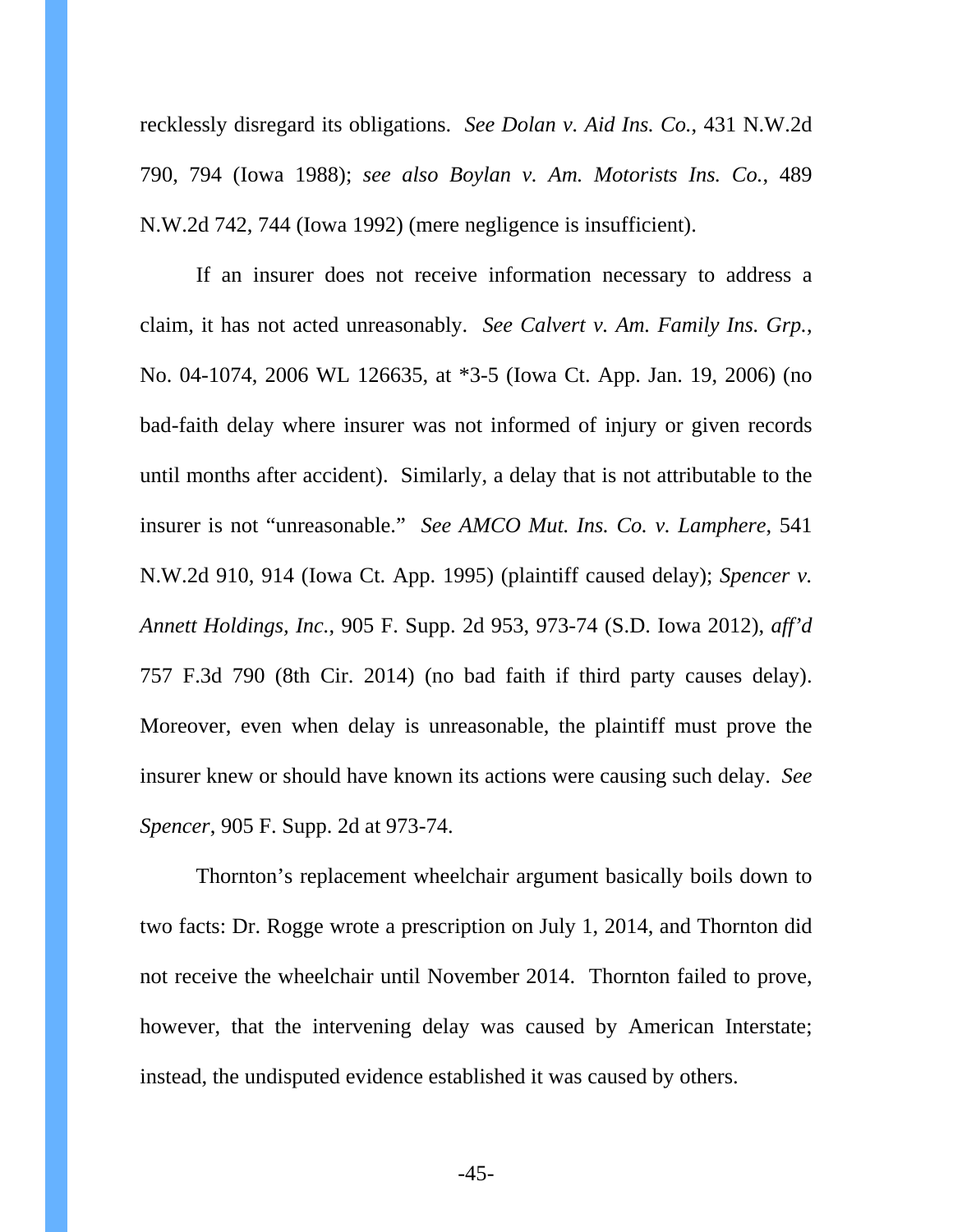American Interstate cannot authorize or approve a replacement wheelchair until it receives a Durable Medical Equipment ("DME") Order from the claimant's medical provider. The DME Order, in turn, is prepared through the combined efforts of the treating physician, occupational therapist, and injured worker. Here, Dr. Rogge delayed completing necessary paperwork for the replacement wheelchair until at least August 2014, and Thornton did not meet with the occupational therapist for a mobility evaluation until September 17, 2014. American Interstate did nothing to cause these delays, as the company had no role in preparing Dr. Rogge's paperwork or making arrangements for Thornton's medical appointments. Instead, American Interstate's responsibilities began when it received the DME Order from Siems on September 29, 2014. (App-III 429- 431 (Rodgers email to Abbas: "Thank you for sending [the DME Order and documents from Siems,] Cory. I had not received it yet.").) American Interstate promptly passed the DME Order on to the appropriate vendor. (Id.) Eleven days later, when the vendor completed *its* work and submitted a request for approval, American Interstate responded in one hour and fortyone minutes to provide unqualified approval for the request. (App-III 143- 145 ("This is authorized.").) Nothing in this sequence of events was unreasonable or should give rise to bad faith liability.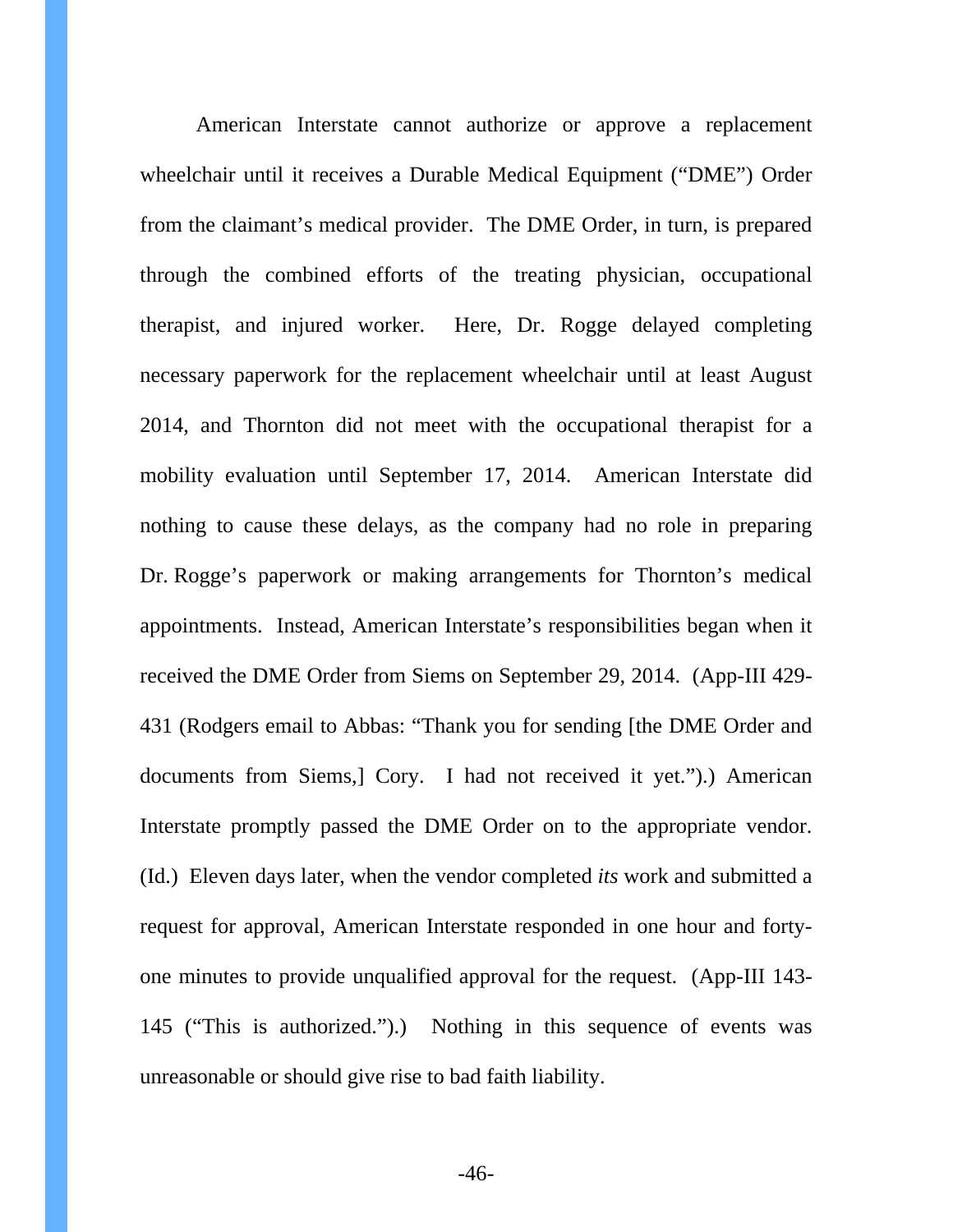The record shows Thornton could (and did) make arrangements for the new wheelchair without American Interstate's involvement. Thornton is generally independent with his care (App-I 1259, 1491-1492), did not need to ask for approval from American Interstate prior to the mobility evaluation (App-I 664, 1497; App-III 116-120), and even independently arranged for repairs to his *old* wheelchair without American Interstate's involvement (App-I 1259; App-III 139-140). It is further undisputed that the wheelchair vendor had already received Rogge's DME Order by September 29, 2014, and was in contact with Thornton's attorney without American Interstate's involvement. (App-I 1498; App-III 429-430.) Simply put, American Interstate has "no control over when Dr. Rogge makes [a] referral" or "when Mr. Thornton goes to get measured," nor does it "get in the middle of medical arrangements and medical activities between Mr. Thornton and his doctor." (App-I 1491-1492.)

In these circumstances, there is no basis for concluding American Interstate acted in bad faith or caused delay in the replacement of Thornton's wheelchair. *See Lamphere*, 541 N.W.2d at 914 (delay caused by insured's own actions "provide[s] an objectively reasonable basis for [delay]"); *Spencer*, 905 F. Supp. 2d at 974 (objectively reasonable basis existed where delay was attributable to third-party bill reviewer); *see also Calvert*, 2006

-47-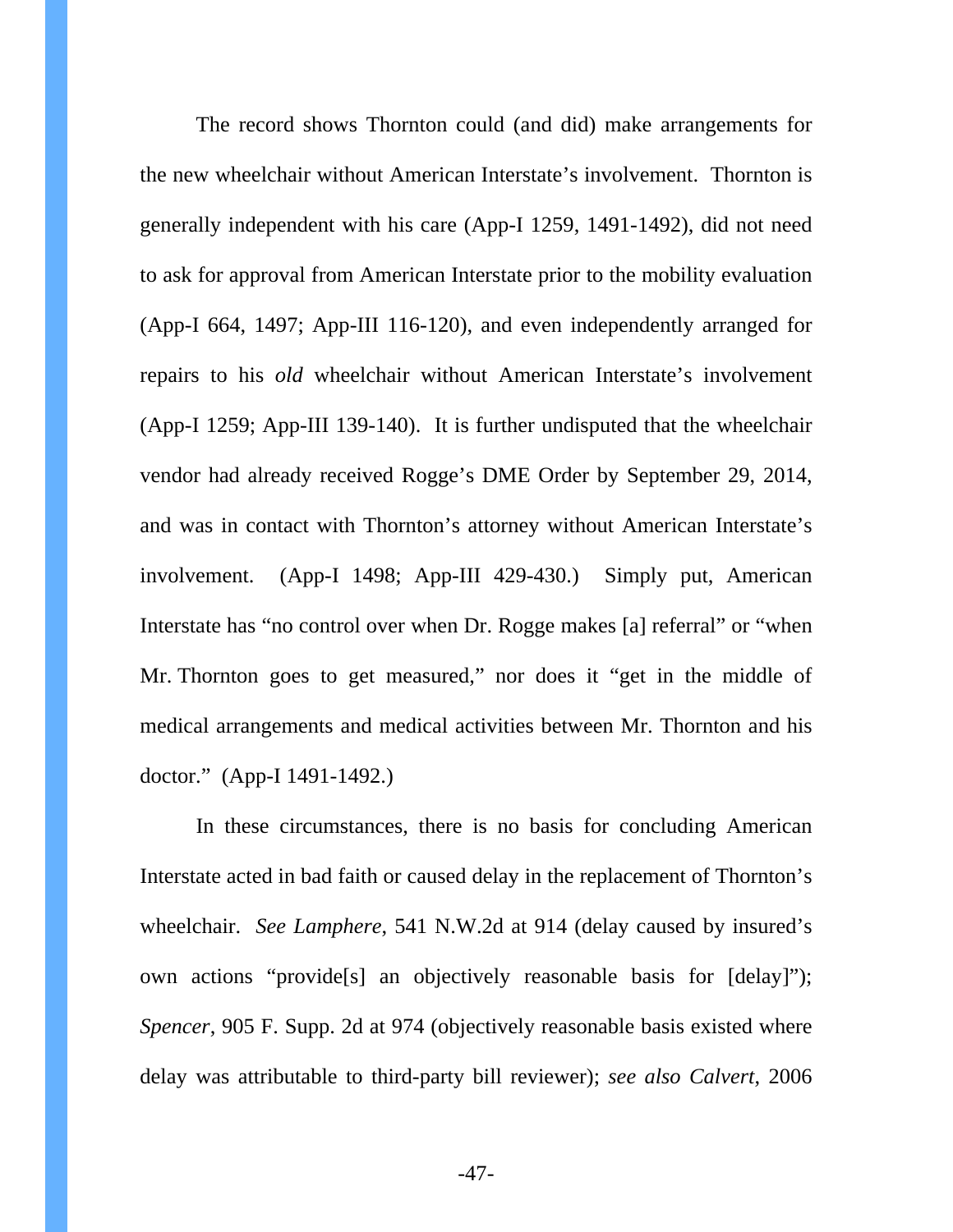WL 126635 at  $*1-4$  (insured's and her attorney's failure to notify insurer provided reasonable basis for delay). The Court should have granted judgment notwithstanding the verdict or remittitur with respect to the \$40,000 physical pain and suffering award and \$100,000 loss of mind and body award, both of which arose solely from the wheelchair issue.<sup>7</sup>

*D. The District Court Should Have Remitted Most of the Consequential Damages Award of \$52,000.* 

The district court next erred in failing to remit the award of consequential damages – i.e., attorney's fees – incurred as a result of American Interstate's bad faith. Undisputed facts show Thornton incurred the following attorney's fees:

- July 2009-February 2012: \$8,200 in fees to Dubuque law firm O'Connor & Thomas for work unrelated to any PTD petition;
- February 1, 2012–May 21, 2012: \$1,515.38 in fees to Erickson Sederstrom relating to preparation of PTD petition;
- May 21, 2012–October 25, 2012: \$14,470.00 in fees to Erickson Sederstrom relating to settlement discussions and mediation;
- October 25, 2012–March 11, 2013 (the date of Abbas' email): \$15,010.00 in fees to Erickson Sederstrom relating to PTD litigation;

-

<sup>&</sup>lt;sup>7</sup> The Court should not order retrial if it accepts American Interstate's position on the replacement wheelchair, as the physical pain and suffering and lost mind and body awards are distinct from the other categories of damage. *See Bryant v. Parr*, 872 N.W.2d 366, 380-82 (Iowa 2015).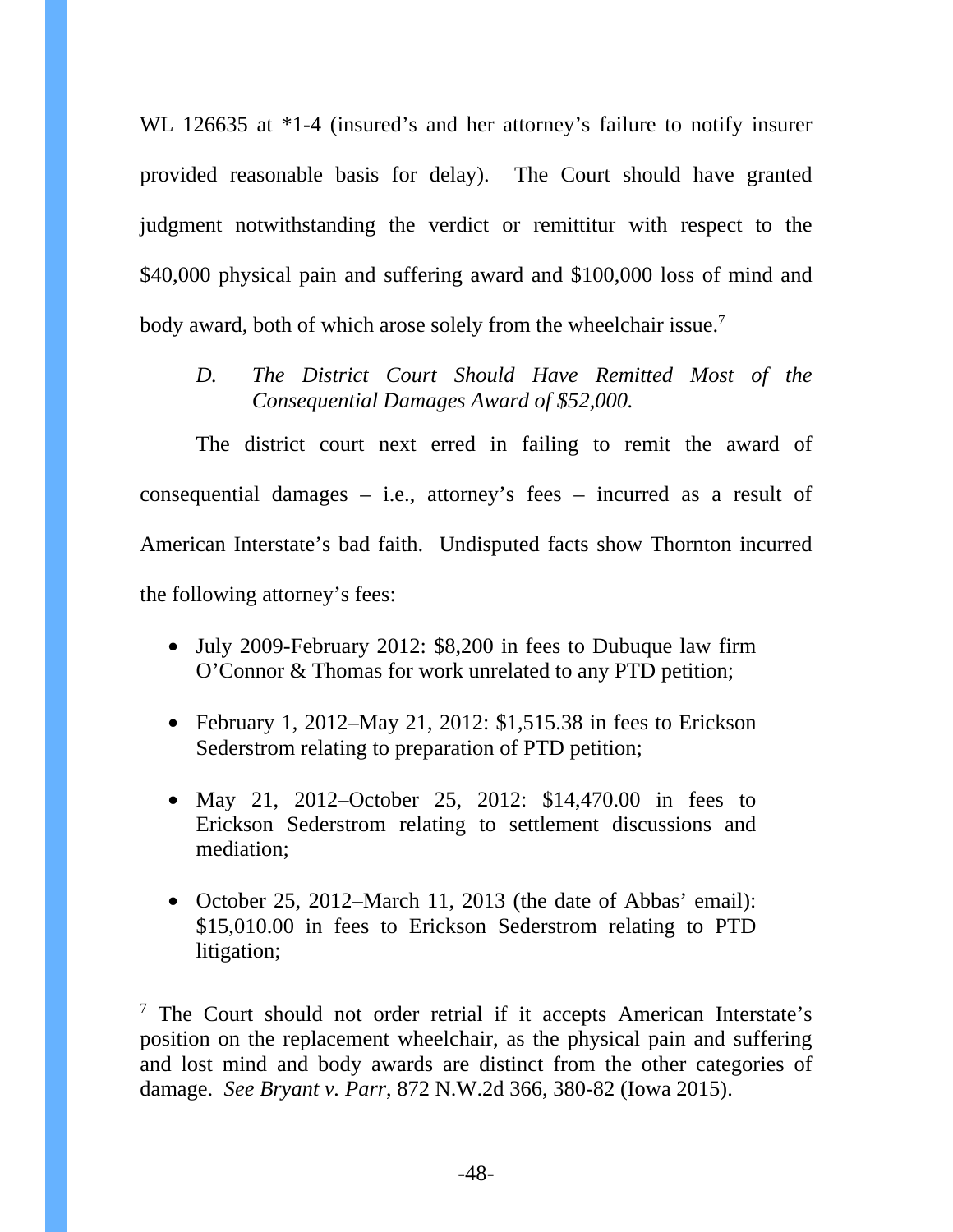- March 11, 2013–end of PTD litigation: \$2,135.00 in fees to Erickson Sederstrom relating to the PTD hearing and related matters;
- July 1, 2014–November 18, 2014: \$4,230 in fees to Erickson Sederstrom relating to the replacement wheelchair;
- September 10, 2014: \$5,433.66 in fees and costs to Erickson Sederstrom associated with Jami Rodgers' deposition in the bad faith case;
- February 2012–January 2018: \$1,307.42 in unspecified costs incurred in connection with Thornton's file;
- **Total: \$52,301.46**

(*See* App-I 613-614; App-II 446-448.) The district court should have remitted the consequential damages award because the jury erroneously awarded *all* fees and costs Thornton incurred (rounded down to the nearest thousand) and not merely those proximately caused by American Interstate's bad faith. The award should be reduced to \$17,145.

First*,* the Court should remit the \$23,185.38 in fees incurred by Thornton prior to October 25, 2012. The  $$8,200$  in fees to O'Connor & Thomas, for example, were incurred before Thornton even filed a PTD petition and thus could not have been "caused by" American Interstate's bad faith in handling that petition. Similarly, the \$15,985.38 in fees to Erickson Sederstrom through October 25, 2012, were incurred primarily in connection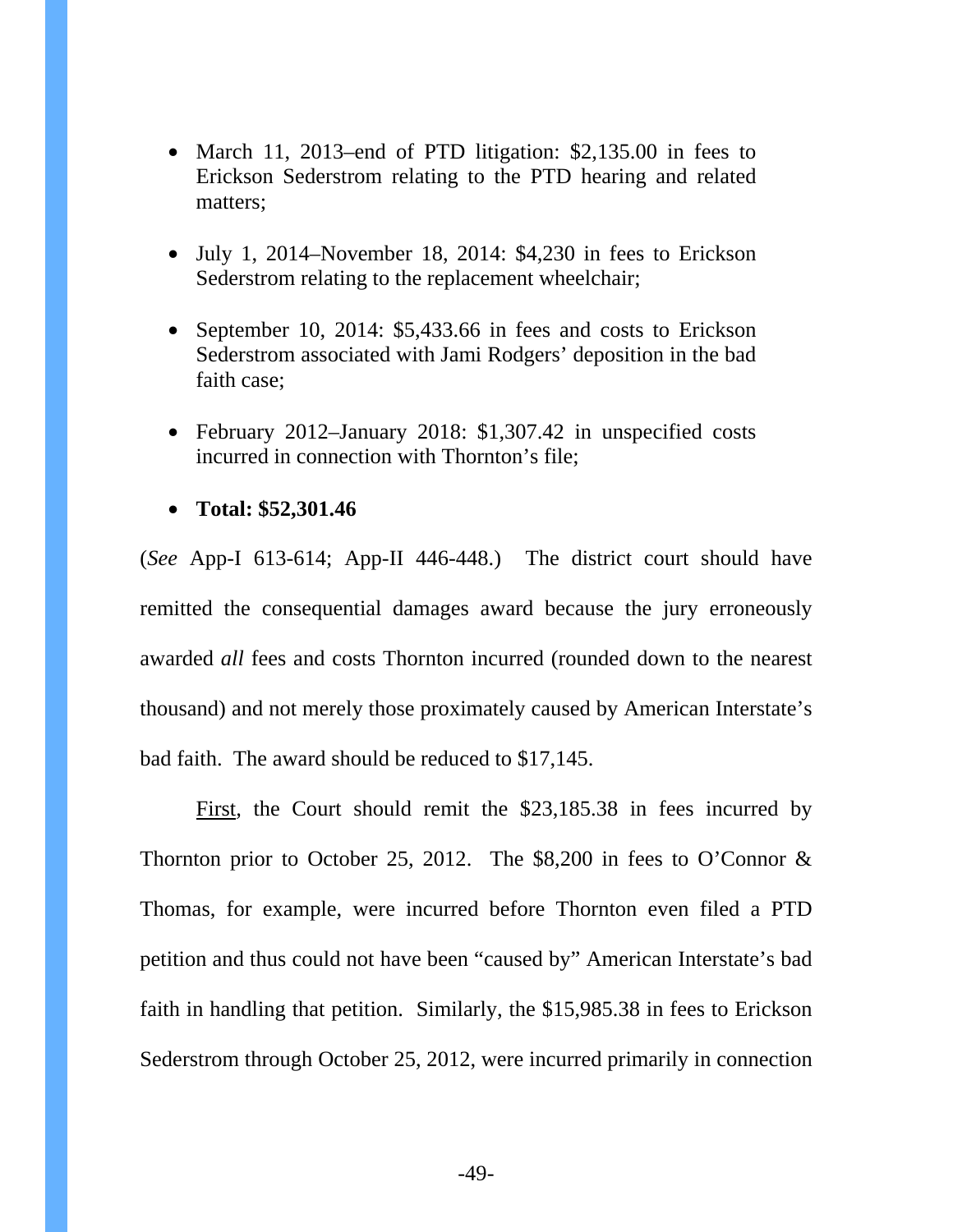with settlement discussions and mediation. Litigation of the PTD petition did not begin in earnest until after mediation failed. This Court has already concluded American Interstate did not act in bad faith in settlement negotiations prior to and during mediation. *See Thornton*, 897 N.W.2d at 467 ("All parties, including insurers, are entitled to engage in settlement negotiations . . . American Interstate's bad faith was in contesting Thornton's PTD status, not in offering structured settlement proposals."). The district court should have given effect to this Court's ruling by reducing the consequential damages award to exclude fees incurred prior to October 25, 2012.

Second, the Court should remit the \$9,663.66 in fees and costs incurred between July and November 2014, including those associated with Jami Rodgers' September 2014 deposition. (App-II 447-448.) Rodgers' deposition was taken for this bad faith case and not because of the replacement wheelchair or any other issue in the Workers' Compensation Commission. (App-I 1257-1258.) The fees and costs incurred by Thornton during this period therefore were not "caused by" alleged bad faith and are not recoverable. Instead, Thornton's request for those fees is a backdoor attempt to circumvent this Court's earlier ruling that he is not entitled to recover fees incurred during this bad faith case. *See Thornton*, 897 N.W.2d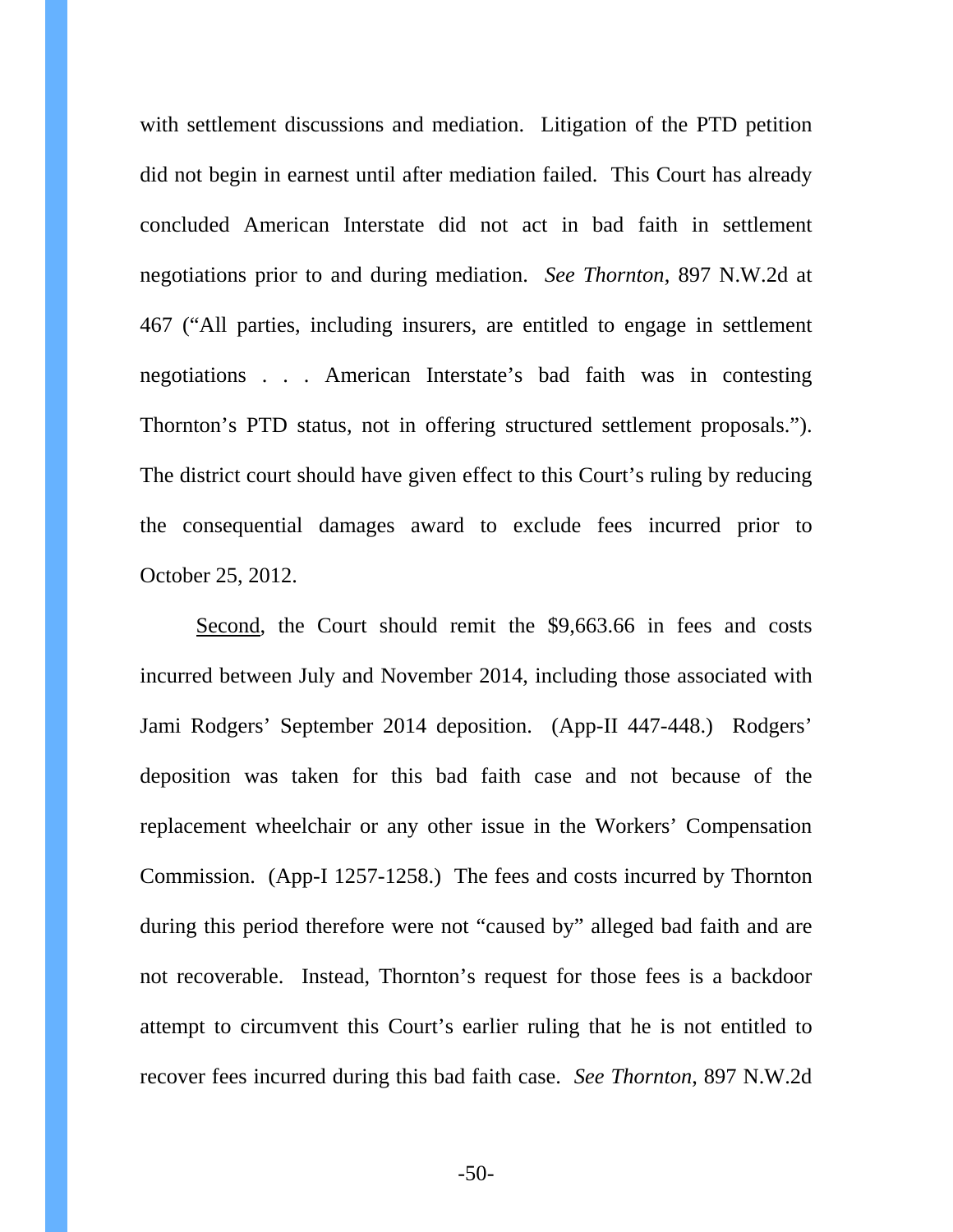at 475. Similarly, for reasons explained above, American Interstate did not act in bad faith with respect to the replacement wheelchair, and thus any fees incurred during Thornton's unnecessary motion practice in the Workers' Compensation Commission should be remitted. *See id.*

When these reductions are taken into account, the "maximum amount [of consequential damages] proved under the record" is the \$17,145 in fees Thornton incurred in litigating his PTD status after mediation failed. *Jasper*, 764 N.W.2d at 777. The Court should remand for entry of judgment or order remittitur and conditional new trial in this amount.

### *E. Summary*.

In sum, this Court should order judgment notwithstanding the verdict and/or remittitur of \$324,855 of the jury's compensatory damage award (including a reduction of \$114,000 in loss of investment income, \$36,000 in lost home equity, \$100,000 in loss of mind and body, \$40,000 in physical pain and suffering, and \$34,855 in consequential damages) or in some lesser amount commensurate with the Court's ruling on each item of compensatory damages addressed above. This Court should direct the district court to enter judgment in the reduced amount of \$57,145 (or whatever alternative amount the Court deems appropriate), *see Renze*, 418 N.W.2d at 638-39, or,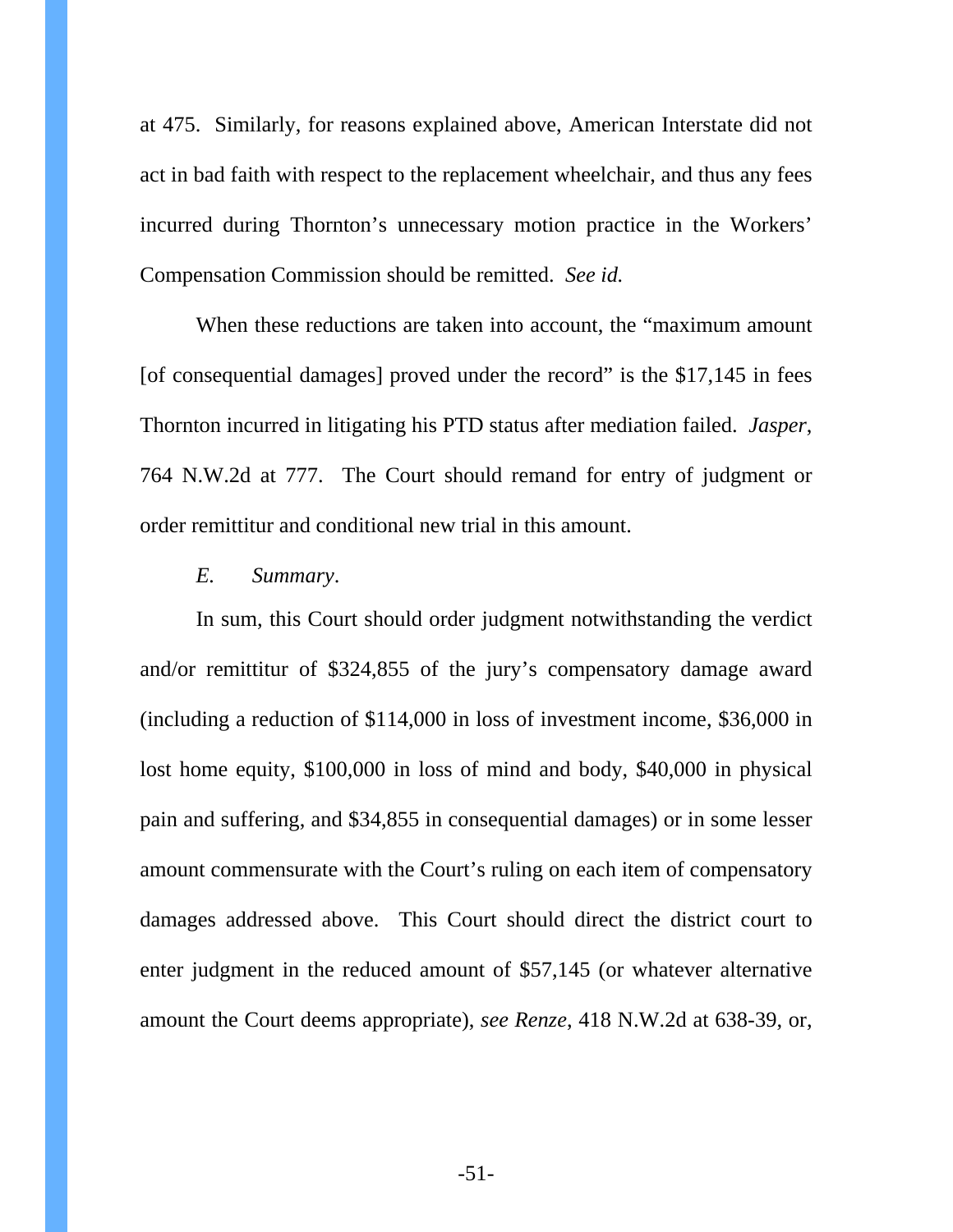alternatively, order a conditional new trial that can be avoided if Thornton accepts the reduced award. *See* Iowa R. Civ. P. 1.1010(2).

II. THE DISTRICT COURT ERRED BY FAILING TO GRANT REMITTITUR AND CONDITIONAL NEW TRIAL WITH RESPECT TO THE PUNITIVE DAMAGE AWARD, WHICH VIOLATES STATE AND FEDERAL DUE PROCESS.

#### *A. Standard of Review and Preservation of Error.*

This Court reviews an award of punitive damages for correction of errors at law. *Wolf v. Wolf*, 690 N.W.2d 887, 893 (Iowa 2005). However, the excessiveness of a punitive damages award is reviewed *de novo*. *Id.* at 894 (citing *State Farm Mut. Auto. Ins. Co. v. Campbell*, 538 U.S. 408, 418 (2003)). "Exacting appellate review ensures that an award of punitive damages is based upon an 'application of law, rather than a decisionmaker's caprice.'" *Campbell*, 538 U.S. at 418 (quoting *Cooper Indus. v. Leatherman Tool Grp., Inc.*, 532 U.S. 424, 436 (2001)). The party seeking punitive damages must prove by "clear, convincing, and satisfactory evidence" that the defendant engaged in willful and wanton conduct. *Van Sickle Constr. Co. v. Wachovia Commercial Mortg., Inc.*, 783 N.W.2d 684, 689 (Iowa 2010) (citing Iowa Code § 668A.1(1)(a)).

American Interstate preserved error on this issue by moving for remittitur and conditional new trial in post-trial motions.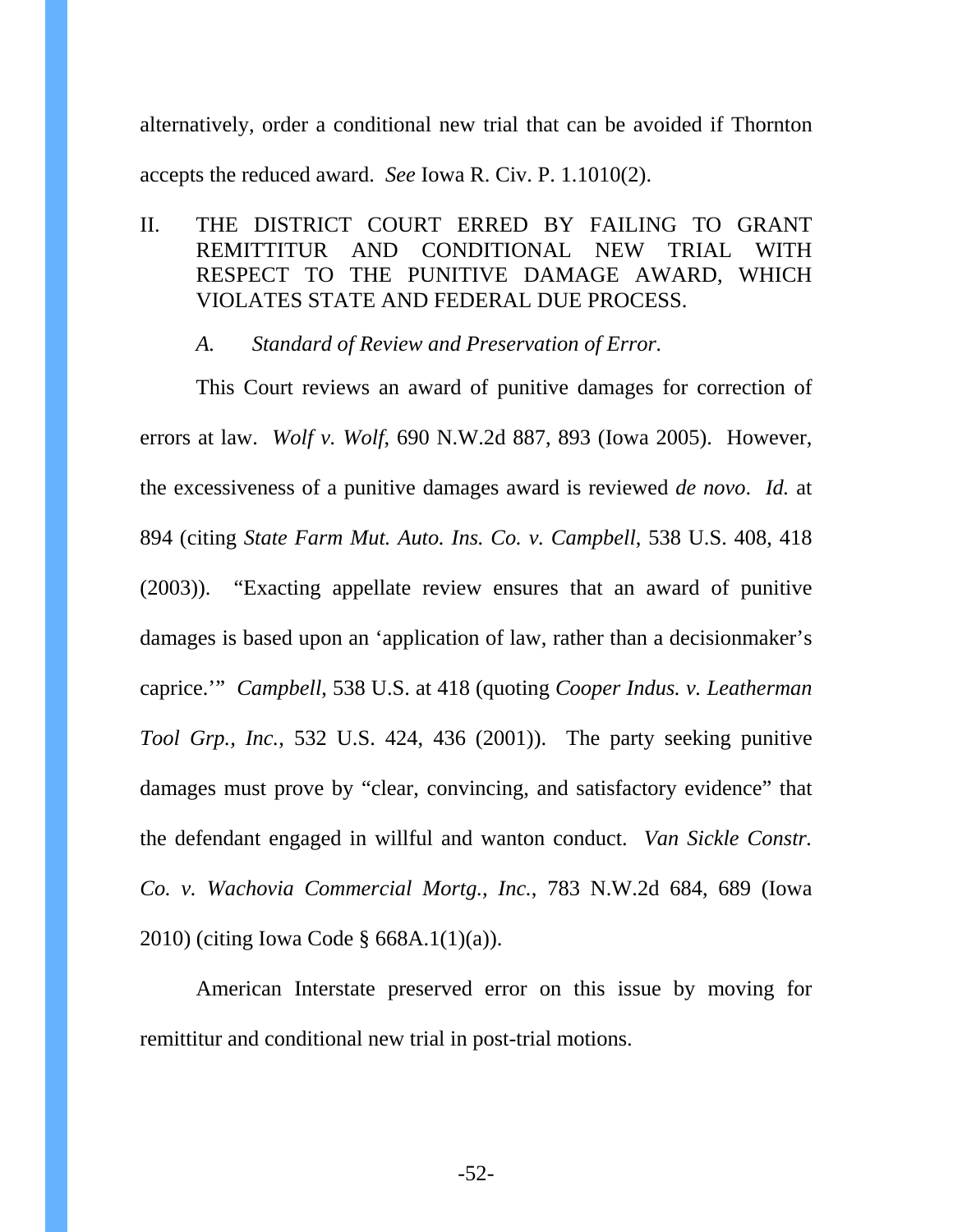*B. The Punitive Damage Award of \$6.75 Million Is Excessive Under State and Federal Due Process and Should Be Remitted.* 

Compensatory and punitive damages awards serve different purposes. *Cooper*, 532 U.S. at 432. Compensatory damages are designed to redress loss, whereas punitive damages are meant for deterrence and retribution. *Id.* It is therefore "well established that there are procedural and substantive constitutional limitations on [punitive damage] awards. The Due Process Clause of the Fourteenth Amendment prohibits the imposition of grossly excessive or arbitrary punishments on a tortfeasor." *Campbell*, 538 U.S. at 416 (internal citations omitted). To ensure a punitive damage award complies with due process, courts must consider three guideposts: (1) reprehensibility of the defendant's misconduct; (2) disparity between actual or potential harm suffered by the plaintiff and the punitive damages award; and (3) the difference between the punitive damages award and the civil or criminal penalties authorized or imposed in comparable cases. *BMW of N. Am., Inc. v. Gore*, 517 U.S. 559, 574-75 (1996).

In *Campbell*, a watershed case on punitive damages, the Supreme Court recognized that "few awards exceeding a single-digit ratio between punitive and compensatory damages, to a significant degree, will satisfy due process." 538 U.S. at 425. In fact, "an award of more than four times the amount of compensatory damages might be close to the line of constitutional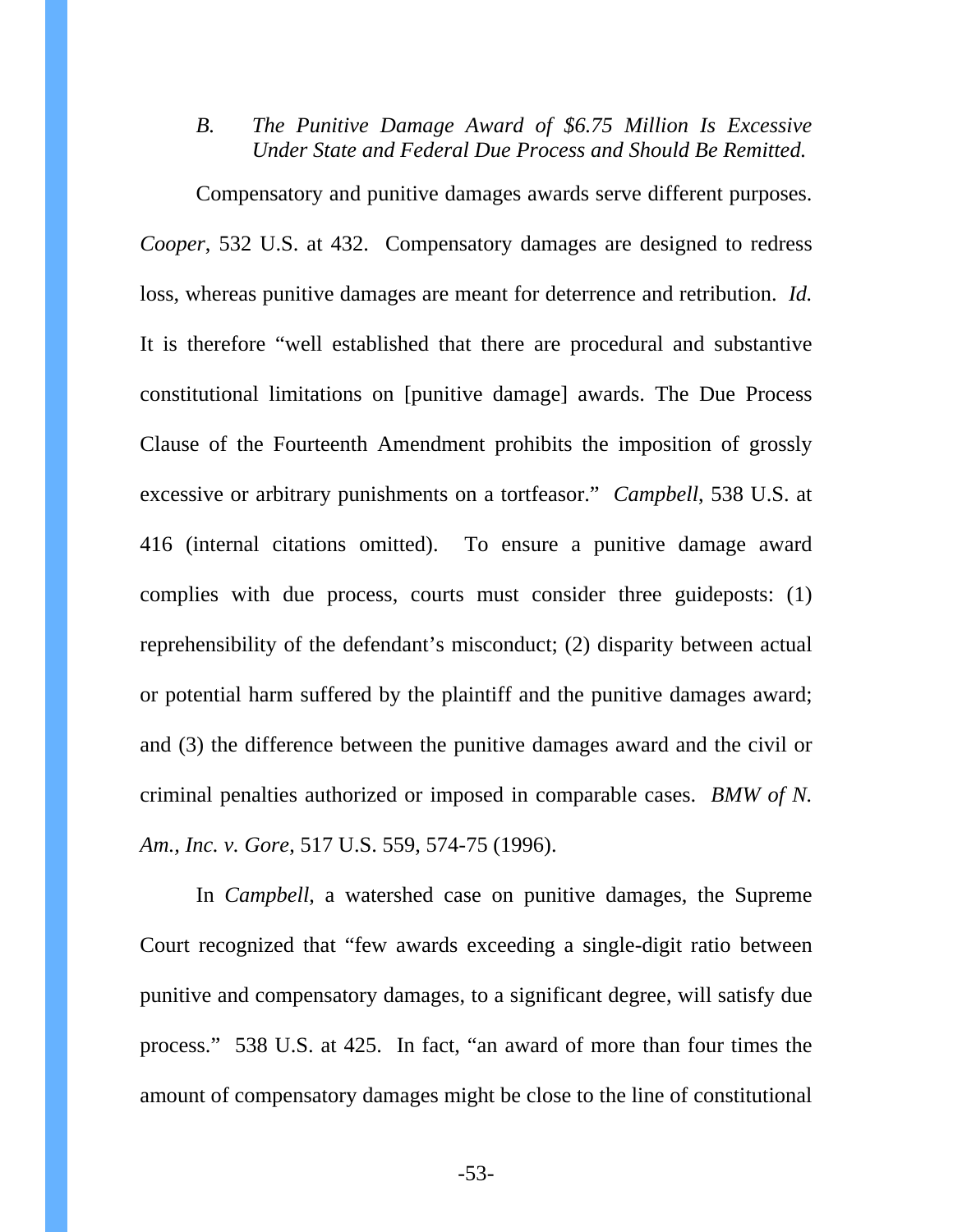impropriety." *Id.* "When compensatory damages are substantial, then a lesser ratio, perhaps only equal to compensatory damages, can reach the outermost limit of the due process guarantee." *Id*. Here, the punitive damage award of \$6.75 million was nearly **18** times greater than the substantial compensatory damage award of \$382,000 (which, for reasons set forth above, is itself far too large).

American Interstate is unable to locate a single post-*Campbell* insurance bad faith case anywhere in the nation involving substantial compensatory damages in which a court upheld a ratio of punitive to compensatory damages at or near 18:1. By contrast, the insurance bad faith cases rejecting such a large ratio and remitting to a 1:1 or single-digit ratio are almost too numerous to list. *See*, *e.g.*, *Arellano v. Primerica Life Ins. Co.*, 332 P.3d 597, 605-06 (Ariz. Ct. App. 2014) (remitting \$1.1 million punitive damage award to \$328,000, from a 13:1 ratio to 4:1); *Nardelli v. Metro. Grp. Prop. & Cas. Ins. Co.*, 277 P.3d 789, 806-09 (Ariz. Ct. App. 2012) (remitting \$55 million punitive damage award to \$155,000, reducing a 355:1 ratio to 1:1); *Leavey v. Unum Provident Corp.*, 295 F. App'x 255, 258-59 (9th Cir. 2008) (affirming remittitur of \$15 million to \$3 million, reducing a 7.5:1 ratio to 1.5:1); *Amerigraphics, Inc. v. Mercury Cas. Co.*, 107 Cal. Rptr. 3d 307 (Cal. Ct. App. 2010) (remitting \$3 million award to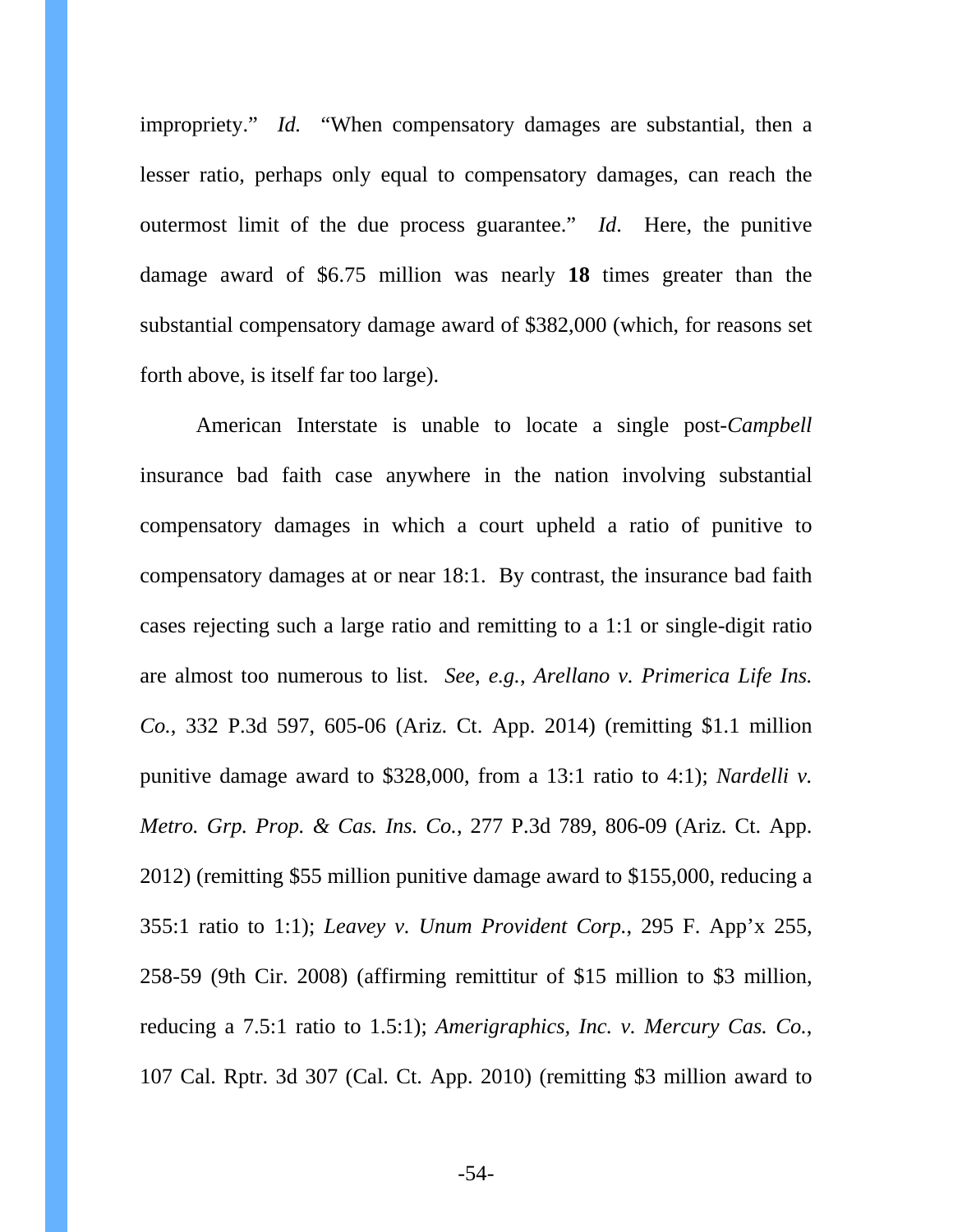\$500,000, reducing a 23:1 ratio to 4:1) *overruled on other grounds by Nickerson v. Stonebridge*, 371 P.3d 242 (Cal. 2016); *Walker v. Farmers Ins. Exch.*, 63 Cal. Rptr. 3d 507, 512-13 (Cal. Ct. App. 2007) (affirming remittitur of \$8.3 million award to \$1.5 million, reducing a 5.5:1 ratio to 1:1); *Hall v. Farmers All. Mut. Ins. Co.*, 179 P.3d 276, 286-87 (Idaho 2008) (remitting  $$660,000$  award to  $$74,600$ , reducing a 35:1 ratio to 4:1); *Buhmeyer v. Case New Holland, Inc.*, 446 F. Supp. 2d 1035, 1047-50 (S.D. Iowa 2006) (remitting \$275,000 award to \$40,000, reducing a 28:1 ratio to 4:1); *Goddard v. Farmers Ins. Co. of Or.*, 179 P.3d 645, 667-71 (Or. 2008) (remitting \$20.7 million award to \$5.12 million, reducing 16:1 ratio to 4:1); *Jurinko v. Med. Protective Co.*, 305 F. App'x 13 (3d Cir. 2008) (remitting \$6.25 million award to \$2 million, reducing 3:1 ratio to 1:1); *Kimble v. Land Concepts, Inc.*, 845 N.W.2d 395, 404-09 (Wis. 2014) (remitting \$1 million award to \$210,000, reducing 14:1 ratio to 3:1).

In the face of this overwhelming body of law, a court would have to find American Interstate's conduct so much worse than every other reported insurance bad faith case that it would justify a ratio well in excess of the "outermost limit of the due process guarantee." *Campbell*, 538 U.S. at 425. The evidence comes nowhere close to satisfying this standard. Instead, careful analysis of the three guideposts demonstrates, at most, this case falls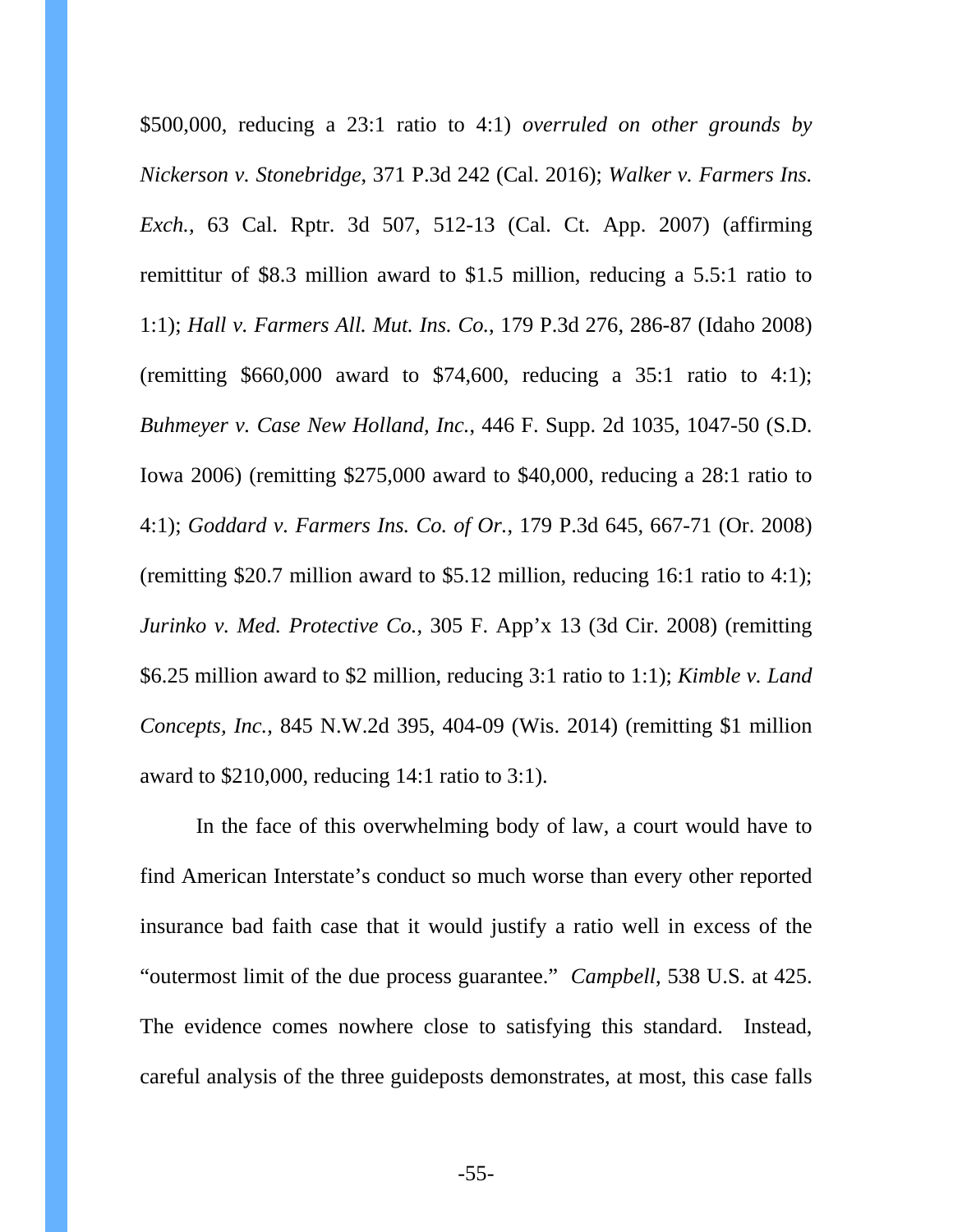within the heartland of insurance bad faith cases in which a punitive to compensatory ratio at or near 1:1 is the constitutional limit.

### 1. American Interstate's Conduct Was Not Reprehensible.

American Interstate's witnesses acknowledged at trial the company erred in deciding to proceed to hearing on the extent of Thornton's disability rather than stipulating to permanent and total disability. Undisputed facts showed, however, American Interstate made this decision because the company was: (a) confused by the unwillingness of Thornton's counsel to engage in meaningful settlement discussions even though Thornton was being offered what American Interstate genuinely believed were greater benefits than he could obtain through litigation; (b) concerned Thornton was not being informed of the vocational rehabilitation opportunities communicated to his counsel; and (c) concerned the Deputy Workers' Compensation Commissioner was not aware of the benefits that had been and were being provided to Thornton. (App-I 1159-1160; App-II 817.) These reasons are not legally sufficient to justify American Interstate's conduct under the bad faith standard, but they demonstrate the company was not acting reprehensibly.

To this day, evidence supports American Interstate's belief that its settlement offers were better than what Thornton obtained by proceeding to

-56-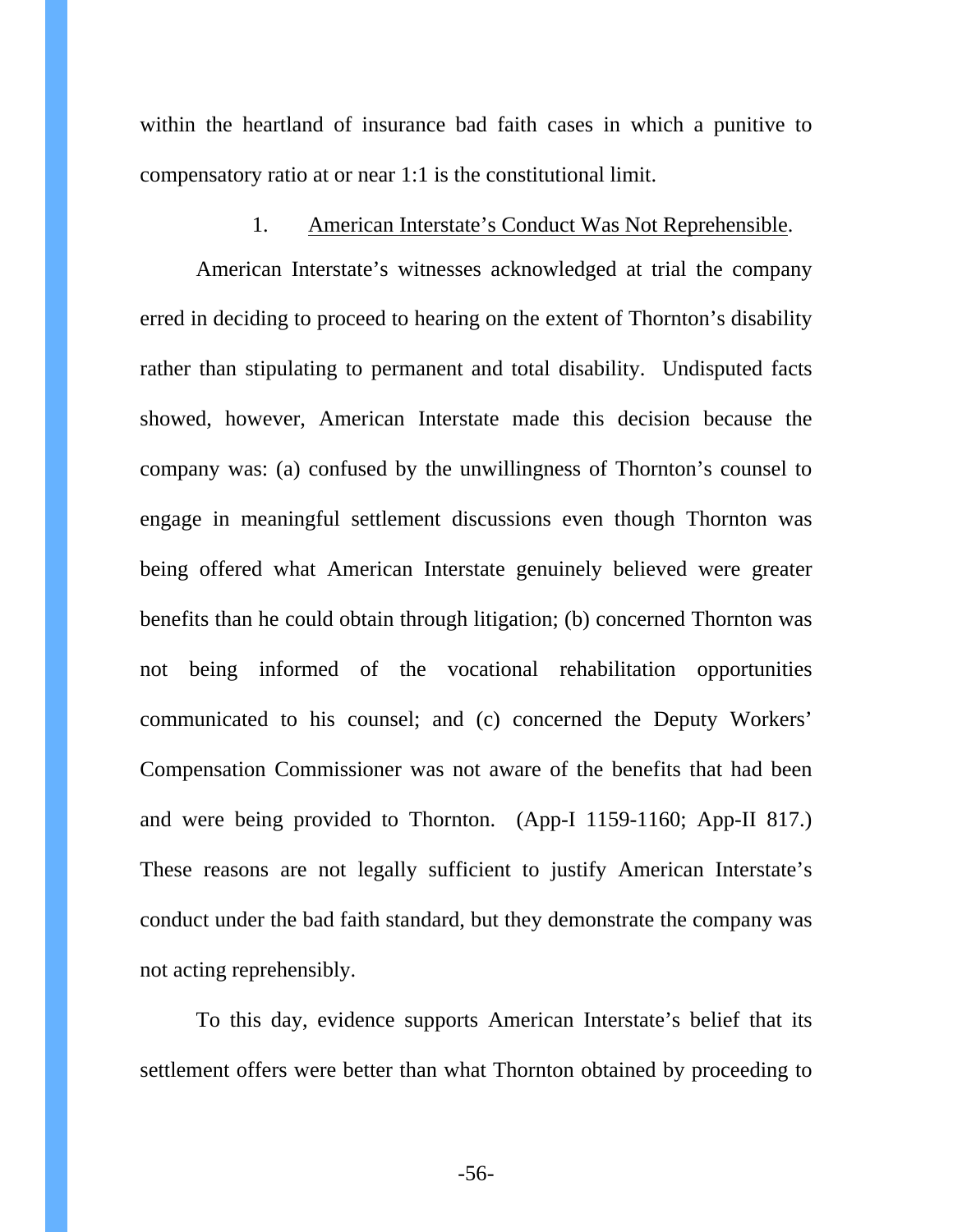hearing. The company offered more in lump sum cash, for example, than Thornton could have received through litigation, and was prepared to fund medical set-aside accounts at levels that would provide more than \$4.2 million in future medical benefits even though Thornton's expected future medical expenses were only approximately \$2.1 million. (App-I 1136, 1146, 1347-1348; App-II 665-670; App-III 81.) American Interstate further offered to allow Thornton to keep the residual from the Medicare Set-Aside Account (an outcome he could not possibly obtain through litigation) and would have obtained approval from the Center for Medicare & Medicaid Services before finalizing any such settlement, thus ensuring Thornton would never have to pay out-of-pocket on Medicare-eligible expenses even if that account unexpectedly ran out of money. (App-I 1153-1155.) This generous settlement offer – which American Interstate's experienced workers' compensation counsel described as "huge" and would have been the largest in the lengthy career of Claims Manager Luann Miller – in and of itself demonstrates the absence of reprehensibility, particularly given American Interstate's ongoing payment of indemnity and medical benefits at all times to the present. (App-I 1586; App-II 793-795.) Moreover, although Thornton began insisting during settlement negotiations that he wanted an "open file" settlement instead of the closed file arrangement American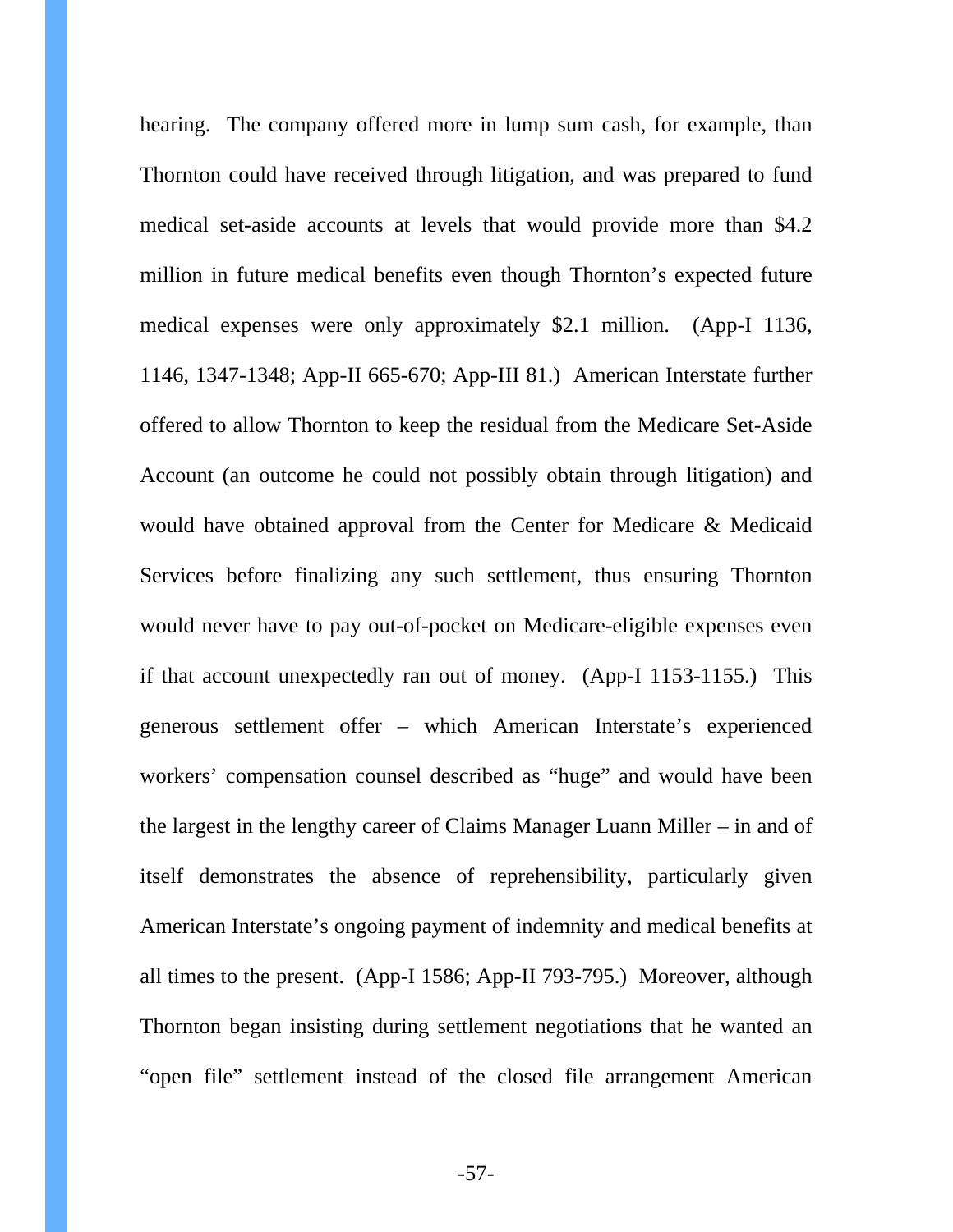Interstate proposed, he also complicated settlement negotiations by demanding approximately \$400,000 more in lump sum cash than he could possibly hope to obtain through litigation.

Similarly, American Interstate's suspicion that Siems was not sharing information with his client regarding vocational rehabilitation opportunities turns out to have been correct.Thornton admitted during the PTD hearing he was unaware of those opportunities despite correspondence from Abbas to Siems on the subject, and said he would "love to try" to find a job if one existed that could accommodate his physical limitations. (App-I 1618.) Thornton even independently pursued a job opportunity at a lumberyard after the workers' compensation litigation ended. (App-I 1397-1398.) American Interstate's decision to proceed to hearing on PTD in part to make sure he was aware of vocational rehabilitation opportunities is not reprehensible at all – much less to the point of justifying an unprecedented award of punitive damages.

These facts, among others, help demonstrate the absence of reprehensibility under the five factors the Supreme Court has directed courts to consider: (1) whether the harm was physical as opposed to economic; (2) whether the tortious conduct evidenced an indifference to or reckless disregard of the health or safety of others; (3) whether the target of the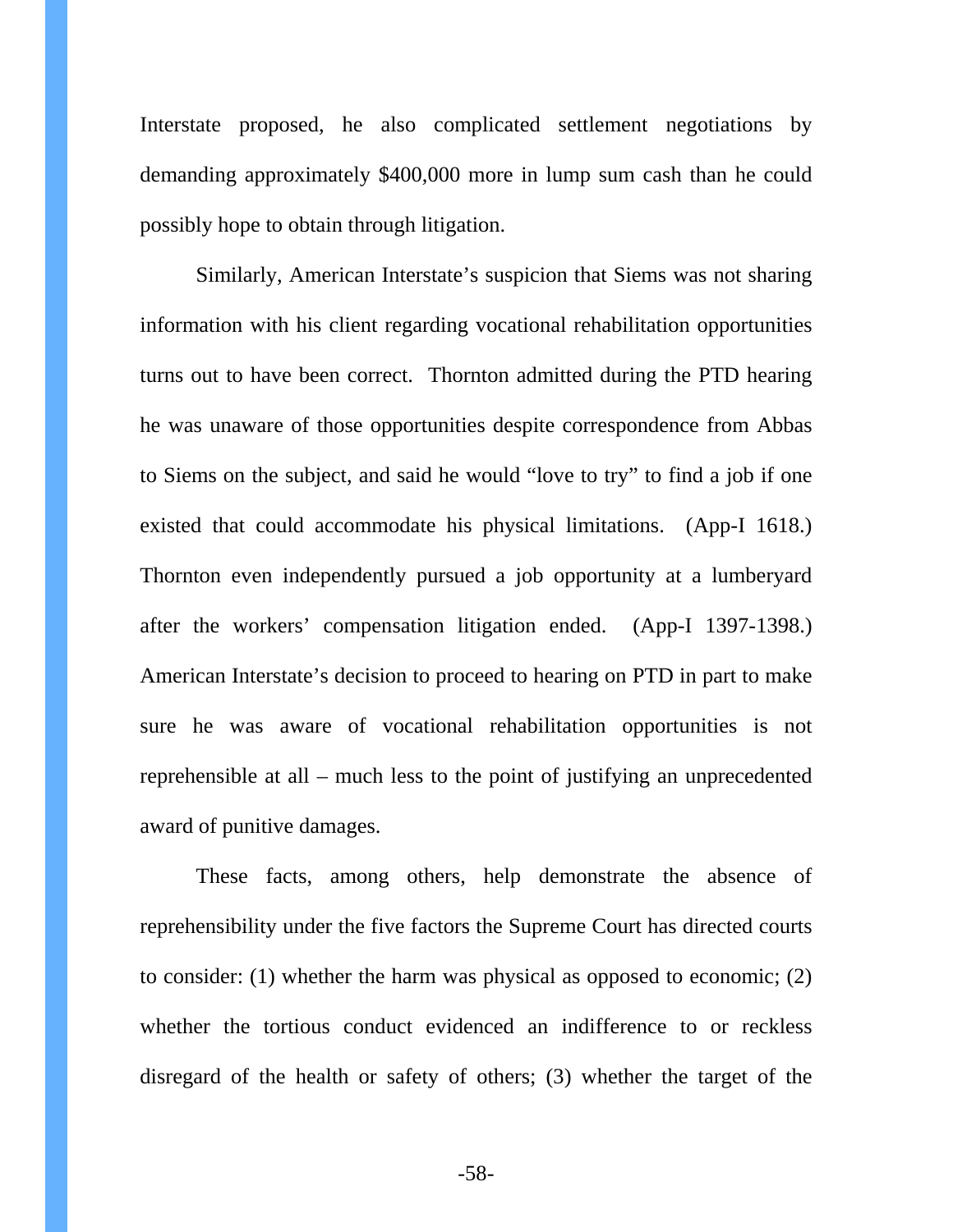conduct was financially vulnerable; (4) whether the conduct involved repeated actions or was isolated; and (5) whether the conduct was the result of intentional malice or trickery. *Campbell*, 538 U.S. at 419.

First, with the exception of the wheelchair issue in mid-to-late 2014, there was no allegation – much less any evidence – that American Interstate caused any physical harm to Thornton. Instead, the harm was purely economic. *See, e.g.*, *Goddard*, 179 P.3d at 665 (any physical or emotional trauma caused by an insurer's bad faith denial is not "physical harm" for purposes of determining reprehensibility).

With respect to the wheelchair, American Interstate did not act reprehensibly. American Interstate had no involvement in the two primary causes of the delay – Dr. Rogge's failure to complete necessary paperwork and Thornton's delay in visiting the Occupational Therapist to be measured. When American Interstate finally *did* have a role to play – i.e., when the vendor requested authorization for the wheelchair in October 2014 – American Interstate provided unconditional approval within two hours. There is nothing "reprehensible" about this sequence of events, particularly when they are viewed in the larger context of American Interstate paying every medical bill submitted to it since opening Thornton's file in 2009.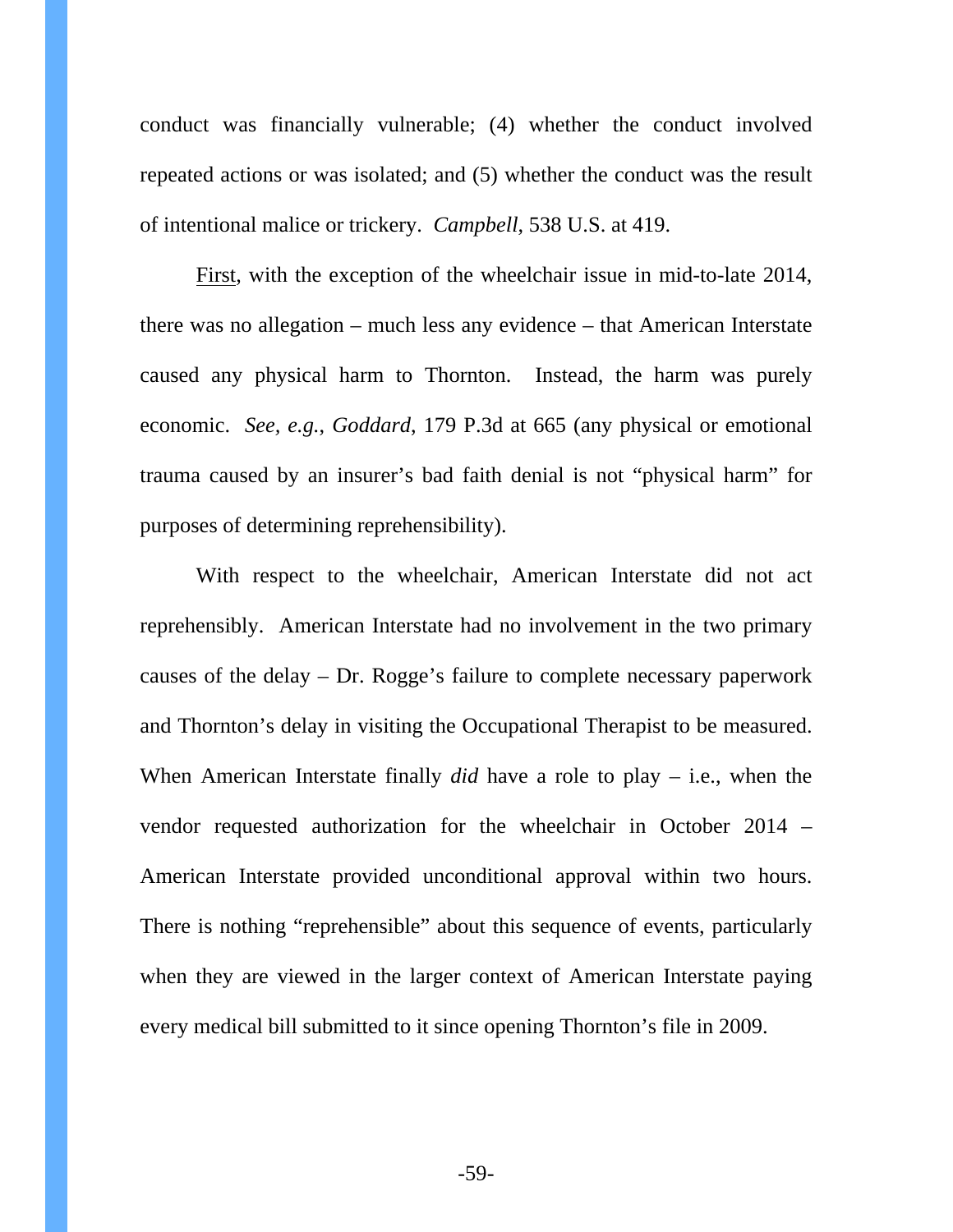Second, for essentially the same reasons, the evidence did not establish that American Interstate acted with indifference or reckless disregard for Thornton's health or safety. To the contrary, Thornton admits American Interstate consistently met or exceeded his medical and other needs. He cannot identify a single medical expense the company failed to pay, expressed satisfaction with the benefits provided to him, and even felt comfortable enough to call the company for help in some of his most vulnerable moments. (App-I 674-675 ("Q. [] When you needed something, you felt like Luann Miller did a pretty good job of helping you get it, didn't she? A. Yes. . . . Q. Okay. When you and Tara decided to separate, you actually called Luann Miller that day for help, didn't you? A. Yes.").)

Third, Thornton was not financially vulnerable because American Interstate paid full indemnity and medical benefits to him throughout the period of the alleged bad faith. There was no evidence American Interstate ever considered cutting off Thornton's benefits; instead, even in the most contentious periods, internal claims notes reflected the company's intention to "continue to issue timely benefit checks as well as authorize and pay for appropriate medical care timely." (App-I 1546-1547.)

Fourth, American Interstate's bad faith conduct was not "repeated" in the way the Supreme Court has interpreted and used that term. In *Campbell*,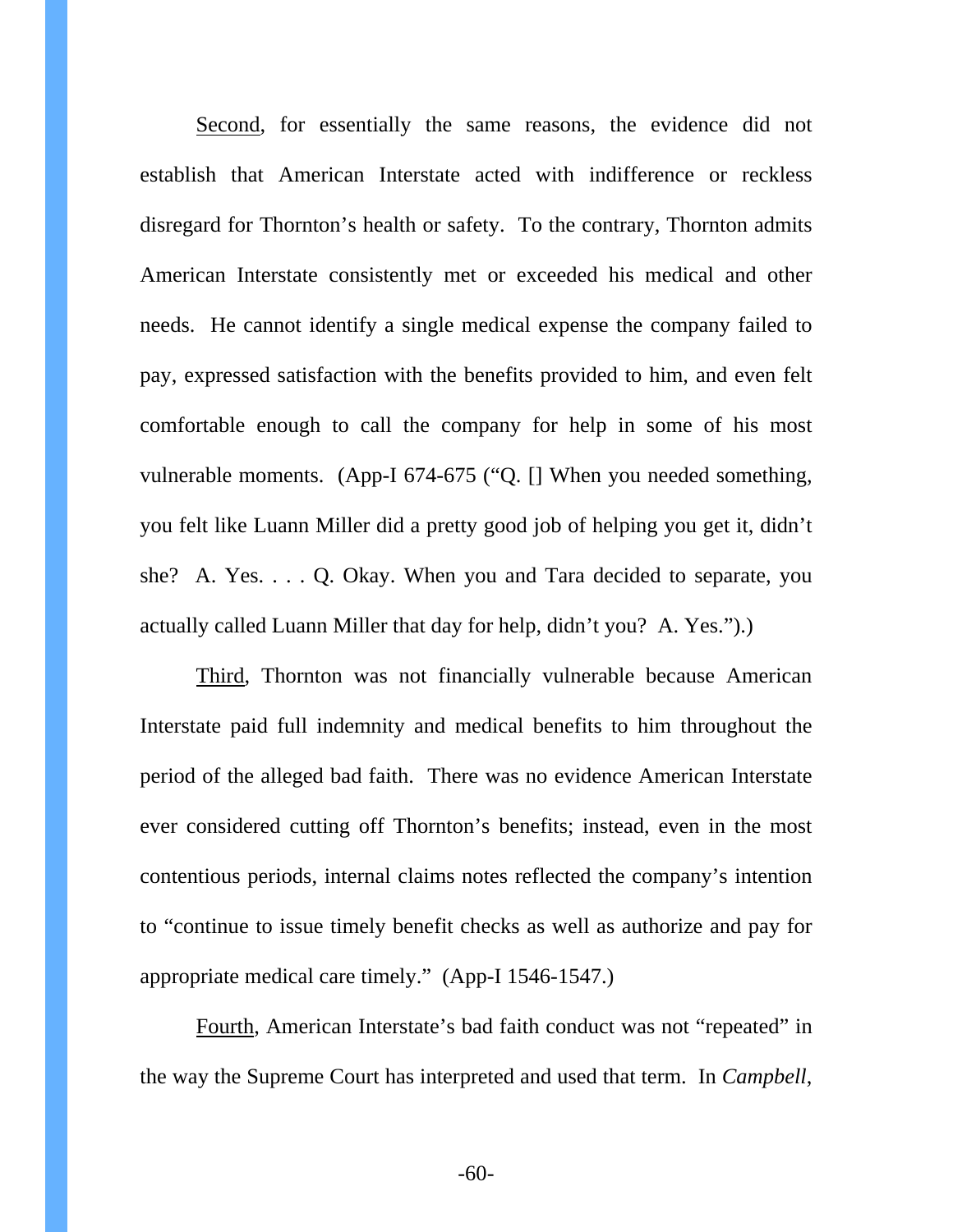the Court concluded that an alleged ongoing pattern of conduct against a single insured is not the type of "repeated misconduct" contemplated in the reprehensibility analysis. 538 U.S. at 423 (rejecting Utah Supreme Court's conclusion that insurer was a recidivist). Instead, the insured must identify instances in which the insurance company engaged in similar misconduct against others. *Id*. Thornton offered no such evidence here. To the contrary, the evidence showed American Interstate has never before been adjudicated to have acted in bad faith (App-I 1041) and has been *accused* of bad faith in litigation only twice during the 31-year career of its Senior Vice President of Claims, Chris Lestage. (App-I 1027, 1029, 1041.) It clearly is not a recidivist.

Even with respect to Thornton, the bad faith conduct was isolated. American Interstate has worked with Thornton since 2009, yet the only bad faith occurred in connection with the PTD hearing – and only in the midst of confusing settlement conduct from Thornton's side. In context, there is no basis for concluding American Interstate engaged in "repeated" misconduct.

Fifth, there was no intentional malice or trickery. As noted above, this Court has already held American Interstate's conduct did not rise to the level of connivance or oppression – a conclusion reinforced by evidence in the retrial. Thornton presumably will argue to the contrary by relying on the

-61-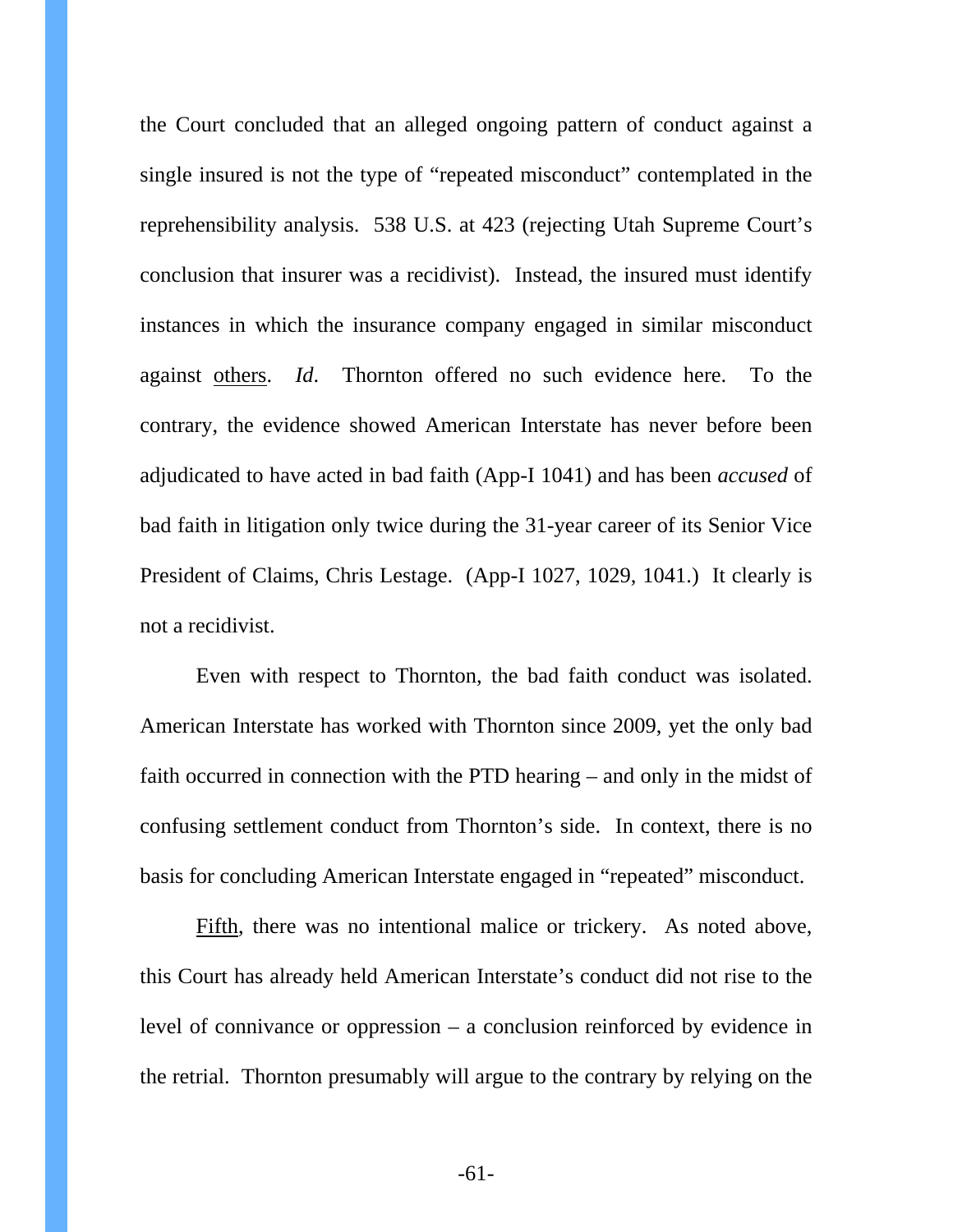alleged "deception" of Dr. Rogge by Abbas regarding who Abbas represented. In a case involving many years of interactions between American Interstate and Thornton, this is an awfully slender reed on which to support such a large punitive damage award. In any event, Abbas's April 1, 2013, letter to Rogge states in the very first sentence that Abbas represented American Interstate and thus shows the absence of deception. (App-III 108.)

In sum, the reprehensibility factors weigh in favor of a conclusion of little or no reprehensibility, and certainly nothing justifying a \$6.75 million award.

## 2. The Ratio of Punitive to Compensatory Damages Weighs Overwhelmingly In Favor of Remittitur.

Turning to the Supreme Court's second guidepost – the ratio between punitive and compensatory damages – it cannot seriously be doubted that the \$382,000 in compensatory damages awarded to Thornton is "substantial." This case therefore squarely implicates the Supreme Court's conclusion that "[w]hen compensatory damages are substantial, then a lesser ratio, perhaps only equal to compensatory damages, can reach the outermost limit of the due process guarantee." *Campbell*, 538 U.S. at 425. Since *Campbell*, courts have consistently followed the Supreme Court's direction and held that due process permits a ratio of only 1:1 or single digits in even the worst of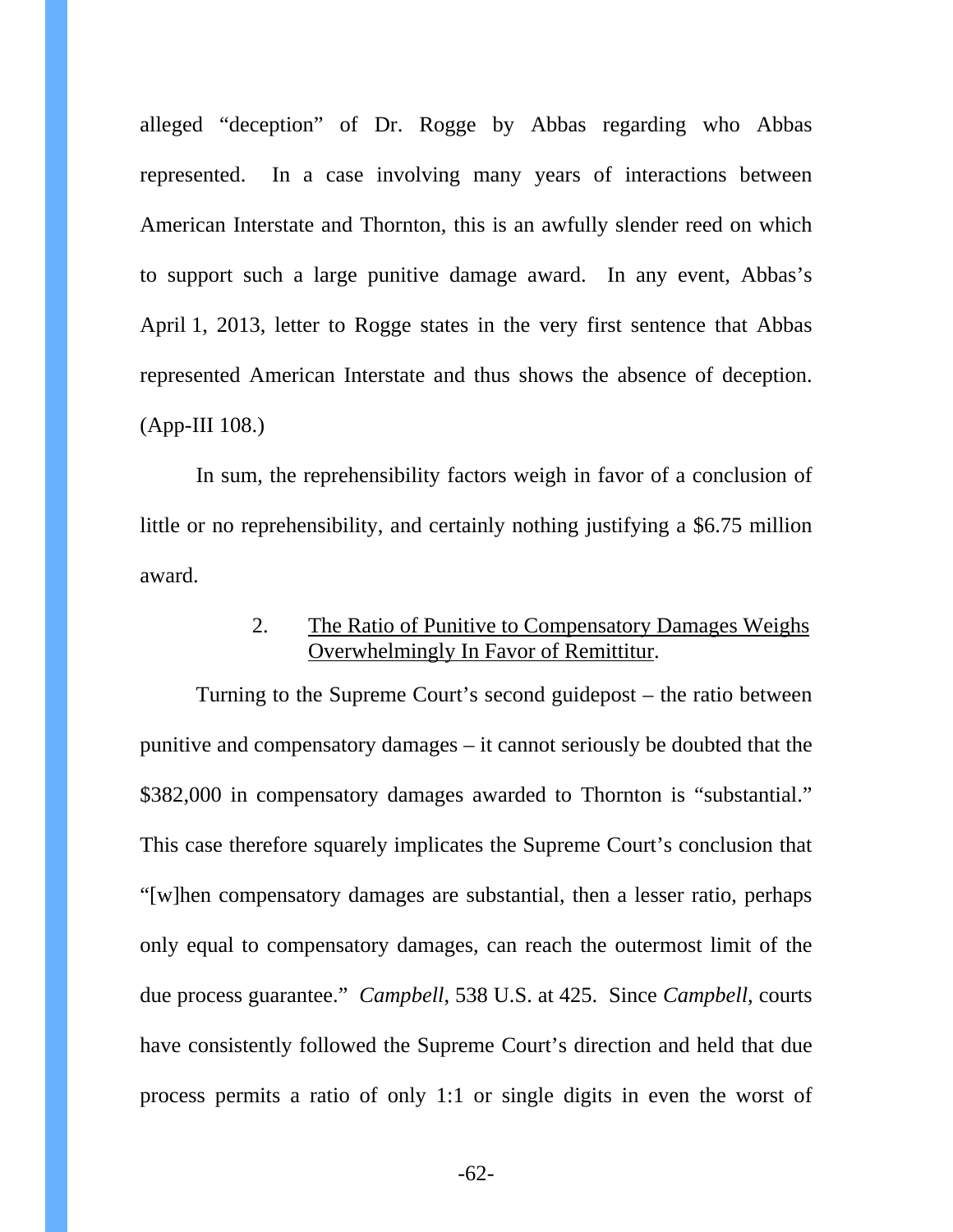insurance bad faith cases involving substantial compensatory damages. *See*, *e.g.*, *Buhmeyer*, 446 F. Supp. 2d at 1047-50 (\$10,000 compensatory damage award substantial enough to require remittitur to 4:1 ratio); *Hall*, 179 P.3d at 323-24 (same conclusion with respect to \$18,650 compensatory damage award). The  $17.7:1$  ratio<sup>8</sup> clearly violates due process as recognized in *Campbell*.

The Oregon Supreme Court's decision in *Goddard*, 179 P.3d at 663- 71, is instructive. The insurer engaged in bad faith conduct that included "stonewalling," "low-balling," fraudulent manipulation of the claims evaluation process, and refusal to settle even when the matter reached trial and an adverse ruling was virtually guaranteed. *Id.* The Oregon Supreme Court concluded the defendant's conduct, which resulted in \$1.28 million in actual and potential harm, was as bad as any economic wrongdoing it could conceive. *Id.* at 670. Nonetheless, the Court had "little difficulty in concluding that the \$20 million punitive damages award that the jury awarded in this case is 'grossly excessive,' as that term is used by the Supreme Court." *Id.* at 668. The Court remitted the award to a ratio of 4:1,

-

<sup>&</sup>lt;sup>8</sup> The ratio grows even higher if the Court remits the compensatory damage awards. If the awards for loss of use of money and loss of mind and body are reduced to \$0, for example, the ratio becomes 51:1.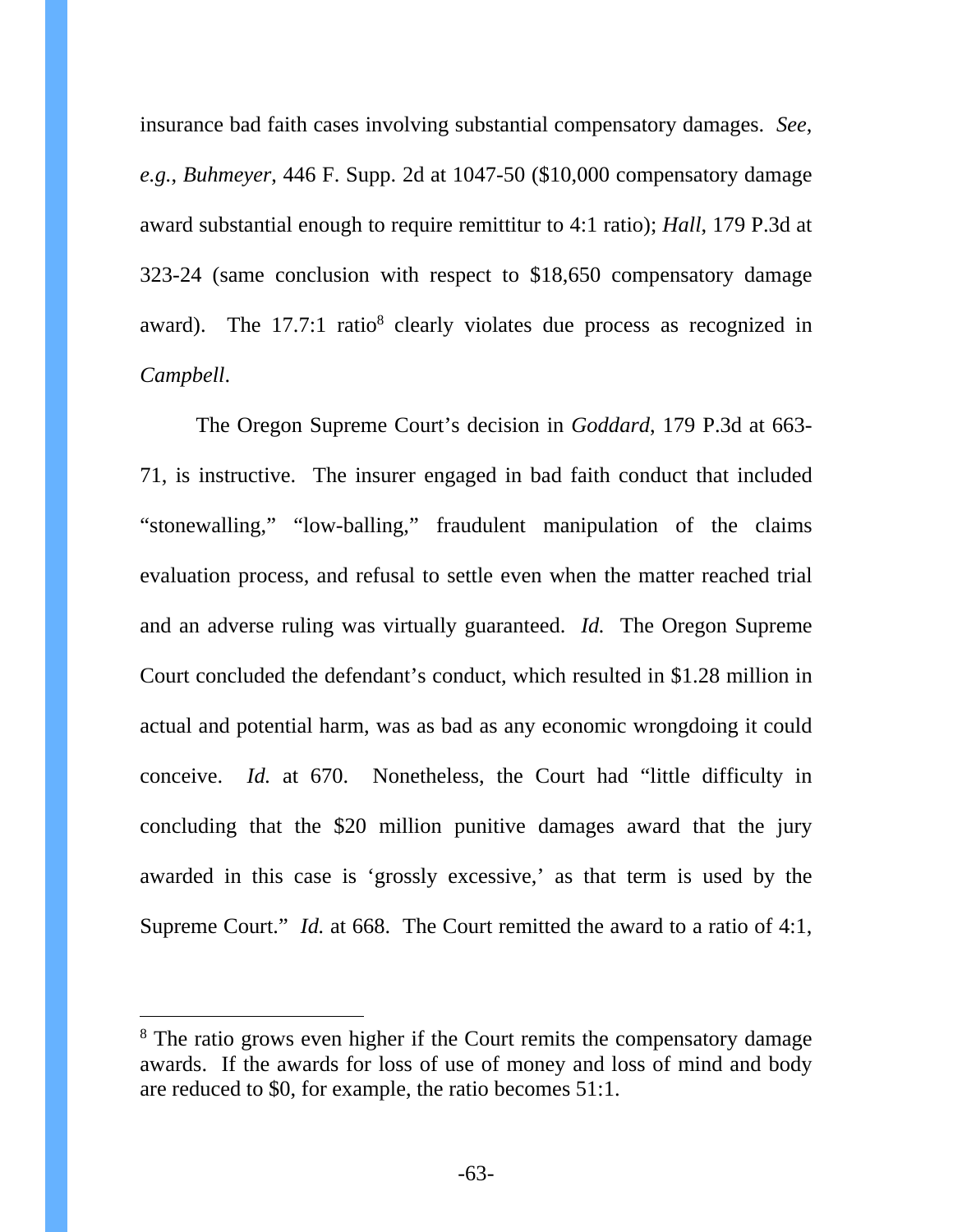which represented the "highest permissible award" under the due process clause. *Id.* at 670.

Case law abounds with similar holdings. In *Arellano*, 332 P.3d 597, the insurer forged the insured's signature and initials on an insurance application, unilaterally reduced the policy limits without the insured's knowledge, attempted to cancel the policy without notice, and engaged in various other acts falling "on the middle to high range of reprehensibility." *Id.* at 605-06. Nonetheless, the Arizona Court of Appeals concluded "the ratio of 13:1 is too high and we therefore conclude a 4:1 ratio is appropriate and warranted," thus reducing a \$1.1 million award to \$328,000. *Id.* at 606; *see also Nardelli*, 277 P.3d 789 (remitting to 1:1 ratio despite evidence showing the insurer made no meaningful investigation before valuing the claim, aggravated the insured's mental health condition, hurt the insured's credit score, and otherwise acted unreasonably); *Ceimo v. Gen. Am. Life Ins. Co.*, No. 2:00-CV-1386 FJM, 2003 WL 25481095, at \* 2 (D. Ariz. Sept. 17, 2003), *aff'd* 137 F. App'x 968 (9th Cir. 2005) (finding 1:1 ratio of punitive to compensatory damages to be the "maximum allowed under the due process clause of the Constitution" in a case involving delayed disability payments).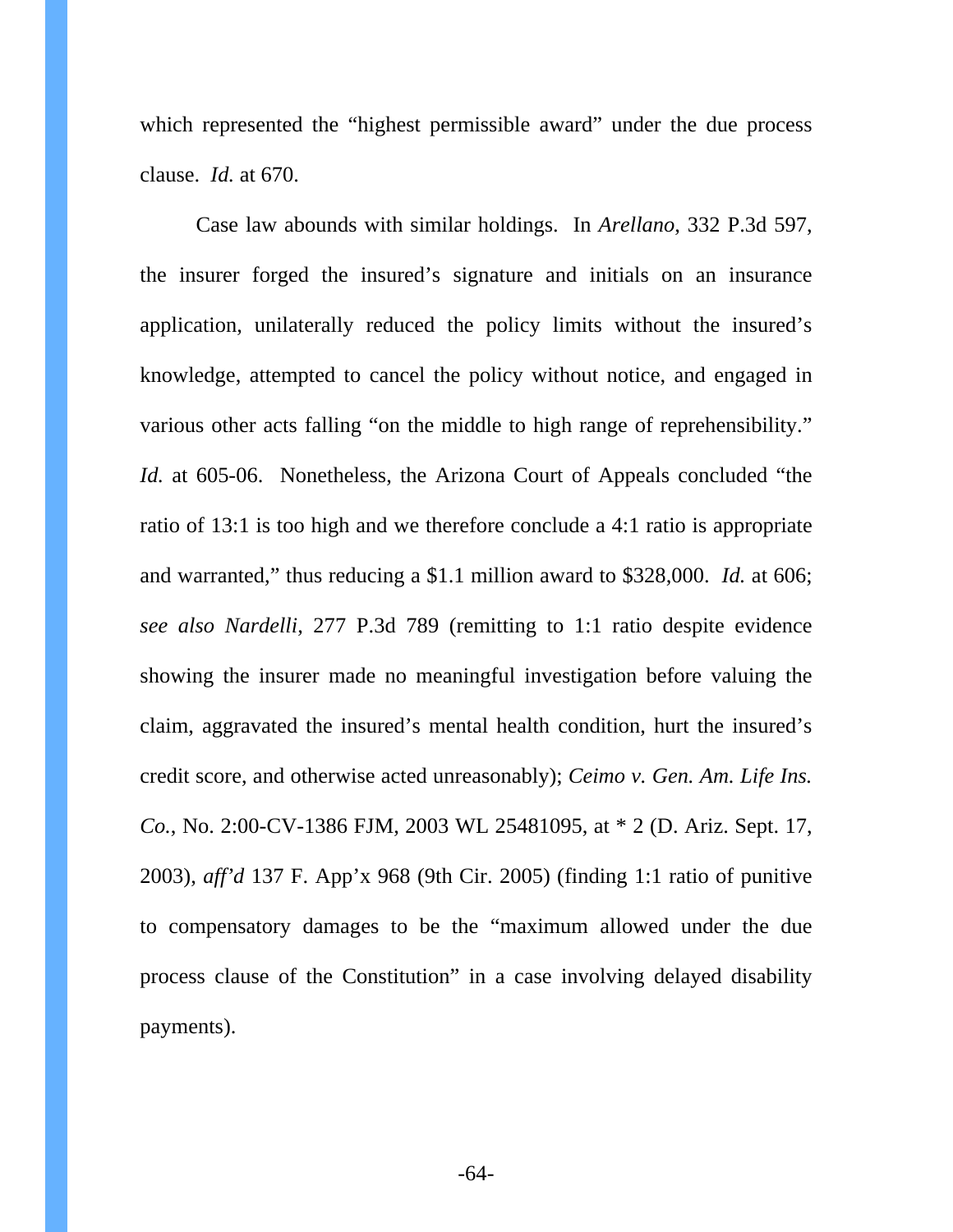In *Hall*, 179 P.3d 276, the Idaho Supreme Court remitted a punitive damage award from \$660,000 to \$74,600 – thus reducing the ratio from 35:1 to 4:1 – in a case involving an insurance company's delay tactics in settling a claim under a homeowners' policy. The Court found the insurer's conduct to be "highly inconsiderate and perhaps even exploitive," but nonetheless held the conduct did not justify an award "over eight times the ratio that 'might be close to the line of constitutional impropriety.'" *Id.*, 179 P.3d at 286 (quoting *Campbell*).

In *Buhmeyer*, 446 F. Supp. 2d at 1047-50, the United States District Court for the Southern District of Iowa (Pratt, J.) remitted a punitive damage award from \$275,000 to \$40,000 in a case involving \$10,000 in compensatory damages where the insurer denied a workers' compensation claim without reasonable basis against a financially-vulnerable claimant. The court characterized the defendant's conduct as "fall[ing] somewhere in the middle of the reprehensibility analysis" and concluded that \$40,000 and a 4:1 ratio would be consistent with due process in light of, among other things, the available civil penalties of \$54,000 under Iowa law for similar conduct. *Id.* at 1050.

Finally, and most importantly, *Campbell* itself involved bad faith claims handling practices in which the insurer altered company records,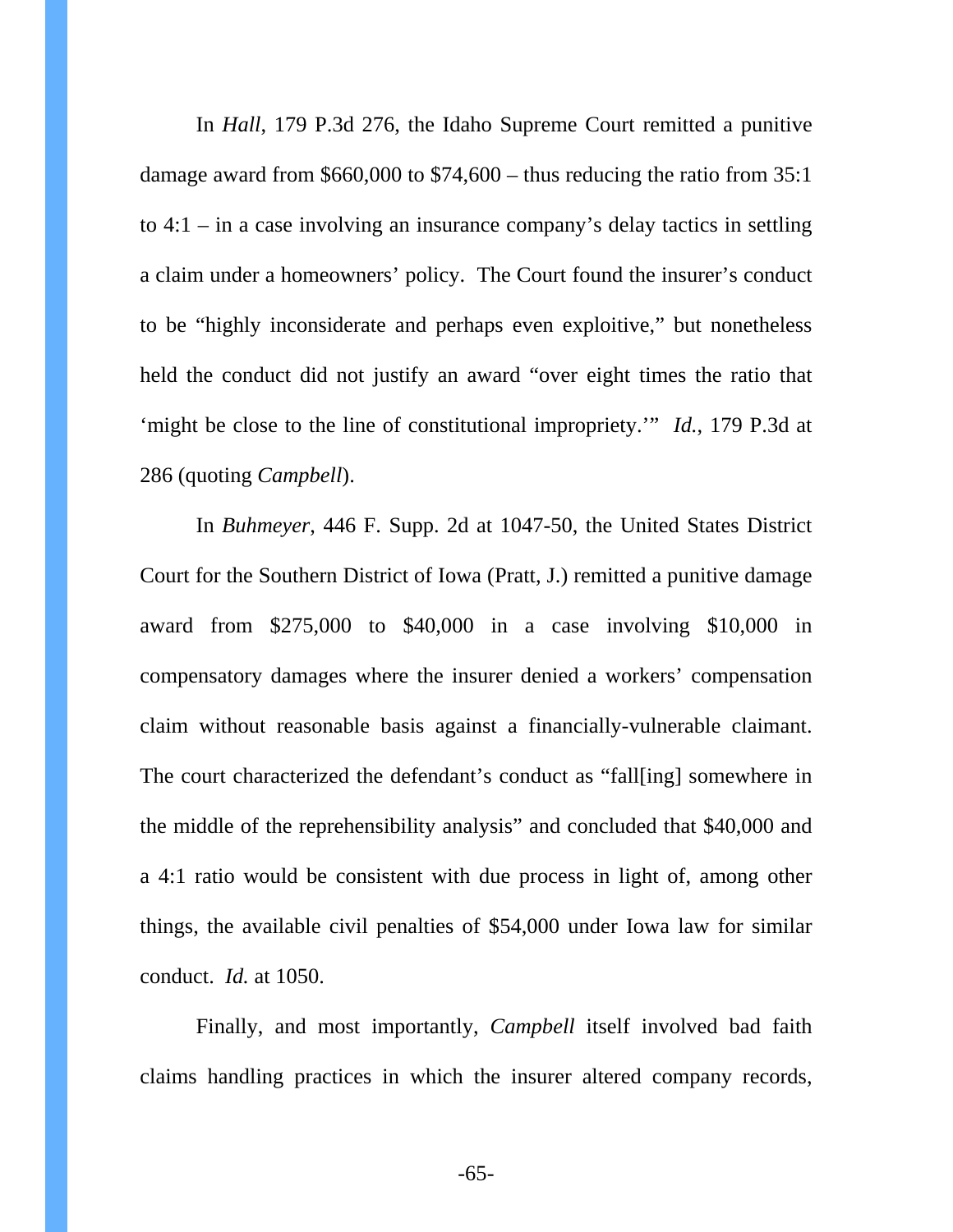"disregarded the overwhelming likelihood of liability," and misled the insureds regarding whether their assets would be safe from a verdict. 538 U.S. at 419. Nonetheless, the Supreme Court found the case to be "neither close nor difficult. It was error to reinstate the jury's \$145 million punitive damages award." *Id.* at 418.

The district court erroneously declined to follow this overwhelming body of law, instead concluding that "even higher ratios [than 18:1] have been upheld post *Campbell*." (App-I 215-216.) Careful review of the cases on which the court relied demonstrate they have been misapplied.<sup>9</sup> For example, the Order fails to mention that the ratio in *Poage v. Crane Co.*, 523 S.W.3d 496 (Mo. Ct. App. 2017) was 12:1 only after netting out the portion of compensatory damages paid by joint tortfeasors; the true ratio was 7:1. *Id.* at 523. Moreover, *Poage* involved a wrongful death claim arising out of a "gruesome disease" caused by the defendant's conduct. *Id.* at 524. This is a far cry from an insurance bad faith case involving primarily or solely economic damages.

Several other cases cited by the district court (*Gov't Emps. Ins. Co. v. Gonzalez*, 403 P.3d 1153, 1165 (Alaska 2017), *Saint Joseph Healthcare, Inc.* 

-

<sup>&</sup>lt;sup>9</sup> In fairness to the district court, it simply adopted and entered the proposed order exactly as it had been submitted by Thornton and thus may not have realized the misapplication.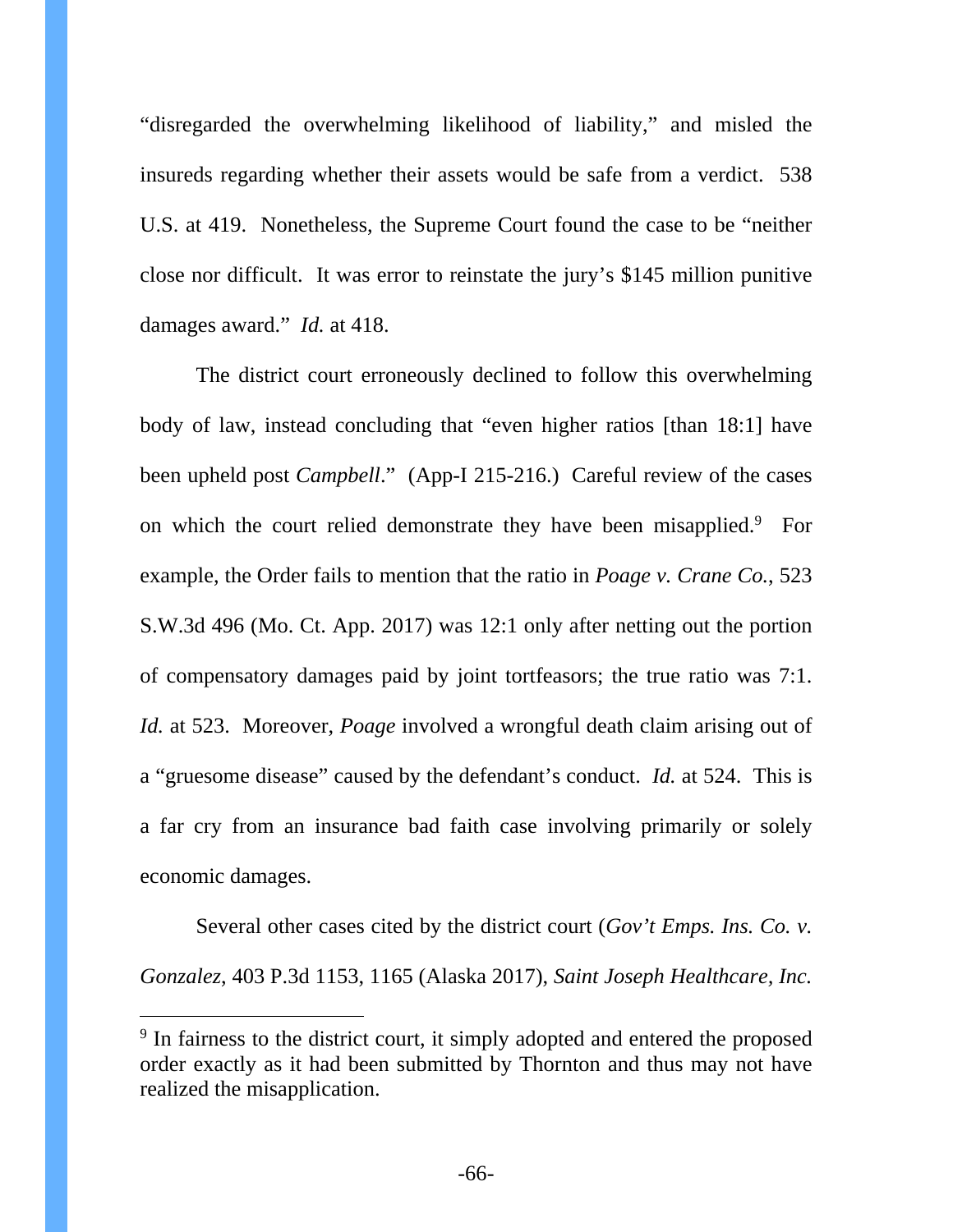*v. Thomas*, 487 S.W.2d 864 (Ky. 2016), and *Kennedy v. Supreme Forest Prods.*, 295 F. Supp. 3d 113 (D. Conn. 2017)) involved minimal compensatory damage awards and thus followed the principle that greater ratios are permitted when compensatory damages are small. The district court erroneously failed to recognize that "[t]he converse is also true, however. When compensatory damages are substantial, then a lesser ratio, perhaps only equal to compensatory damages, can reach the outermost limit of the due process guarantee." *Campbell*, 538 U.S. at 425*.* Given the substantial compensatory award here, the ratios in *Gonzalez*, *Thomas*, and *Kennedy* (the latter two of which are not, in any event, insurance bad faith cases) provide no guidance. Finally, the district court cited several state and federal cases predating *Campbell*. Whatever portion of those cases might have survived *Campbell* is insufficient to sustain an 18:1 ratio.

In sum, existing case law – properly interpreted – overwhelmingly demonstrates that a ratio of 18:1 is excessive in an insurance bad faith case involving substantial damages and must be reduced to something at or near 1:1.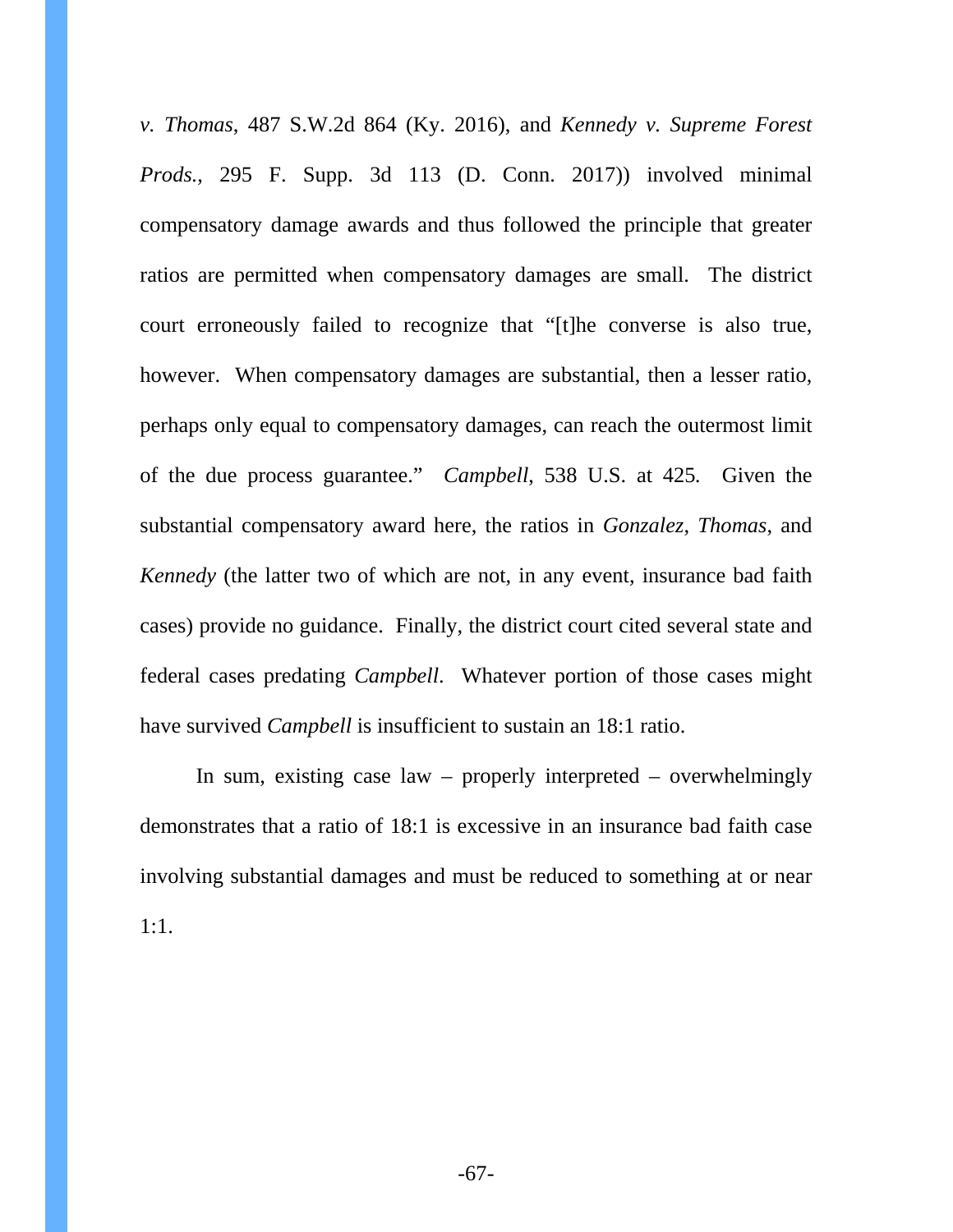# 3. The Level of Civil Penalties Authorized in Comparable Cases Reinforces the Excessiveness of the Punitive Damage Award.

The comparison of the \$6.75 million award to civil penalties authorized for similar conduct further confirms American Interstate's due process rights were violated. *See Campbell*, 538 U.S. at 428 (third guidepost is "the disparity between the punitive damages award and the 'civil penalties authorized or imposed in comparable cases'") (quoting *Gore*, 517 U.S. at 575).

Iowa Code § 86.13 reflects the Iowa Legislature's belief that a penalty of fifty percent of workers' compensation benefits unreasonably delayed or denied is sufficient to deter an insurer's inappropriate conduct. In *Buhmeyer*, 446 F. Supp. 2d at 1050, Judge Pratt recognized that Iowa Code § 86.13 was the appropriate benchmark against which to measure the jury's punitive damage award in a workers' compensation bad faith case. The same conclusion is appropriate here.

Under § 86.13, there was *no* penalty that could have been awarded because American Interstate paid full benefits to Thornton throughout the workers' compensation litigation. Thornton therefore did not even ask for a penalty from the Deputy Commissioner. It follows that this guidepost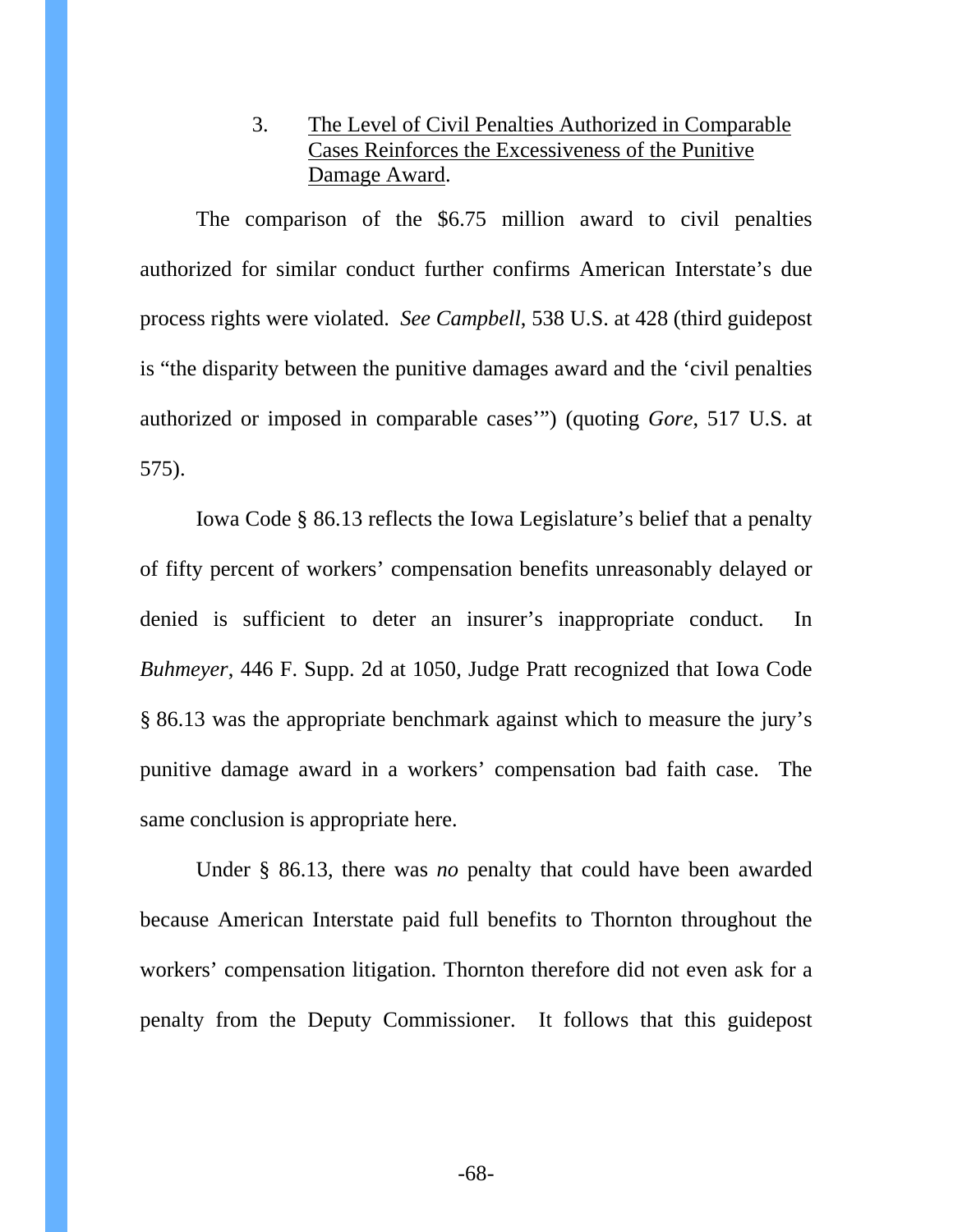further demonstrates the jury's \$6.75 million award does not comport with due process and must be remitted to a ratio at or near 1:1.

III. IN LIGHT OF THE POSSIBLE THIRD TRIAL, THIS COURT SHOULD PROVIDE DIRECTION TO THE DISTRICT COURT REGARDING THE IMPERMISSIBILITY OF ATTORNEY SIEMS SERVING AS TRIAL COUNSEL AND THE LOSS OF MIND AND BODY JURY INSTRUCTION.

In addition to the arguments raised above, which justify judgment notwithstanding the verdict and/or remittitur and conditional new trial, American Interstate respectfully requests that the Court address two additional issues that are likely to arise on remand if conditional new trial is granted and Thornton elects retrial instead of accepting the remitted award. To be clear, American Interstate is *not* asking this Court to grant new trial on the basis of these two additional issues (although existing precedent would warrant this relief).<sup>10</sup> Rather, American Interstate is simply asking this Court to exercise its discretionary authority to provide direction to the district court regarding the third trial if it should occur. *See*, *e.g.*, *Cawthorn v. Cath. Health Initiatives Iowa Corp.*, 743 N.W.2d 525, 528 (Iowa 2007) (addressing issues likely to arise on retrial).

 $\overline{a}$ 

 $10$  This matter has already been tried to jury twice, and American Interstate believes the parties and district court alike are ready for finality.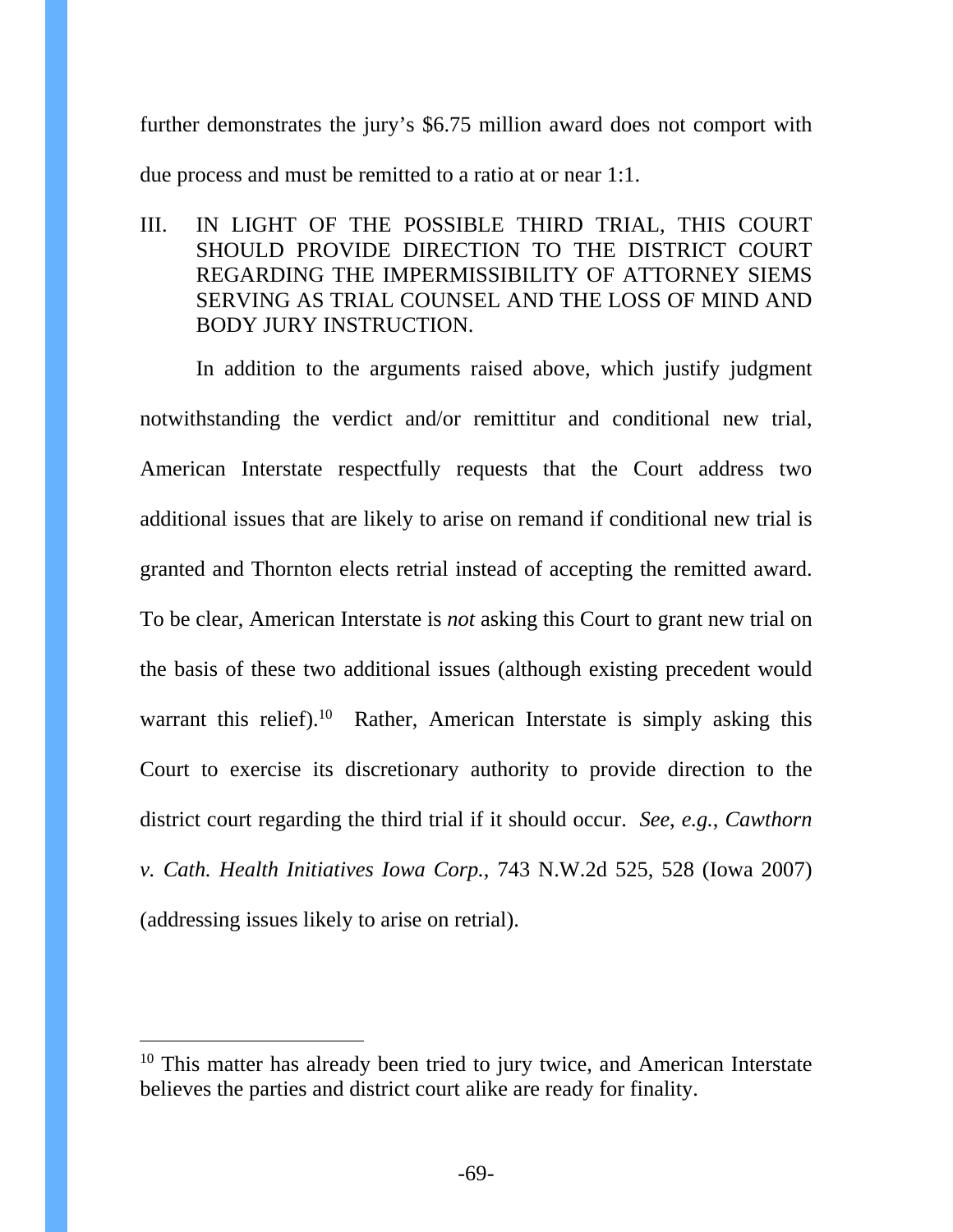First, the Court should disqualify Attorney Siems from serving as trial counsel in light of his heavy involvement in the underlying workers' compensation proceedings and the extent to which his own actions and decisions are at issue. *See, e.g.*, *Weigel v. Farmers Ins. Co.*, 158 S.W.3d 147, 153-55 (Ark. 2004) (disqualifying counsel in bad faith case who had represented litigant in underlying insurance dispute); *Nelson v. Hartford Ins. Co. of the Midw.*, No. CV 11-162-M-DWM, 2012 WL 761965, at \*4-8 (D. Mont. Mar. 8, 2012) (same); *Adeniyi-Jones v. State Farm Mut. Auto. Ins. Co.*, Civ. Action No. 14-7101, 2016 WL 3551486 (E.D. Pa. June 30, 2016) (same); *Korfman v. Kemper Nat'l Ins. Co.*, 685 N.Y.S.2d 282 (N.Y. App. Div. 1999) (same); *155 N. High, Ltd. v. Cincinnati Ins. Co.*, 650 N.E.2d 869, 872-74 (Ohio 1995) (same). The district court denied American Interstate's pretrial motion to disqualify Siems on this basis, instead accepting Siems' representations that he had no unique knowledge or information regarding settlement discussions or other controverted issues and that any evidence American Interstate needed on such issues could come from Plaintiff himself. (App-I 124.)

These representations were untrue. During trial, Siems: (1) objected that Thornton lacked foundation to testify about American Interstate's settlement proposals, which Thornton later confirmed he "didn't really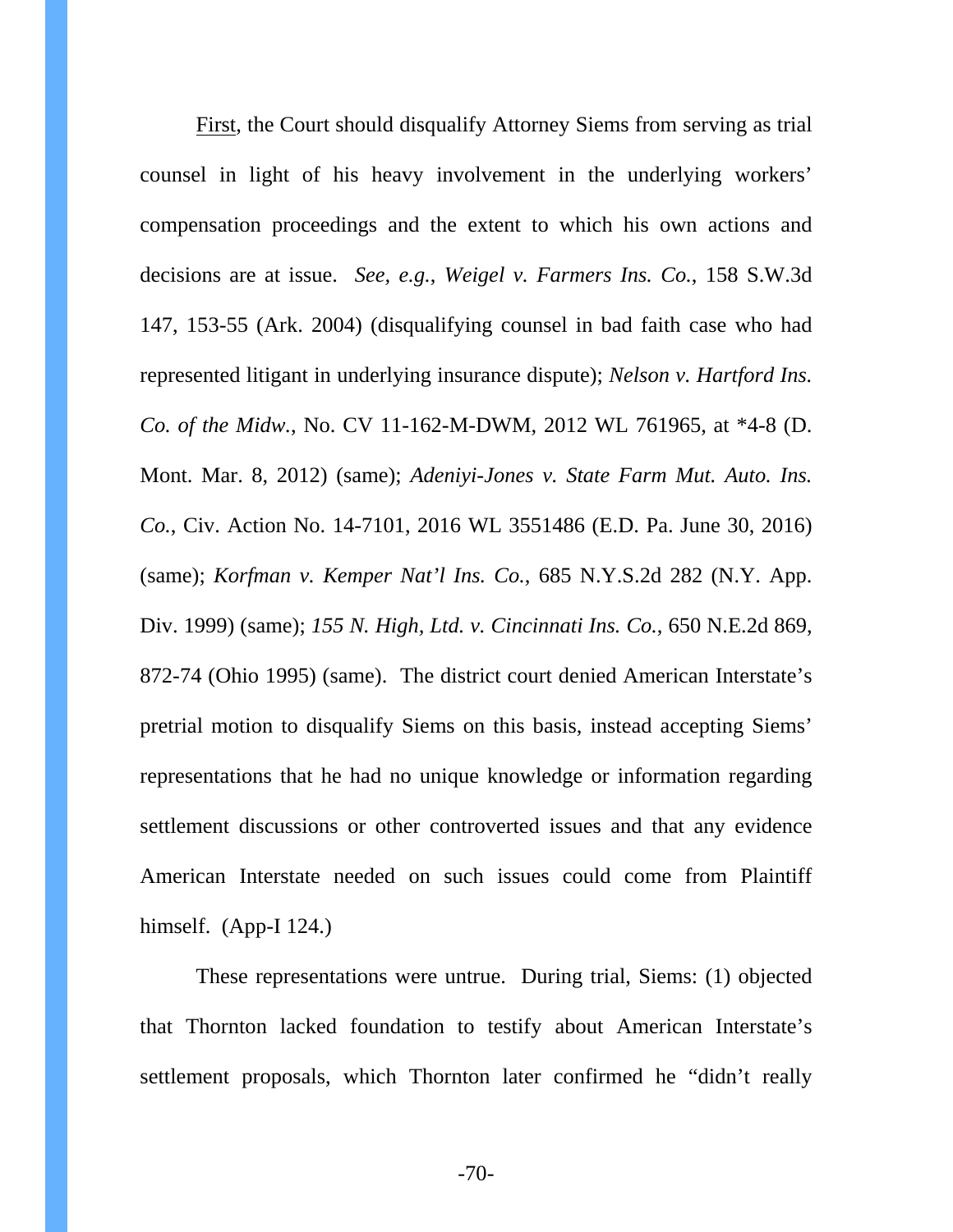understand" (App-I 629, 695, 718-719); (2) objected that Thornton lacked foundation to explain why Siems had waited two-and-one-half months to file a PTD petition in early 2012 despite Thornton allegedly facing a "financial emergency" during that period (App-I 693); (3) objected on foundation grounds to Thornton testifying about whether American Interstate covered all medical expenses and whether Thornton was claiming to have been underpaid in his weekly indemnity benefits (App-I 701-703); (4) volunteered from counsel table his disagreement with Thornton's testimony regarding when Siems became aware of the prescription for the replacement wheelchair (App-I 663 ("MR. SIEMS: Let me interpose an objection. First, it's [Thornton's testimony] not the truth of the matter and, second, it presumes what I would or wouldn't have known. I don't think this witness can speak to that.") (App-I 1257-1258 ("Q [by Siems]. Right. And in that [September 10] deposition I asked you about that July 1 [prescription] strike that. I did not. We didn't even know about it at that time."); (5) offered as exhibits many of his own emails containing hotly-contested statements of fact<sup>11</sup>; and (6) made arguments in the bad faith trial that

-

<sup>11</sup> *See*, *e.g.*, App-II 43-45, 49-50 (emails from Siems claiming there would be negative mental health implications for Thornton if he participated in vocational rehabilitation even though Thornton's prior mental health records and own testimony showed this was not true); App-II 51 (email from Siems claiming Abbas made "threats" during mediation, which Abbas denied).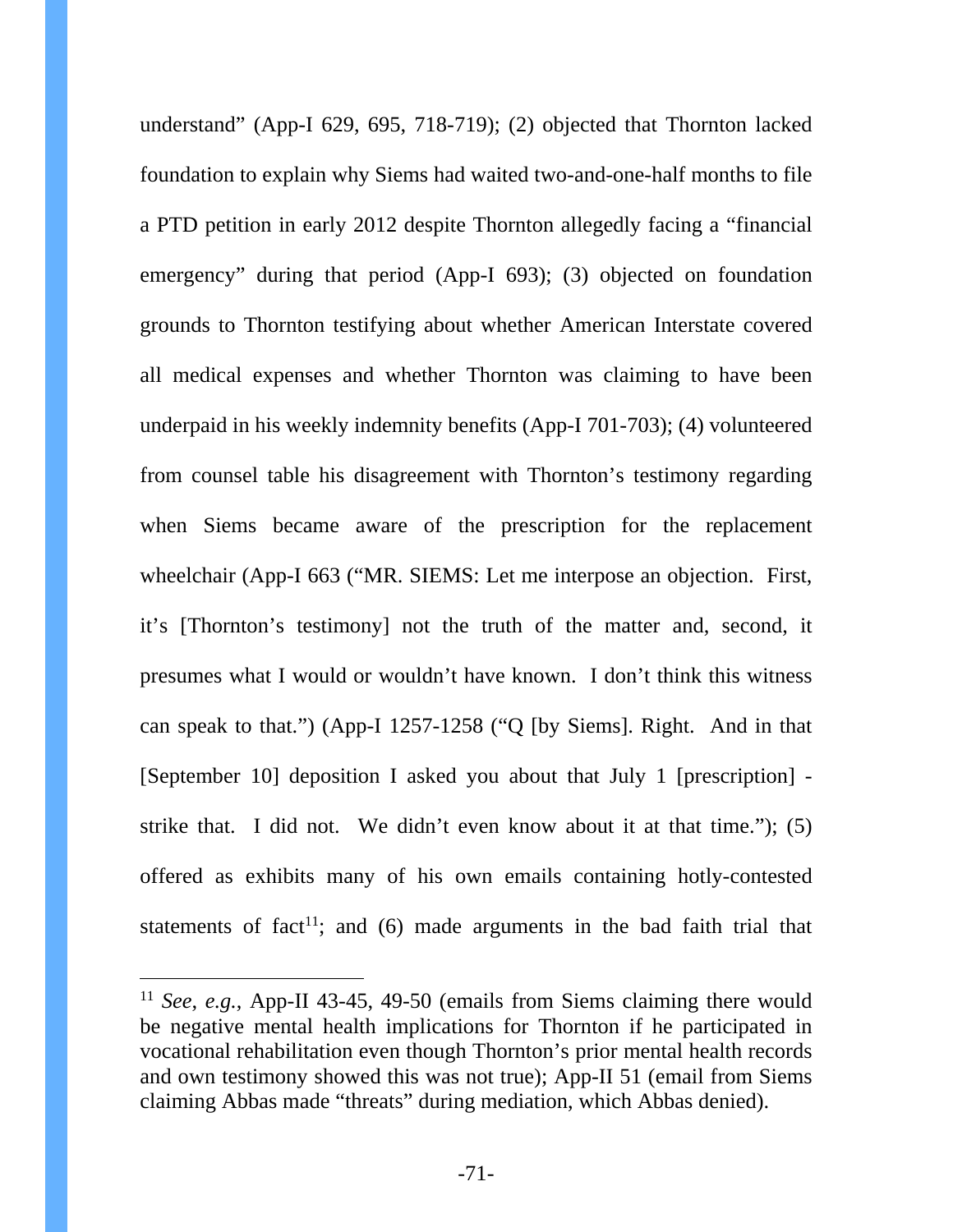*contradicted* some of the statements in his own emails.<sup>12</sup> In a case where Thornton and his counsel attacked American Interstate for alleged delays and unreasonable settlement conduct, American Interstate's inability to question the most knowledgeable witness on Thornton's side (i.e., Siems) about those issues was highly prejudicial. Siems was, for example, the only witness who could explain why Thornton chose to make a final settlement demand during mediation in October 2012 for \$400,000 more in cash than Thornton could hope to recover through litigation in the Workers' Compensation Commission. The district court should not have allowed Siems to serve as trial counsel in such circumstances.

Siems' most egregious misconduct occurred when he began arguing that American Interstate underpaid Thornton when it provided weekly indemnity payments from July 2009 through May 2014. (App-I 959-962.) *Siems himself had stipulated in the Workers' Compensation Commission in March 2013 that the weekly payment amount was correct* (App-III 147- 148), and thus his attack on American Interstate for allegedly not paying

-

<sup>12</sup> *See*, *e.g.*, App-II 41-42, 43-45, 49-50 (emails from Siems interpreting American Interstate expert Phil Davis as expressing the opinion that Thornton was not permanently and totally disabled, in contrast to Siems' argument at trial that Davis did *not* express such an opinion); App-II 49-50 (emails from Siems criticizing American Interstate's "offer" of vocational services, in contrast to his argument at trial that no such "offers" were made).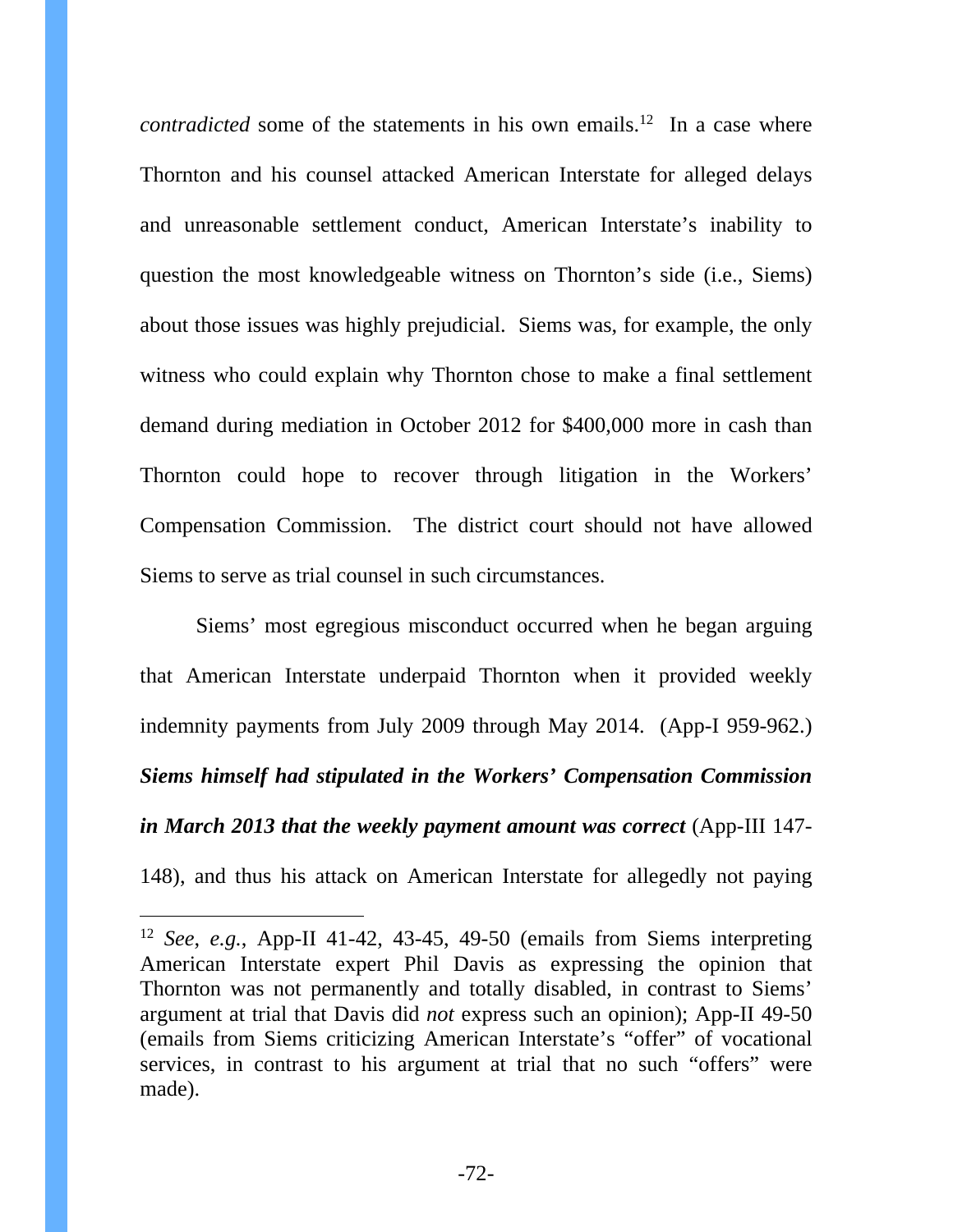enough in benefits was essentially an attack on himself and his stipulation. When this contradiction was pointed out, Siems began (over objection) asking hypothetical questions of American Interstate's corporate representative regarding why an attorney in Siems' position reasonably might have stipulated to an incorrect wage rate in order to expedite the workers' compensation litigation. (App-I 961 ("Q [by Siems]. . . . So we can see that when his attorney [Siems] says we're going to stipulate to the wage because we've asked for it; they won't give it to us . . . You can see where he [Siems] would do that, wouldn't you?"); *id.* App-I 963 ("THE COURT [after overruling an objection]: The simple question is do you understand why he [Siems] would have signed the stipulation. THE WITNESS: I understand what he's suggesting that he's – why he did that, yes."); *id.* App-I 969-970 ("Q. . . . So you can agree – you can understand, again, why someone [Siems] might stipulate to wages to take your ability away to appeal and draw this out further; fair?").) These questions were plainly improper and illustrate the extent to which Siems placed himself in the middle of disputed issues of fact.

To make matters worse, Siems later admitted on the witness stand during an offer of proof that he *could not remember* why he stipulated in March 2013 that the weekly payment amount was correct. (App-I 1023-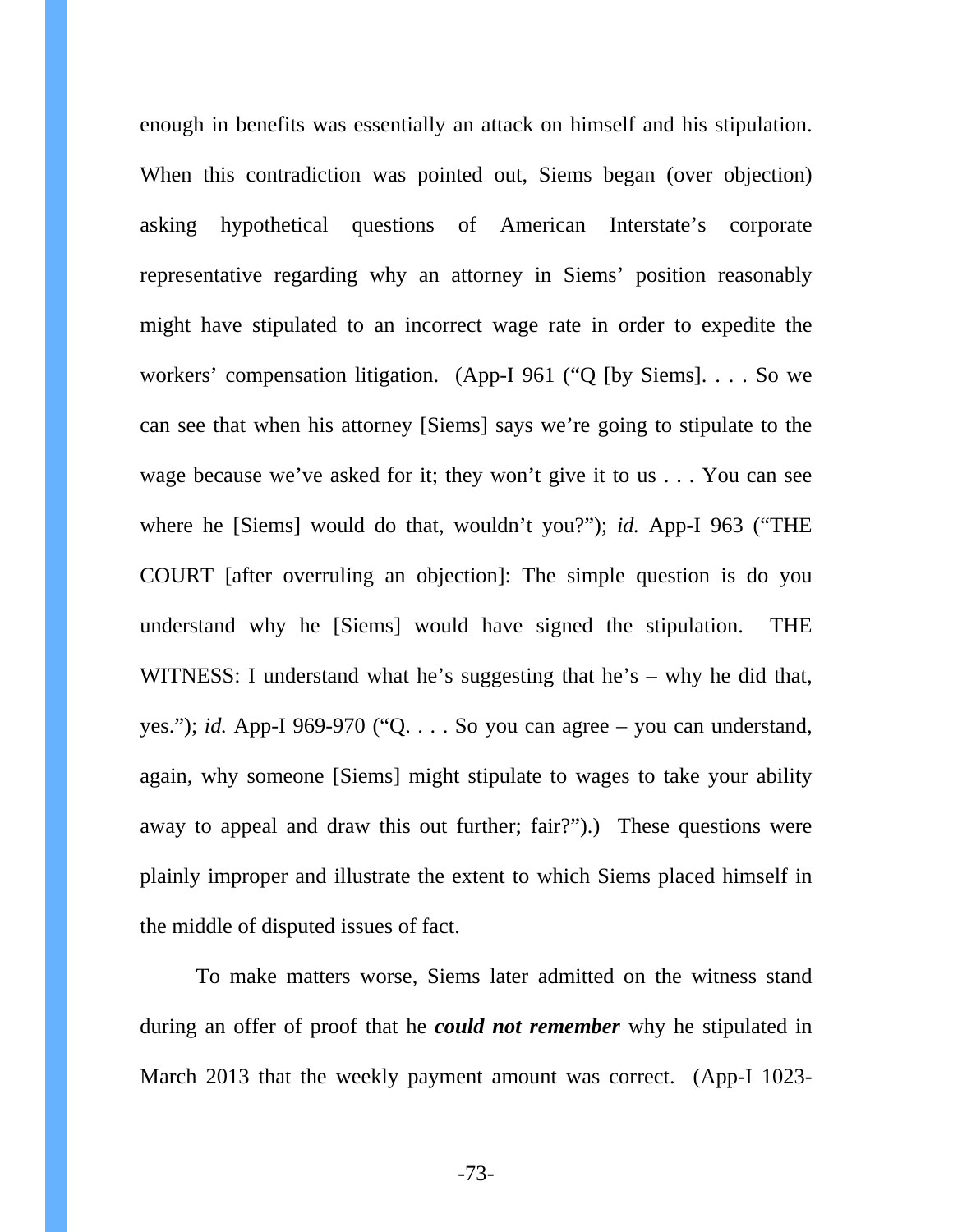1024 ("I've got to be honest, five years ago, I honestly don't remember. I don't remember what was going through my mind.").) In other words, the insinuation in Siems' questioning of American Interstate's witness that he stipulated to prevent further delay was a farce. Siems tried to justify the farce by arguing that an attorney is permitted to "look[] for arguments to give to the jury" even when the attorney was at the center of the underlying events and cannot say as a matter of fact whether the argument is true. (App-I 1024 ("I don't remember what was going through my mind. But as I reviewed this file in getting ready for now, I looked at this and I said this is an issue. I think it's red meat and I think I'm going to give it to the jury.").) He also taunted American Interstate's counsel ("I would think that I came up with some pretty good arguments because I got you flustered and so I think the jury is hearing this. I think I'm doing a good job of it.") and admitted he "do[es] a lot of shoot from the hip when it comes to research." (App-I 1021, 1024.)

It is difficult to imagine a clearer example of misconduct under Iowa R. Prof. Conduct 32:3.7 than an attorney who injects himself into a case by attacking the substance of his own stipulation, asks hypothetical questions of the opposing party's witness to try to establish a reasonable justification for the stipulation, and then is forced to admit under oath that the purported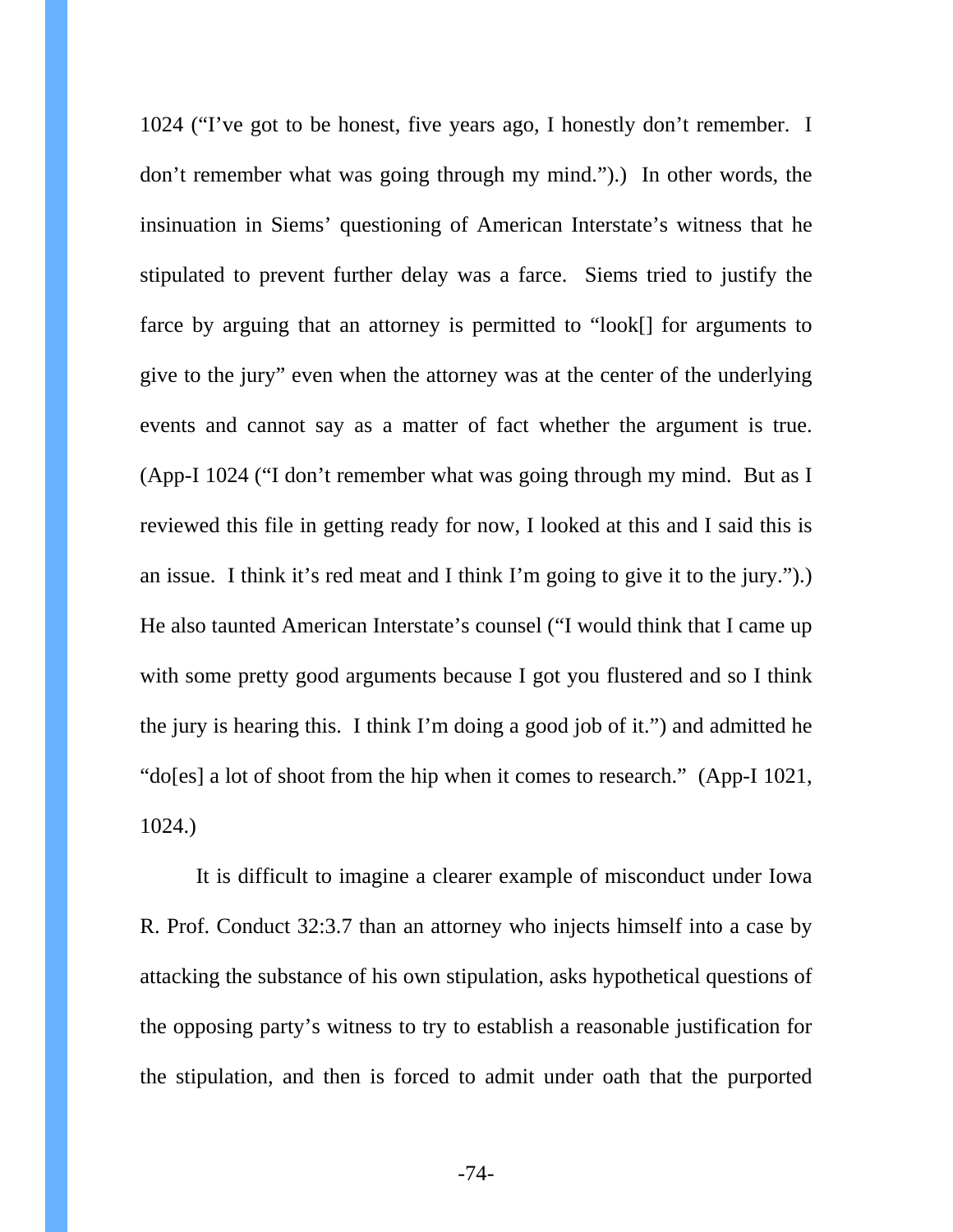justification is not true as a matter of fact. For this, and other reasons, the Court should disqualify Attorney Siems from serving as trial counsel if there is a third trial in this matter. *State v. Vanover*, 559 N.W.2d 618, 629-34 (Iowa 1997).

The Court also should direct the district court not to allow the jury to award loss of mind and body damages. It is undisputed that Thornton did not suffer any functional impairment as a result of American Interstate's bad faith (although he did, of course, suffer such impairment from the underlying accident). Instead, any "loss of mind and body" he experienced from American Interstate's conduct is subsumed within the category of pain and suffering damages. *See Brant v. Bockholt*, 532 N.W.2d 801, 804-05 (Iowa 1995) (district court erred in instructing jury that it could award damages for loss of mind and body without showing of any loss of function, notwithstanding physical and emotional pain). The district court erred under *Brant* in allowing the jury to award loss of mind and body damages over American Interstate's objection, and this Court should ensure the error is not repeated in the event of a third trial.

#### **CONCLUSION**

The district court erred in refusing to award judgment notwithstanding the verdict or remittitur and conditional new trial on the compensatory and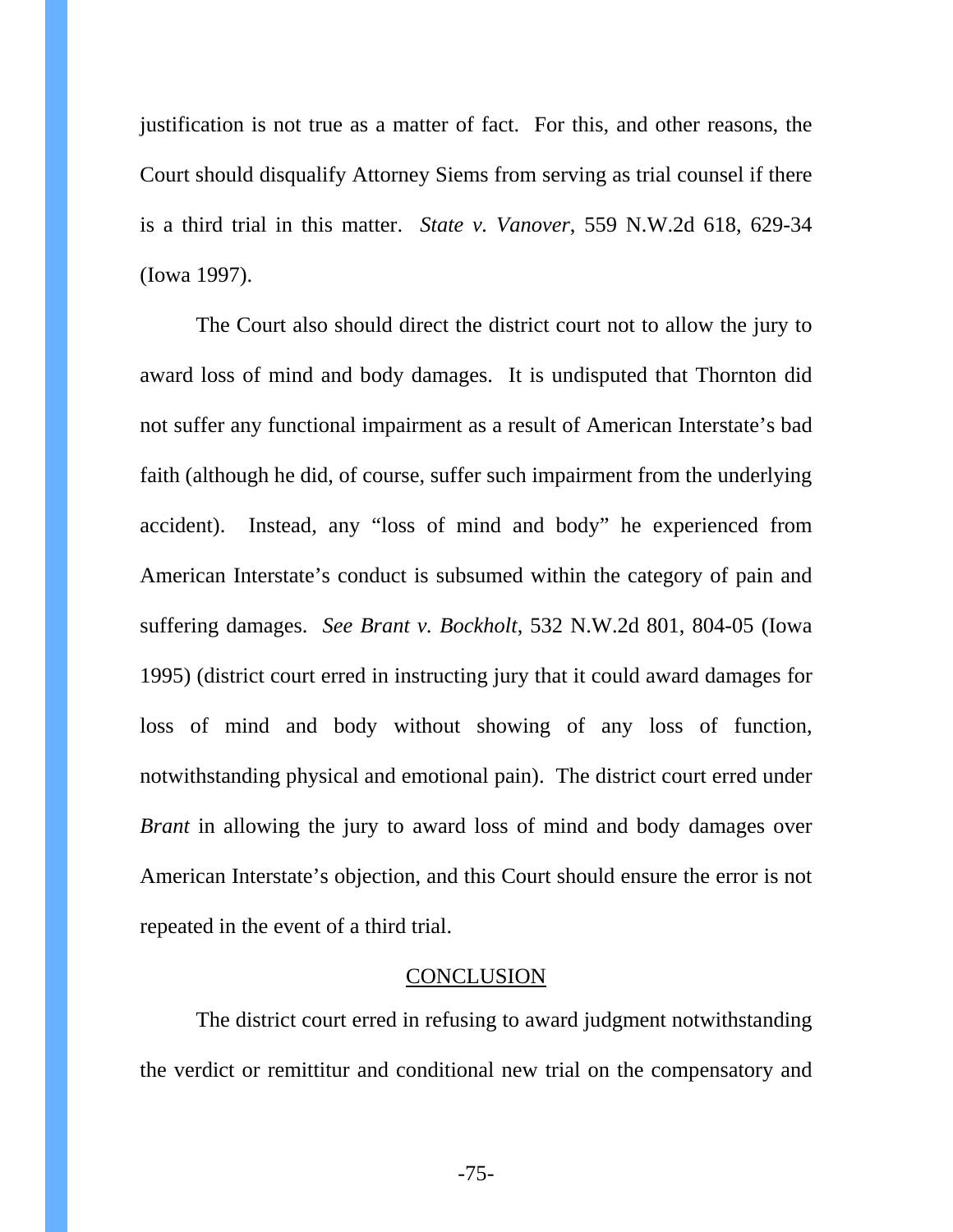punitive damage awards. American Interstate respectfully requests that this Court reverse and remand for entry of judgment in a reduced amount or grant remittitur and conditional new trial.

# REQUEST FOR ORAL ARGUMENT

Appellant respectfully requests to be heard orally upon the submission of this appeal.

# BELIN McCORMICK, P.C.

By */s/ Stephen H. Locher* Mark McCormick Stephen H. Locher Matthew D. Callanan

666 Walnut Street Suite 2000 Des Moines, IA 50309-3989 Telephone: (515) 283-4615; 283-4610 Facsimile: (515) 558-0615; 558-0610 E-Mail: mmccormick@belinmccormick.com shlocher@belinmccormick.com mdcallanan@belinmccormick.com

ATTORNEYS FOR APPELLANT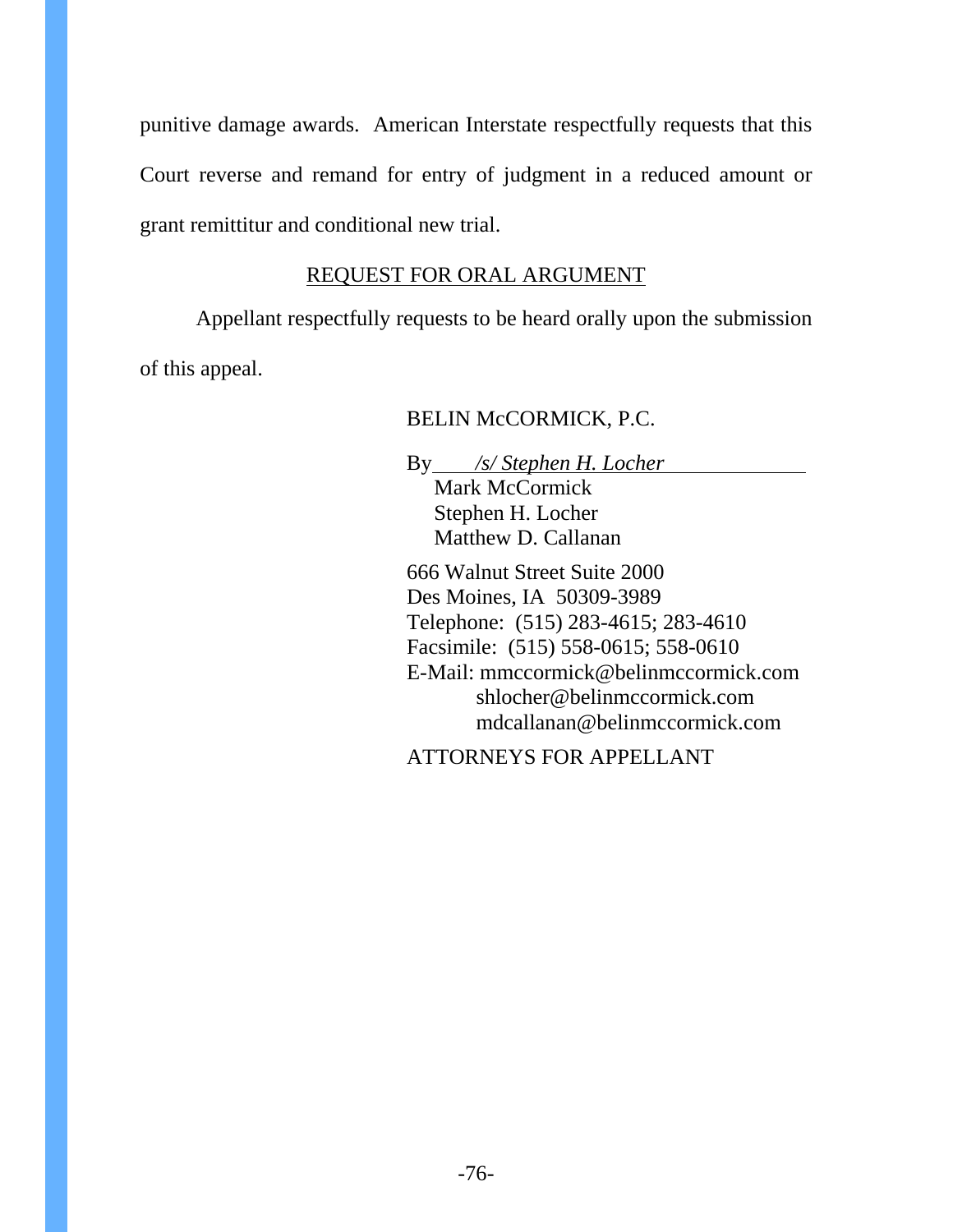### PROOF OF SERVICE

I hereby certify that on the October 5, 2018, I electronically filed the foregoing Final Brief with the Clerk of the Supreme Court by using the Iowa Electronic Document Management System which will send notice of electronic filing to the below listed attorneys. Per Rule 16.317(1)(a), this constitutes service of the document for purposes of the Iowa Court Rules.:

Tiernan T. Siems Karen M. Keeler Erickson Sederstrom, P.C. 10330 Regency Parkway Drive Omaha, NE 68114 tsiems@eslaw.com

*/s/ V. Drake*